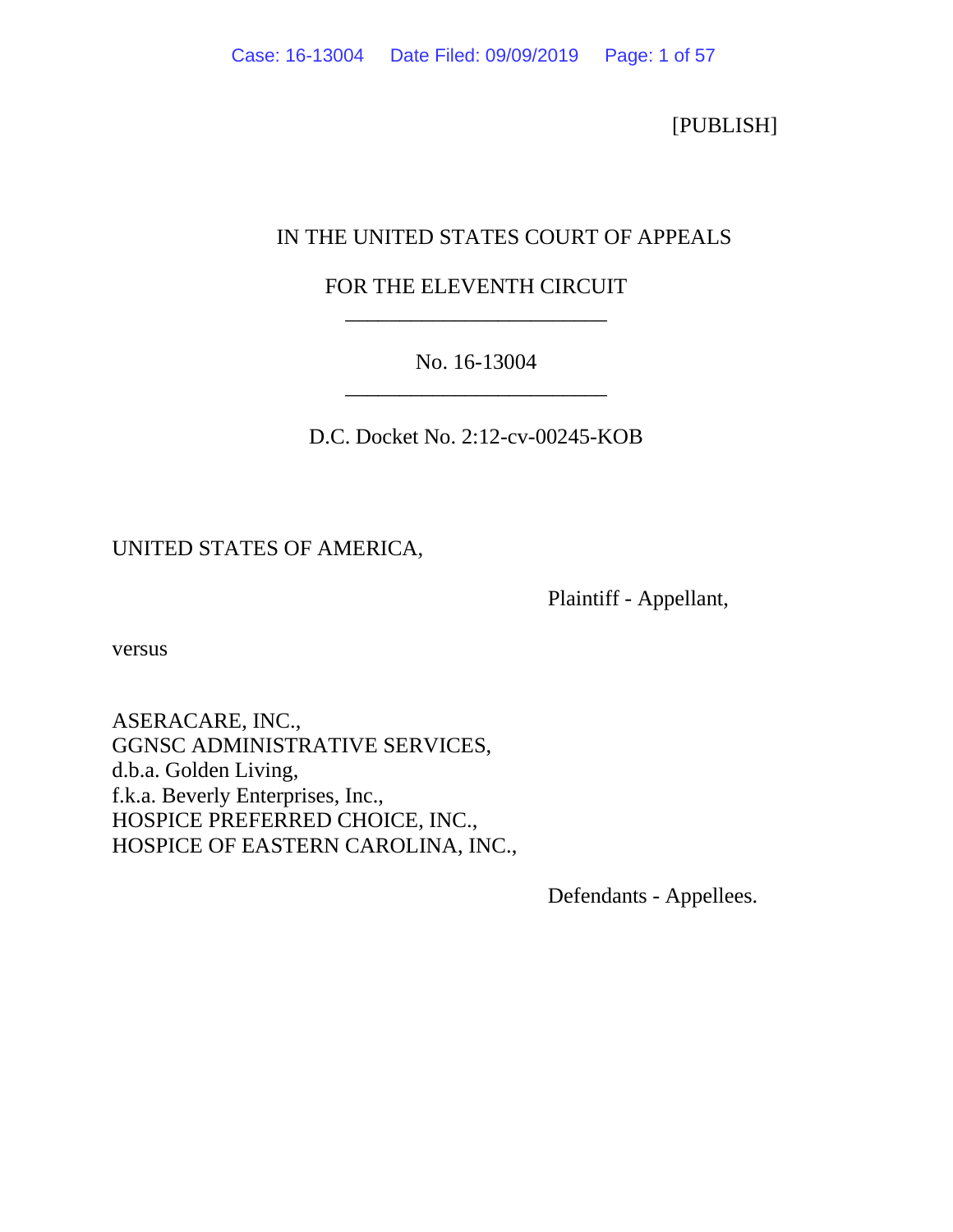Appeal from the United States District Court for the Northern District of Alabama

\_\_\_\_\_\_\_\_\_\_\_\_\_\_\_\_\_\_\_\_\_\_\_\_

\_\_\_\_\_\_\_\_\_\_\_\_\_\_\_\_\_\_\_\_\_\_\_\_

(September 9, 2019)

Before ROSENBAUM and JULIE CARNES, Circuit Judges, and SCHLESINGER,[∗](#page-1-0) District Judge.

JULIE CARNES, Circuit Judge:

This case requires us to consider the circumstances under which a claim for hospice treatment under Medicare may be deemed "false" for purposes of the federal False Claims Act. Defendants comprise a network of hospice facilities that routinely bill Medicare for end-of-life care provided to elderly patients. In the underlying civil suit, the Government alleged that Defendants had certified patients as eligible for Medicare's hospice benefit, and billed Medicare accordingly, on the basis of erroneous clinical judgments that those patients were terminally ill. Based on the opinion of its expert witness, the Government contends that the patients at issue were not, in fact, terminally ill at the time of certification, meaning that AseraCare's claims to the contrary were false under the False Claims Act.

<span id="page-1-0"></span><sup>∗</sup> The Honorable Harvey E. Schlesinger, United States District Judge for the Middle District of Florida, sitting by designation.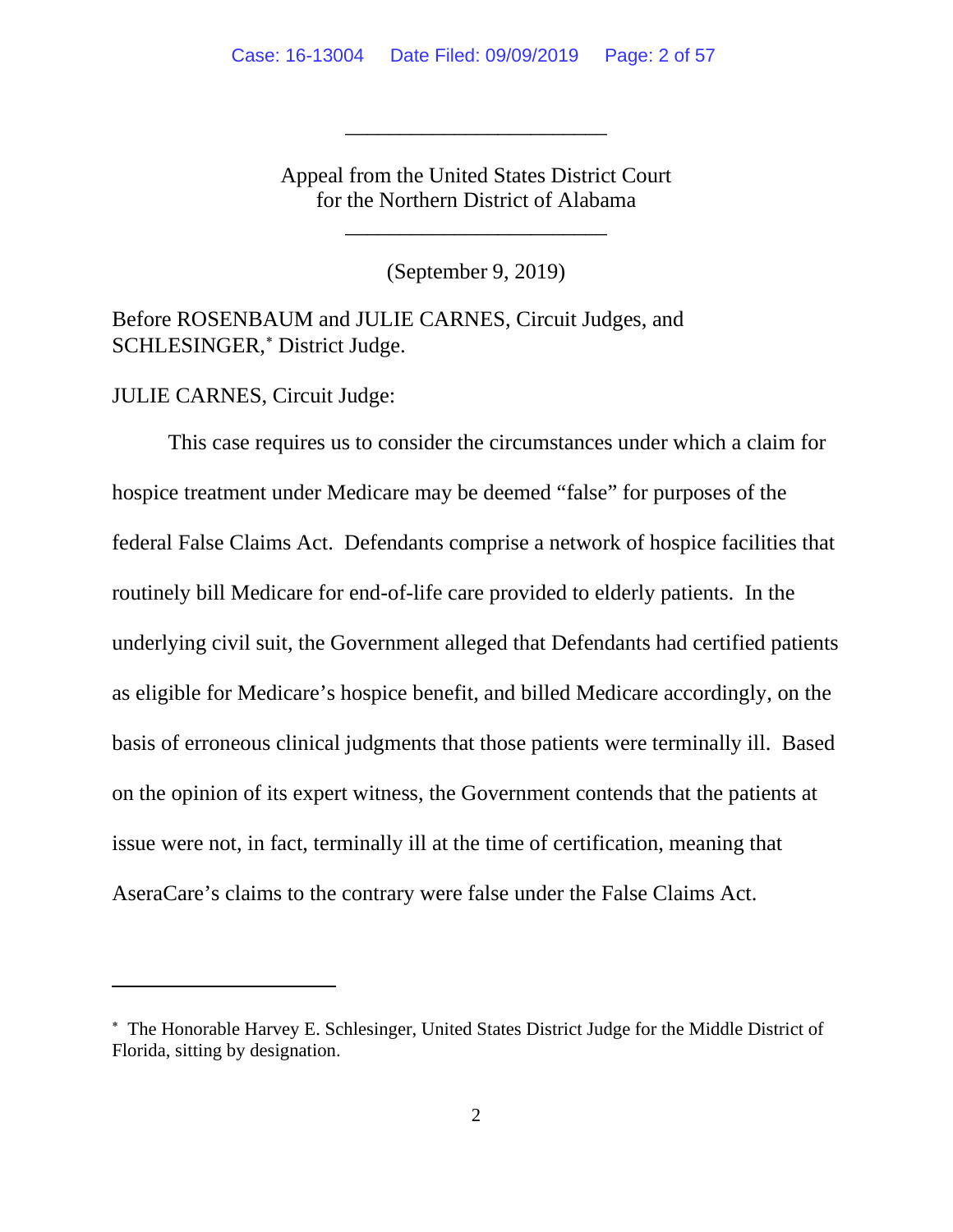#### Case: 16-13004 Date Filed: 09/09/2019 Page: 3 of 57

As the case proceeded through discovery and a partial trial on the merits, the district court confronted the following question: Can a medical provider's clinical judgment that a patient is terminally ill be deemed false based merely on the existence of a reasonable difference of opinion between experts as to the accuracy of that prognosis? The district court ultimately answered this question in the negative and therefore granted summary judgment to AseraCare on the issue of falsity.

Upon careful review of the record and the relevant law, and with the benefit of oral argument, we concur with the district court's ultimate determination that a clinical judgment of terminal illness warranting hospice benefits under Medicare cannot be deemed false, for purposes of the False Claims Act, when there is only a reasonable disagreement between medical experts as to the accuracy of that conclusion, with no other evidence to prove the falsity of the assessment. We do, however, think that the Government should have been allowed to rely on the entire record, not just the trial record, in making its case that disputed issues of fact, beyond just the difference of opinion between experts, existed sufficient to warrant denial of the district court's post-verdict *sua sponte* reconsideration of summary judgment on the falsity question. We therefore affirm in part and remand in part.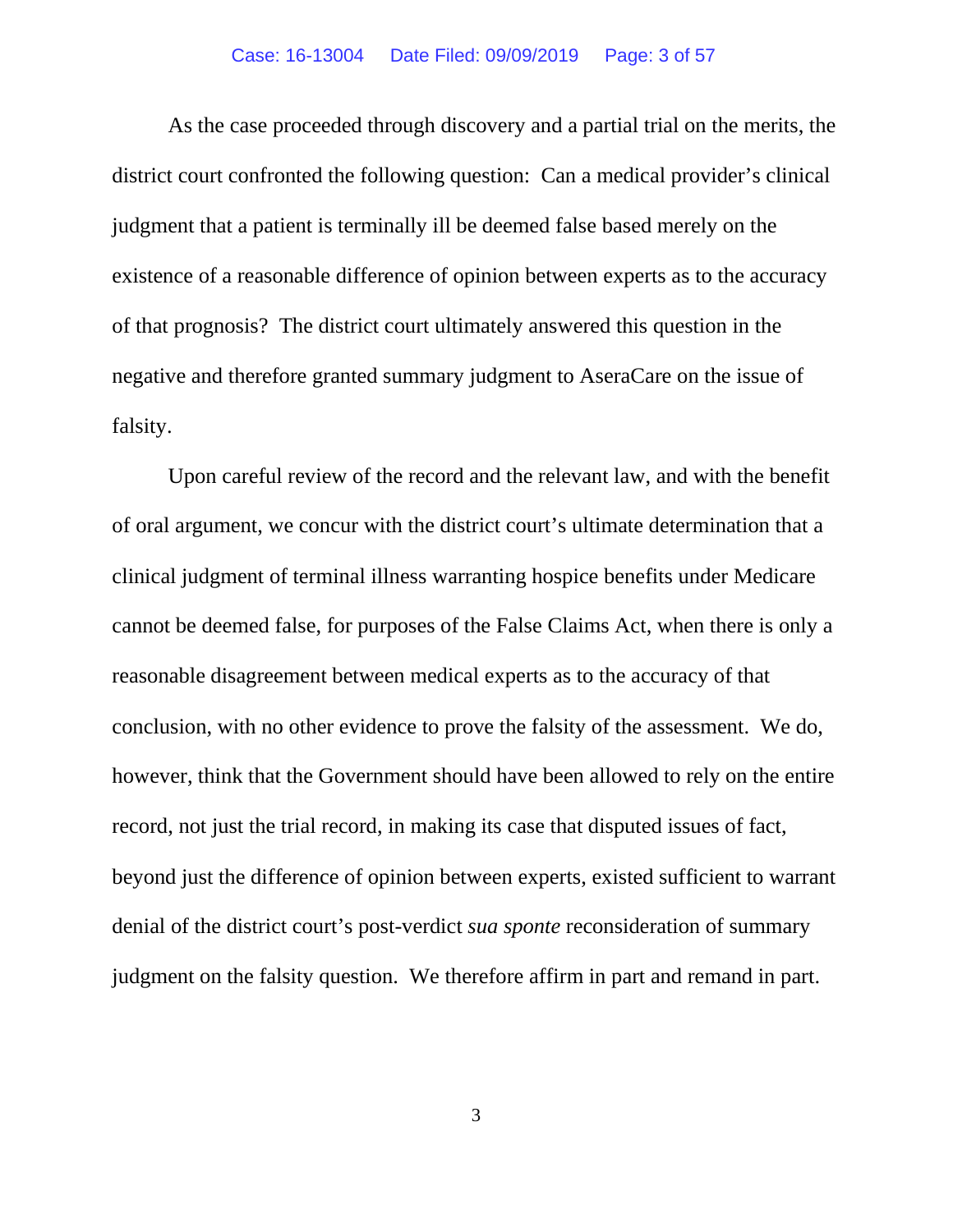## **I. BACKGROUND**[1](#page-3-0)

Each year, more than a million Americans make the difficult decision to forgo curative care and turn instead to end-of-life hospice care, which is designed to relieve the pain and symptoms associated with terminal illness. *See* 79 Fed. Reg. 50452, 50454–55 (Aug. 22, 2014). The federal government's Medicare program makes such care affordable for a significant number of terminally ill individuals. Defendants, collectively referred to as AseraCare, operate approximately sixty hospice facilities across nineteen states and admit around 10,000 patients each year. Most of AseraCare's patients are enrolled in Medicare. In fact, from 2007 to 2012, Medicare payments composed approximately ninetyfive percent of AseraCare's revenues. As such, AseraCare routinely prepares and submits claims for reimbursement under Medicare.

This case began when three former AseraCare employees alleged that AseraCare had a practice of knowingly submitting unsubstantiated Medicare claims in violation of the federal False Claims Act. We begin by setting out the requirements hospice providers like AseraCare must meet in order to be entitled to

<span id="page-3-0"></span><sup>&</sup>lt;sup>1</sup> We derive the pertinent facts from the parties' submissions, the summary judgment record, and the trial testimony presented in the proceeding below.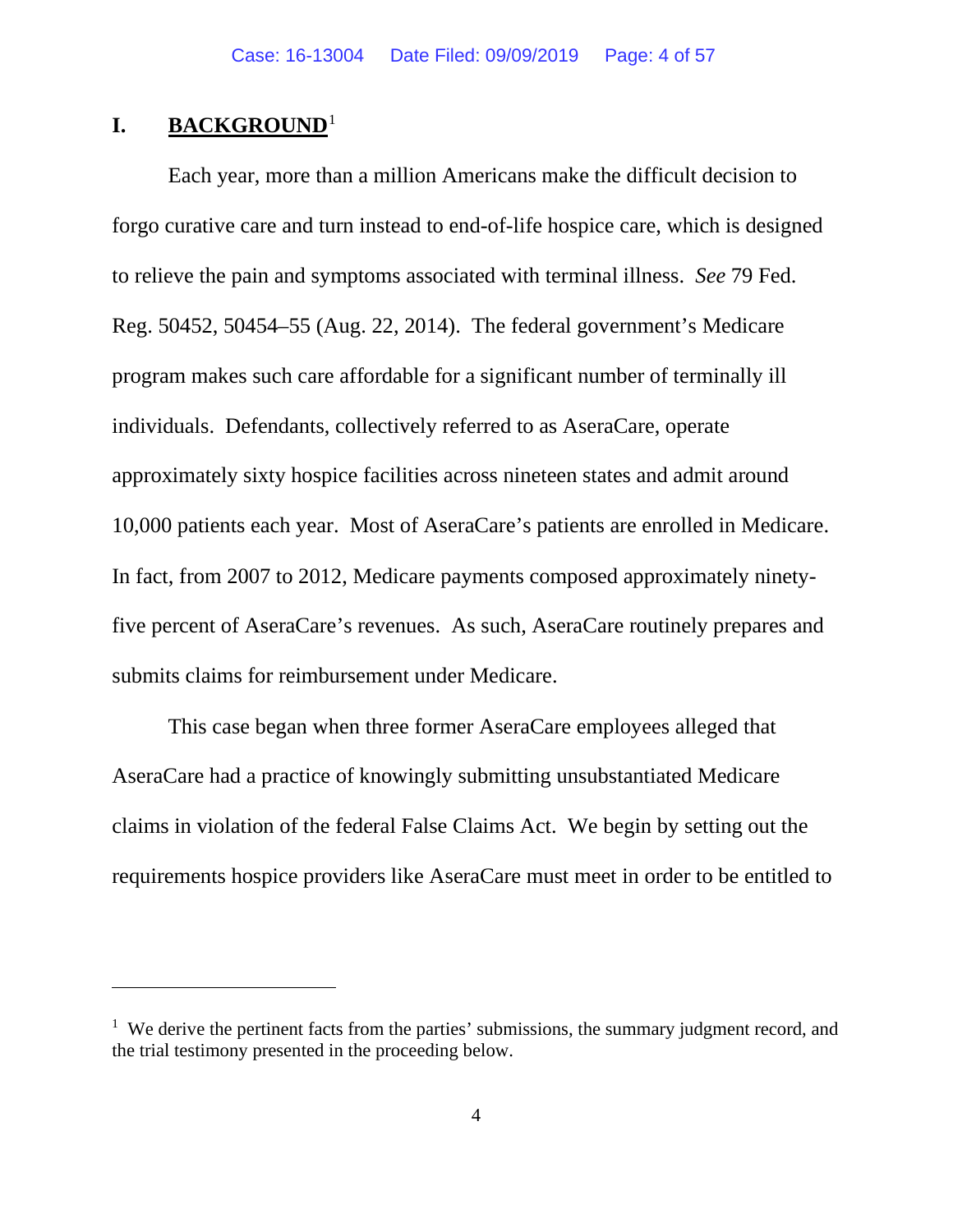hospice reimbursement and identifying the tools the Government uses to police compliance with these requirements.

### **A. The Medicare Hospice Benefit**

In order for a hospice claim to be eligible for Medicare reimbursement, the patient's attending physician, if there is one, and the medical director of the hospice provider must "each certify in writing at the beginning of [each] period, that the individual is terminally ill . . . based on the physician's or medical director's clinical judgment regarding the normal course of the individual's illness." 42 U.S.C. § 1395f(7)(A). "Terminally ill" means that the individual "has a medical prognosis that the individual's life expectancy is 6 months or less." 42 U.S.C. § 1395x(dd)(3)(A). Under the statute's implementing regulations, a claim for hospice reimbursement must conform to several requirements in order to be payable. Most notably for purposes of this appeal, the certification must be accompanied by "[c]linical information and other documentation that support the medical prognosis," and such support "must be filed in the medical record with the written certification." 42 C.F.R. § 418.22(b)(2).

An initial certification conforming to these requirements is valid for a period of ninety days. 42 U.S.C. § 1395f(7)(A). The patient must be recertified in a similar manner for each additional sixty- or ninety-day period during which he or she remains in hospice. *Id.* While a life-expectancy prognosis of six months or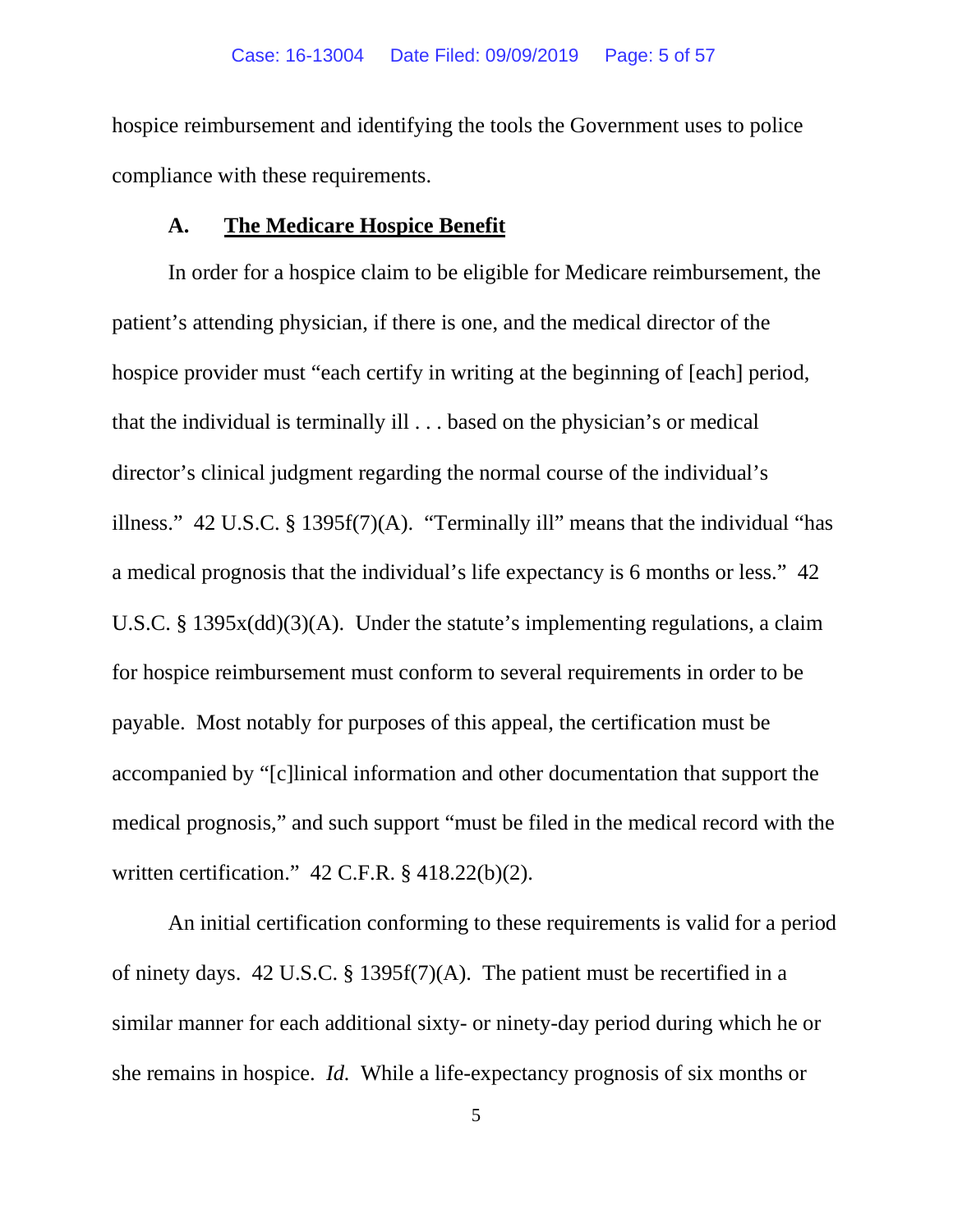less is a necessary condition for reimbursement, regulators recognize that "[p]redicting life expectancy is not an exact science." 75 Fed. Reg. 70372, 70488 (Nov. 17, 2010). Accordingly, the Medicare framework does not preclude reimbursement for periods of hospice care that extend beyond six months, as long as the patient's eligibility is continually recertified. This framework also recognizes that, in some cases, patients with an initial prognosis of terminality can improve over time, and it allows such patients to exit hospice without losing their right to Medicare coverage to treat illness. *Id*. Thus, there is no statutory limit to the number of periods for which a patient may be properly certified. 42 U.S.C. § 1395d(d)(1) (establishing that hospice providers may collect reimbursement for an unlimited number of recertification periods).

The Medicare program is overseen by the Centers for Medicare and Medicaid Services ("CMS"), a division of the Department of Health and Human Services. CMS operates locally through so-called Medicare Administrative Contractors ("MACs"), which process claims from healthcare providers and make payment for eligible services. A majority of AseraCare's Medicare claims are processed by a MAC called Palmetto GBA ("Palmetto"), which operates in the southeast United States.

In preparing its claims for hospice reimbursement, AseraCare employs interdisciplinary teams of skilled staff—including physicians, nurses,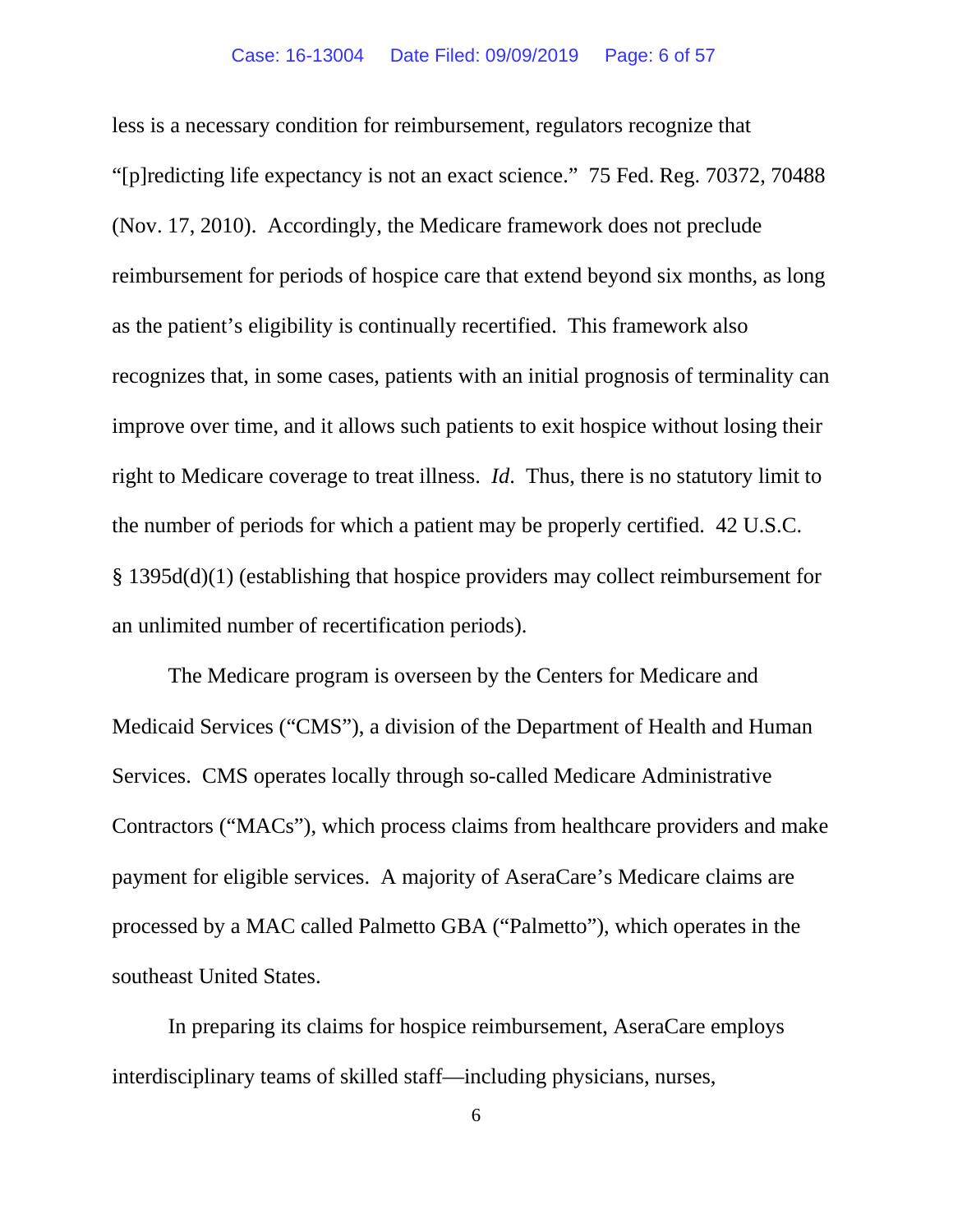psychologists, social workers, and chaplains—that render services directly to patients and collectively make eligibility determinations. To guide this review, AseraCare professionals rely in part on documents called Local Coverage Determinations ("LCDs"), which are issued by Palmetto's medical directors. LCDs provide detailed lists of diagnostic guidance and clinical information that, if documented in a patient's medical record, suggest that the patient has a life expectancy of six months or less. LCDs are not clinical benchmarks or mandatory requirements for hospice eligibility, however. Rather, they are designed to help clinical staff understand the type of information that should be considered prior to concluding that a patient is terminally ill. The LCDs themselves explicitly state that they are non-binding.

Once AseraCare physicians reach a clinical judgment that a patient is eligible for hospice care, AseraCare may begin providing treatment. It submits claims to Palmetto for reimbursement only after care has been rendered. The trial testimony of Mary Jane Schultz, a registered nurse and former director of Palmetto's medical review team, clarified at trial the process by which Palmetto reviewed and paid claims for hospice coverage during the relevant time period of 2007 to 2012. As Ms. Schultz described, the first round of claim review was conducted by an automated claim-processing system designed to ensure that no critical information, such as a patient's Medicare identification number, was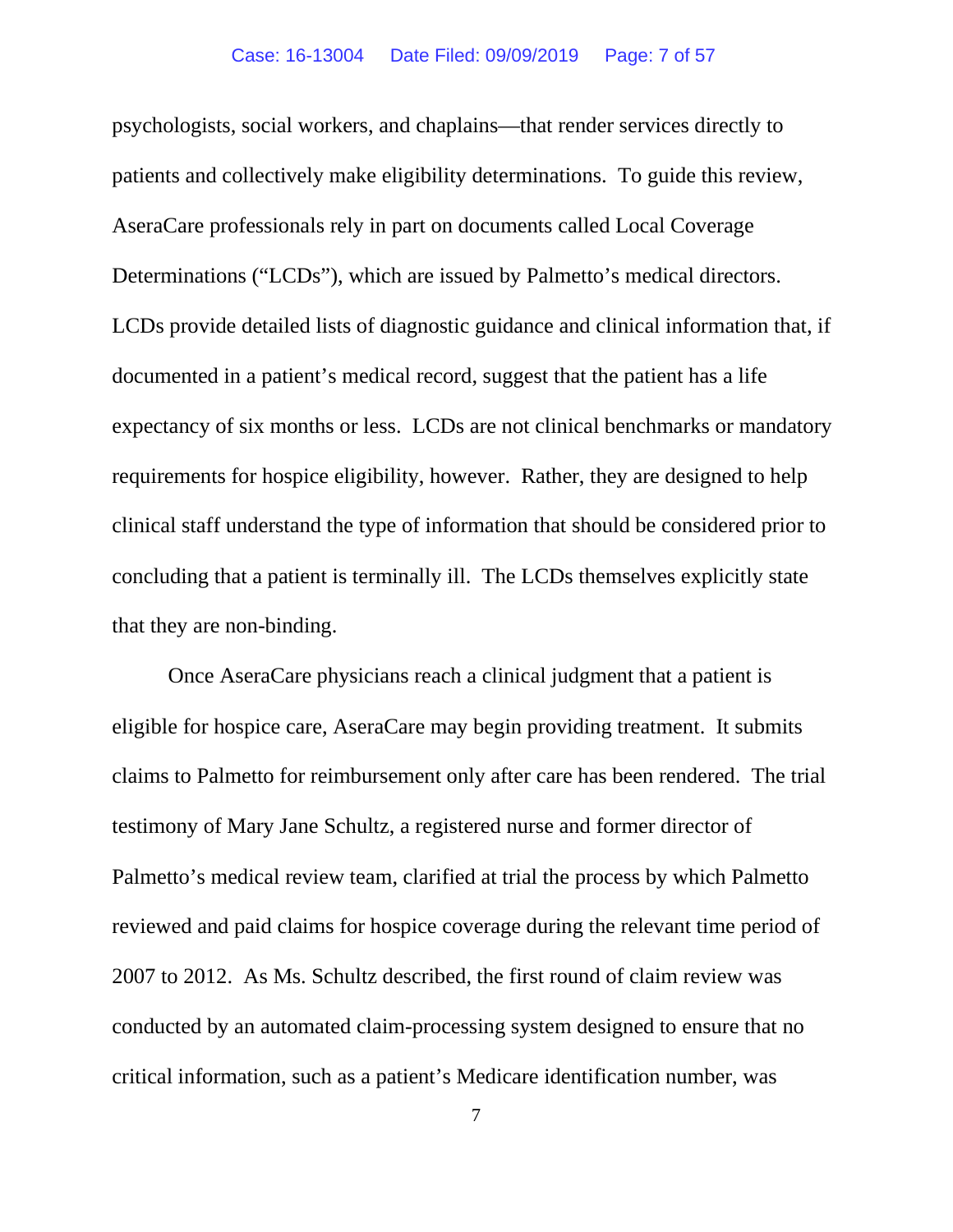missing or invalid. If no critical information was missing, the system would then check for any "red flags" that might require further review of the claim—such as the involvement of a particular provider, patient, or type of care that Palmetto staff believed may pose heightened eligibility risks. For instance, if Palmetto wished to conduct a targeted audit of claims submitted by a particular provider, it could program the automated system to pull all or a portion of those claims for additional review before payment.

If automated review uncovered no missing information or red flags, the system would process the claim directly for payment. As a result, Palmetto paid many claims without directly reviewing the medical documentation underpinning them. Where, on the other hand, a claim was flagged for heightened medical review, Palmetto would immediately issue a request to the provider for medical documentation substantiating the patient's terminal prognosis, such as notes from physicians, nurses, and social workers and records of medications and treatments prescribed. A trained medical review team would then review the supporting documentation before determining whether the claim should be paid in full, paid in part, or denied. Like AseraCare's medical staff, the medical review team commonly uses the LCDs as guidelines in its assessment, but it is not required to rigidly apply their criteria. Instead, the review team also looks at the "whole picture" of information submitted with the claim.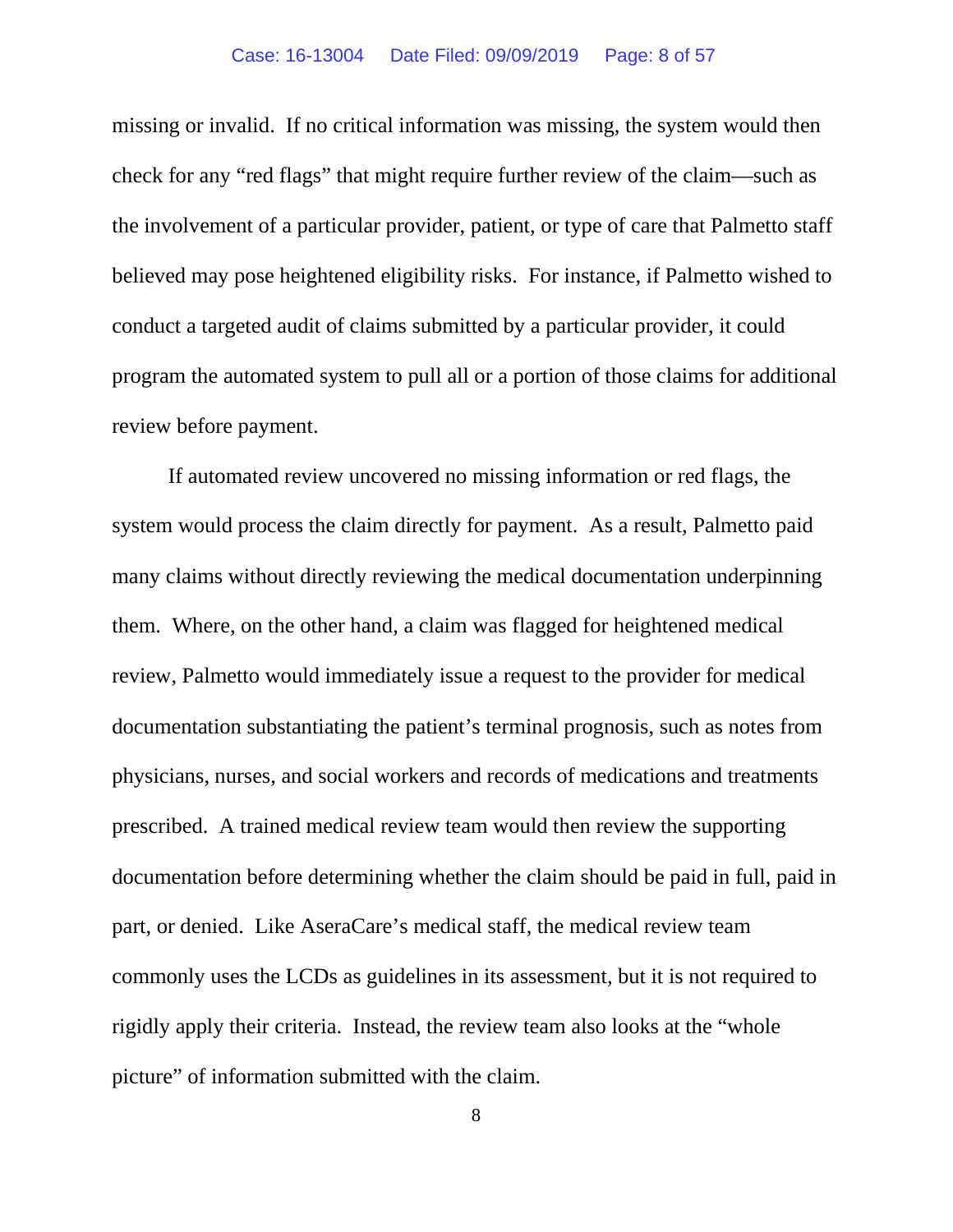## **B. The False Claims Act**

The False Claims Act ("FCA") serves as a mechanism by which the Government may police noncompliance with Medicare reimbursement standards after payment has been made. The Act imposes civil liability—including treble damages—on "any person who . . . knowingly presents, or causes to be presented, a false or fraudulent claim for payment" to the federal government or who "knowingly makes, uses, or causes to be made or used, a false record or statement material to a false or fraudulent claim." 31 U.S.C.  $\S 3729(a)(1)(A)$ –(B). To prevail on an FCA claim, the plaintiff must prove that the defendant (1) made a false statement, (2) with scienter, (3) that was material, (4) causing the Government to make a payment. *Urquilla-Diaz v. Kaplan Univ.*, 780 F.3d 1039, 1045 (11th Cir. 2015).

Private citizens, called *qui tam* relators, are authorized to bring FCA suits on behalf of the United States. 31 U.S.C. § 3730(b). The United States can, and frequently does, intervene in *qui tam* suits to develop the civil case itself. Thus, to the extent the Government concludes that it has reimbursed a hospice provider that knowingly submitted deficient claims, the Government can use the FCA cause of action to recoup payments and to penalize the provider.

#### **II. PROCEDURAL HISTORY**

# **A. Suit Against AseraCare Under the FCA**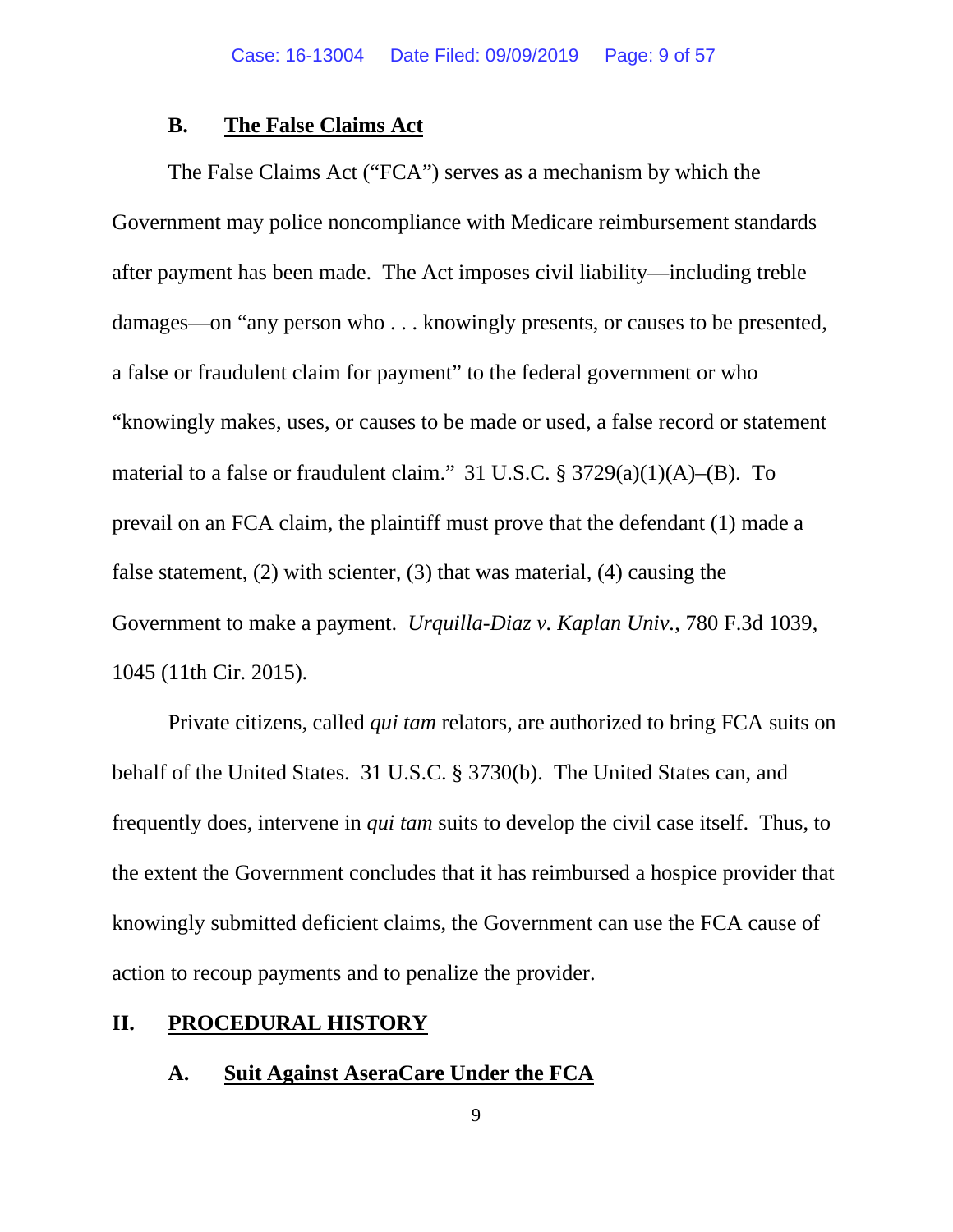The underlying case began in 2008, when three former AseraCare employees, acting as *qui tam* relators, filed a complaint against AseraCare alleging submission of unsubstantiated hospice claims. Following a transfer of venue from the Eastern District of Wisconsin to the Northern District of Alabama, the Government intervened and filed the operative complaint. In its complaint, the Government alleged that AseraCare knowingly employed reckless business practices that enabled it to admit, and receive reimbursement for, patients who were not eligible for the Medicare hospice benefit "because it was financially lucrative," thus "misspending" millions of Medicare dollars. The Government's complaint described a corporate climate that pressured sales and clinical staff to meet aggressive monthly quotas for patient intake and, in so doing, discouraged meaningful physician involvement in eligibility determinations. More specifically, the Government alleged that AseraCare "submitted documentation that falsely represented that certain Medicare recipients were 'terminally ill'" when, in the Government's view, they were not.

In light of these allegations, the Government's case falls under the "false certification" theory of FCA liability. Under this theory, FCA liability may arise where a defendant falsely asserts or implies that it has complied with a statutory or regulatory requirement when, in actuality, it has not so complied. *See Universal Health Servs., Inc. v. United States ex rel. Escobar*, 136 S. Ct. 1989, 1999 (2016).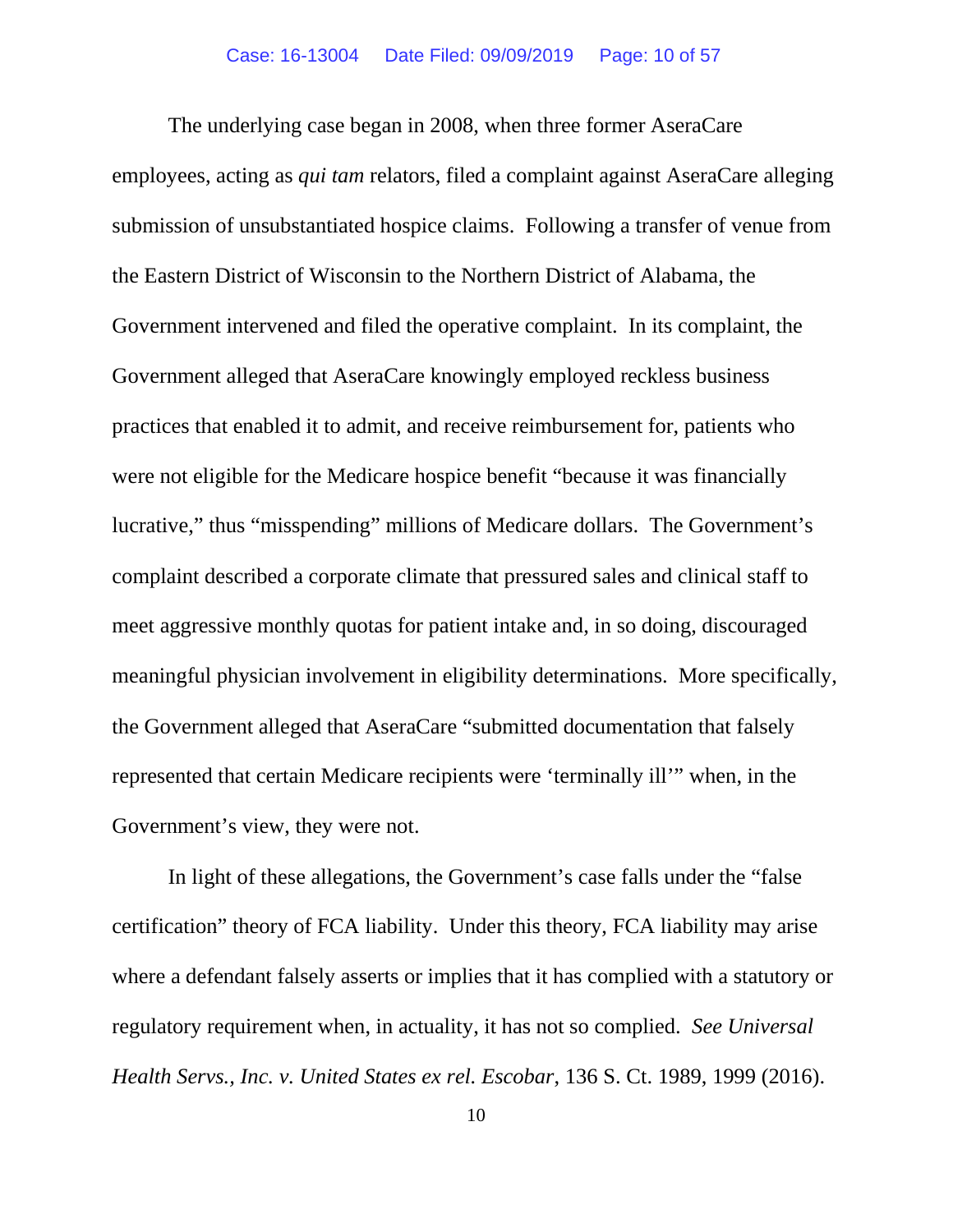In developing its case, the Government began by identifying a universe of approximately 2,180 patients for whom AseraCare had billed Medicare for at least 365 continuous days of hospice care. The Government then focused its attention on a sample of 223 patients from within that universe. Through direct review of these patients' medical records and clinical histories, the Government's primary expert witness, Dr. Solomon Liao, identified 123 patients from the sample pool who were, in Dr. Liao's view, ineligible for the hospice benefit at the time AseraCare received reimbursement for their care. Should it prevail as to this group, the Government intended to extrapolate from the sample to impose further liability on AseraCare for a statistically valid set of additional claims within the broader universe of hospice patients for whom AseraCare received Medicare payments.

To supplement the testimony of Dr. Liao, the Government also sought to develop evidence that AseraCare's broader business practices fostered and promoted improper certification procedures while deemphasizing clinical training on terminal-illness prognostication. Several former AseraCare employees, including the *qui tam* relators, supported the Government's narrative by describing a process in which physicians merely rubber-stamped terminal-illness certifications without thoroughly examining the relevant medical records underlying them.

Importantly, though, the Government's false-claims allegations in this case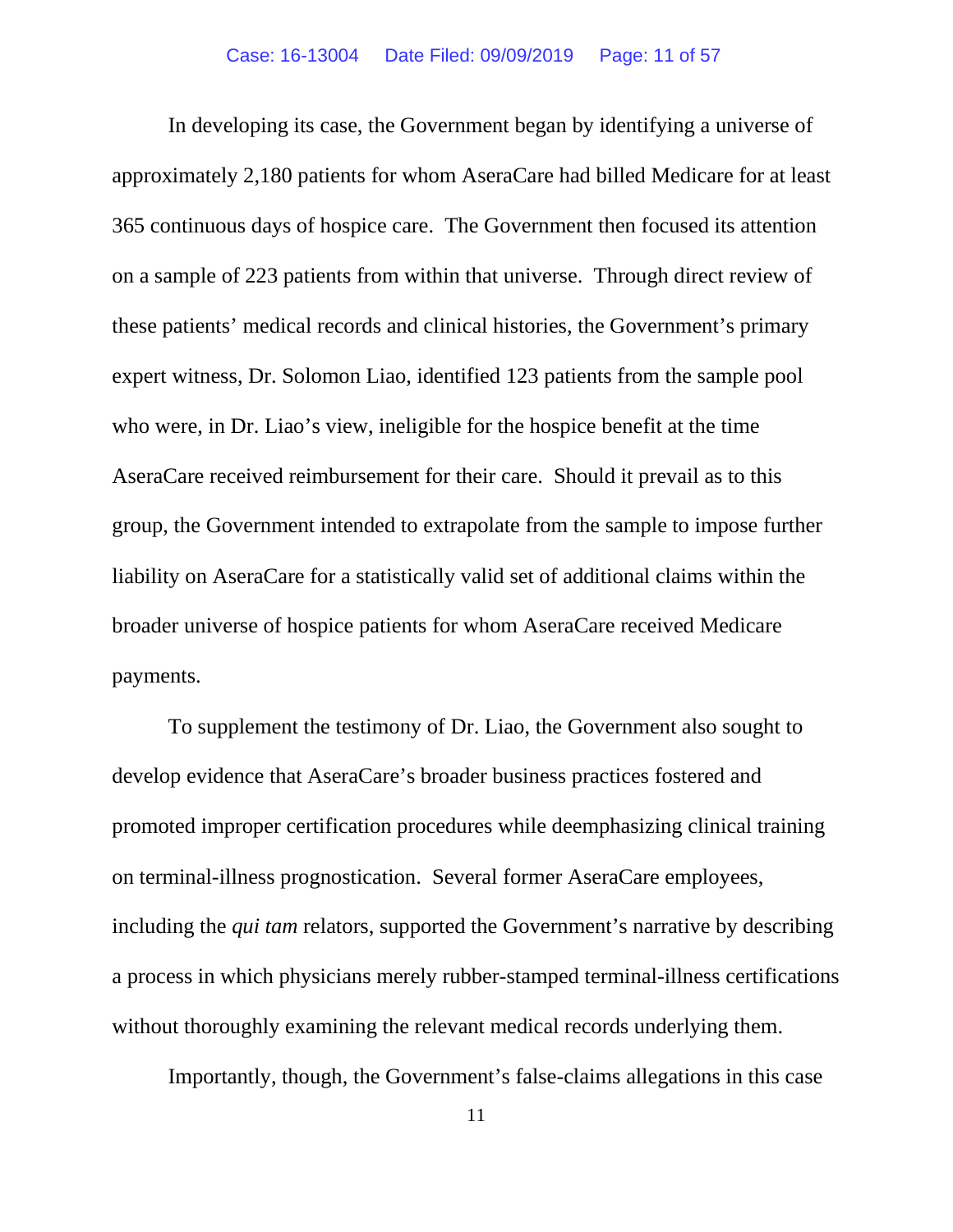were narrowly circumscribed. There were no allegations that AseraCare billed for phantom patients, that certifications or medical documentation were forged, or that AseraCare employees lied to certifying physicians or withheld critical information regarding patient conditions. Indeed, there was no doubt in the proceeding below that AseraCare possessed accurate and comprehensive documentation of each patient's medical condition and that its certifications of terminal illness were signed by the appropriate medical personnel. Rather, the Government asserted that its expert testimony—contextualized by broad evidence of AseraCare's improper business practices—would demonstrate that the patients in the sample pool were not, as a medical fact, terminally ill at the time AseraCare collected reimbursement for their hospice care. The sole question related to the sufficiency of the clinical judgments on which the claims were based.

On this theory, the Government sought to recover damages under two subsections of the FCA, 31 U.S.C.  $\S 3729(a)(1)(A)^2$  $\S 3729(a)(1)(A)^2$  $\S 3729(a)(1)(A)^2$  and 31 U.S.C.  $§ 3729(a)(1)(B),$  $§ 3729(a)(1)(B),$  $§ 3729(a)(1)(B),$ <sup>3</sup> and on claims of common-law unjust enrichment and mistaken

<span id="page-11-0"></span><sup>&</sup>lt;sup>2</sup> "[A]ny person who . . . knowingly presents, or causes to be presented, a false or fraudulent claim for payment or approval . . . is liable to the United States Government . . . ." 31 U.S.C.  $$3729(a)(1)(A).$ 

<span id="page-11-1"></span> $3$  "[A]ny person who . . . knowingly makes, uses, or causes to be made or used, a false record or statement material to a false or fraudulent claim . . . is liable to the United States Government . . . ." 31 U.S.C. § 3729(a)(1)(B).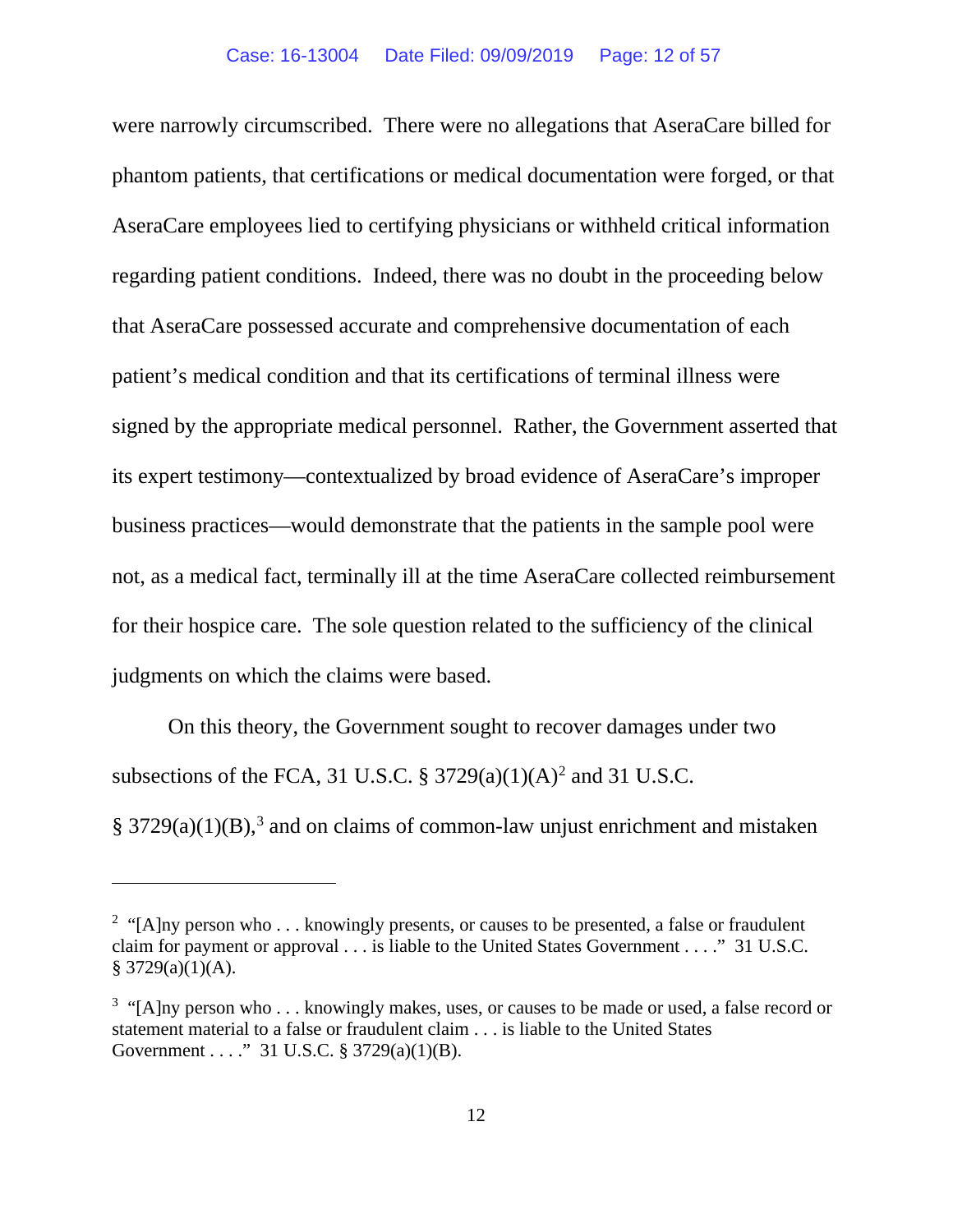payment.

## **B. First Motion for Summary Judgment**

Following extensive discovery and expert analysis of relevant patient records, AseraCare moved for summary judgment on the ground that the Government failed to adduce evidence of the falsity of any disputed claims and failed to show that AseraCare had any knowledge of the alleged falsity. Most notably for purposes of this appeal, AseraCare put squarely before the district court the question whether the Government's medical-opinion evidence was sufficient to establish the threshold element of falsity. To that point, AseraCare urged the district court to embrace a "reasonable doctor" standard for the assessment of falsity, which would state that, to avoid summary judgment in an action involving false claims for hospice reimbursement, the Government must show that a reasonable physician applying his or her clinical judgment could not have held the opinion that the patient at issue was terminally ill at the time of certification.<sup>[4](#page-12-0)</sup>

The district court found the "reasonable doctor" standard "appealing and logical," but noted that it had not been adopted by the Eleventh Circuit and

<span id="page-12-0"></span><sup>&</sup>lt;sup>4</sup> AseraCare asked the district court to adopt the standard for falsity established by the Northern District of Illinois in a case with a similar fact pattern and posture. The court in that case dismissed FCA claims against a for-profit hospice facility because relators failed to allege facts "demonstrating that the certifying physician did not or could not have believed, based on his or her clinical judgment, that the patient was eligible for hospice care." *United States ex rel. Geschrey v. Generations Healthcare, LLC*, 922 F. Supp. 2d 695, 703 (N.D. Ill. 2012).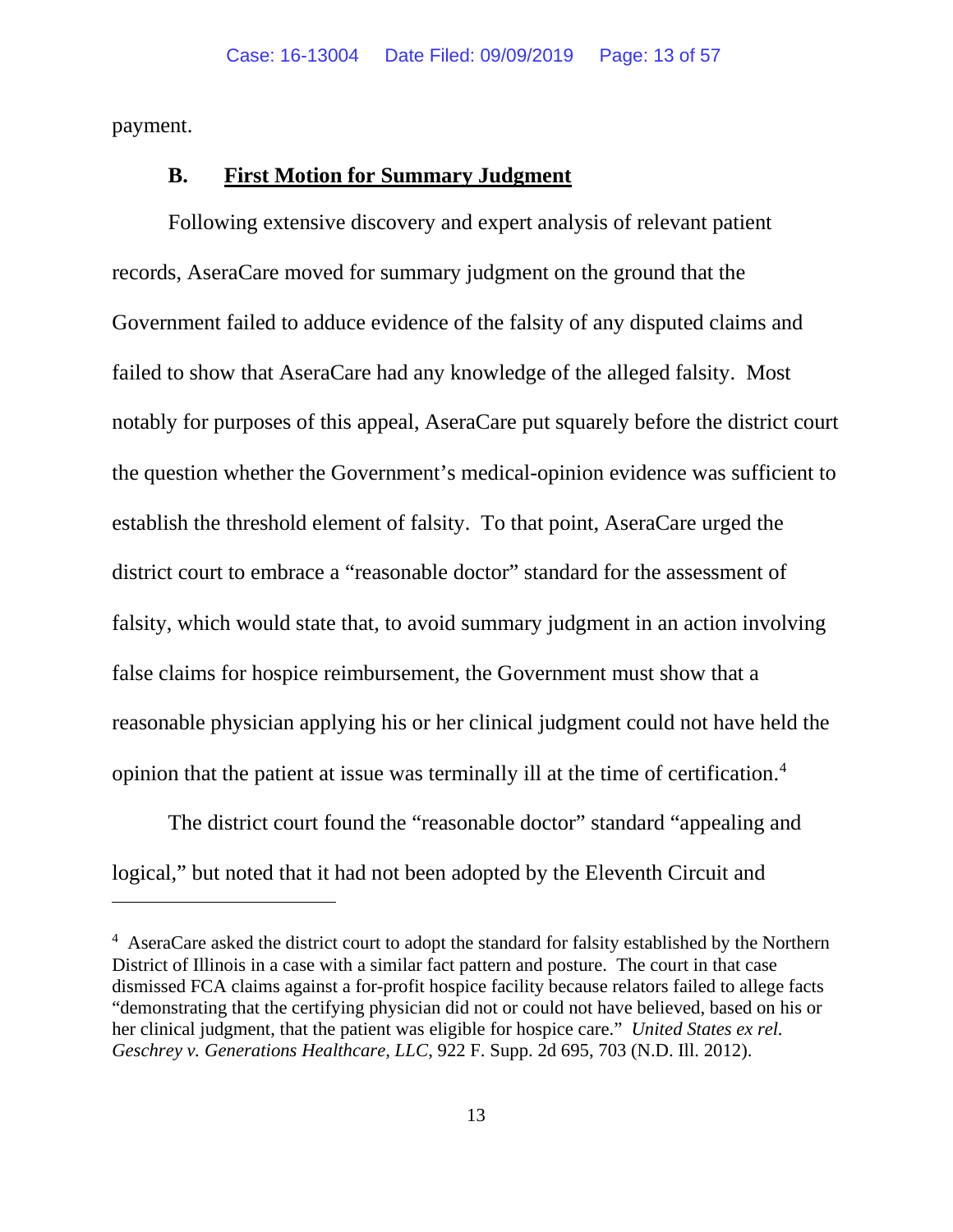declined to apply it. The court ultimately denied AseraCare's motion for summary

judgment, concluding that fact questions remained regarding whether clinical

information and other documentation in the relevant medical records supported the

certifications of terminal illness on which AseraCare's claims were based.

Following the denial of its motion for summary judgment, AseraCare moved

to certify the following question for interlocutory appeal before this Court under

28 U.S.C. § 1292(b):

In a False Claims Act case against a hospice provider relating to the eligibility of a patient for the Medicare hospice benefit, for the Government to establish the falsity element under 31 U.S.C. § 3729(a)(1), must it show that, in light of the patient's clinical information and other documentation, no reasonable physician could have believed, based on his or her clinical judgment, that the patient was eligible for the Medicare hospice benefit?

The district court certified the question for interlocutory appeal. We considered AseraCare's motion for review but declined to consider the question at that stage

of the proceeding.

# **C. Bifurcation of Trial**

Subsequent to the denial of summary judgment, AseraCare moved the district court to bifurcate trial under Federal Rule of Civil Procedure 42(b) into two phases: one phase on the falsity element of the FCA and a second phase on the FCA's remaining elements and the Government's common-law claims. The Government vehemently opposed the motion. It argued that the proposed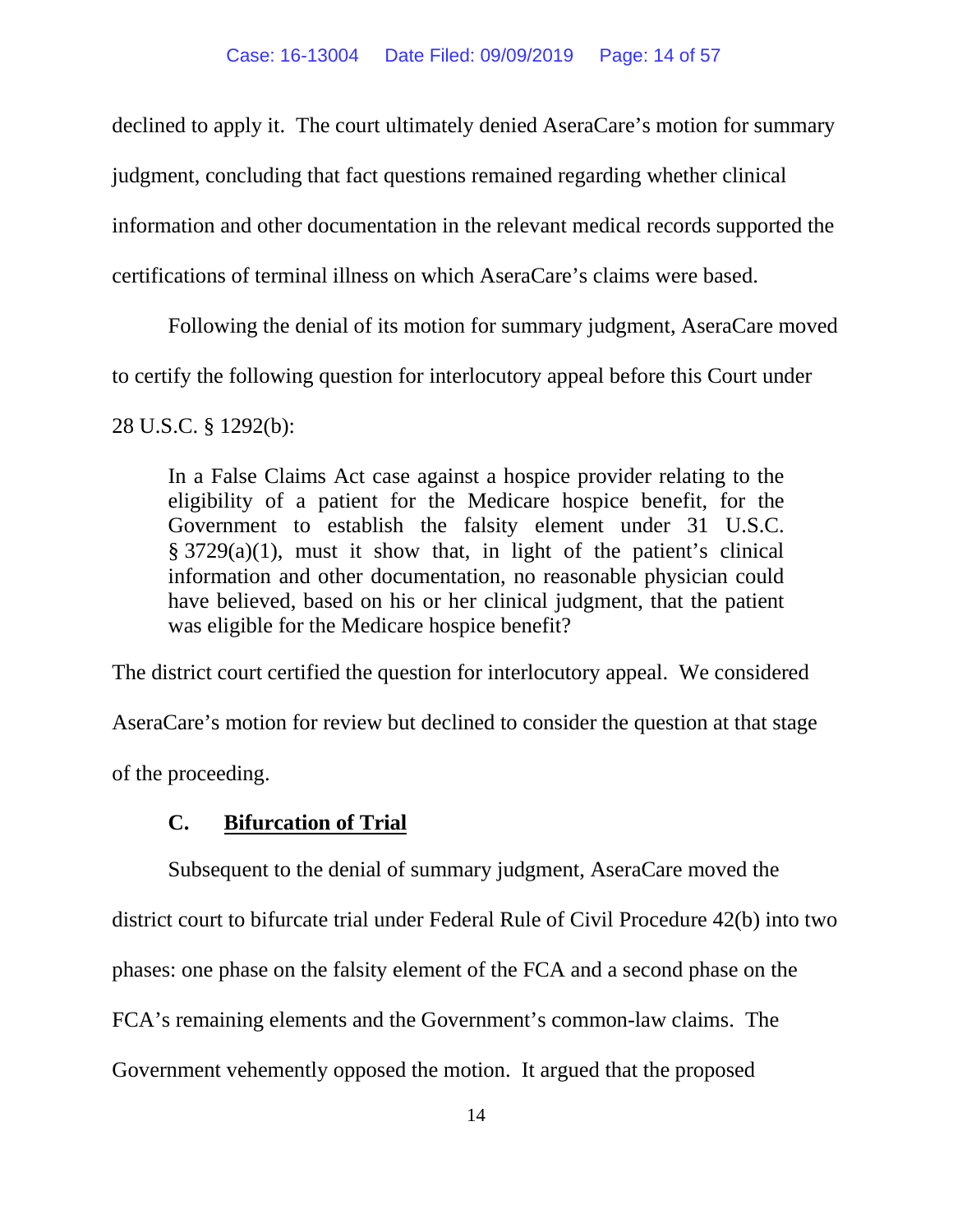bifurcation was "extraordinary," requiring the Government "to jump over an arbitrary hurdle that is without precedent" because "the elements of 'falsity' and 'knowledge of falsity' are not so distinct and separable that they may be tried separately without injustice." Indeed, the Government noted, the elements of FCA liability had "never before been bifurcated by a federal district court." The Government further argued that bifurcation was unworkable because documentary and testimonial evidence that was probative in the falsity phase—"because it undermines the reliability of the [certifications of terminal illness]"—was "also probative in the 'knowledge of falsity' phase because it shows AseraCare knew or should have known that it was submitting false claims for non-terminally [*sic*] patients."

Nonetheless, the district court granted the motion in light of its concern that evidence pertinent to the knowledge element of the FCA would confuse the jury's analysis of the threshold question of whether the claims at issue were "false" in the first instance. The court noted that, while "pattern and practice" evidence showing deficiencies in AseraCare's admission and certification procedures could help establish AseraCare's *knowledge* of the alleged scheme to submit false claims—the second element of the Government's case—the *falsity* of the claims "cannot be inferred by reference to AseraCare's general corporate practices unrelated to specific patients." In the court's view, allowing the Government to present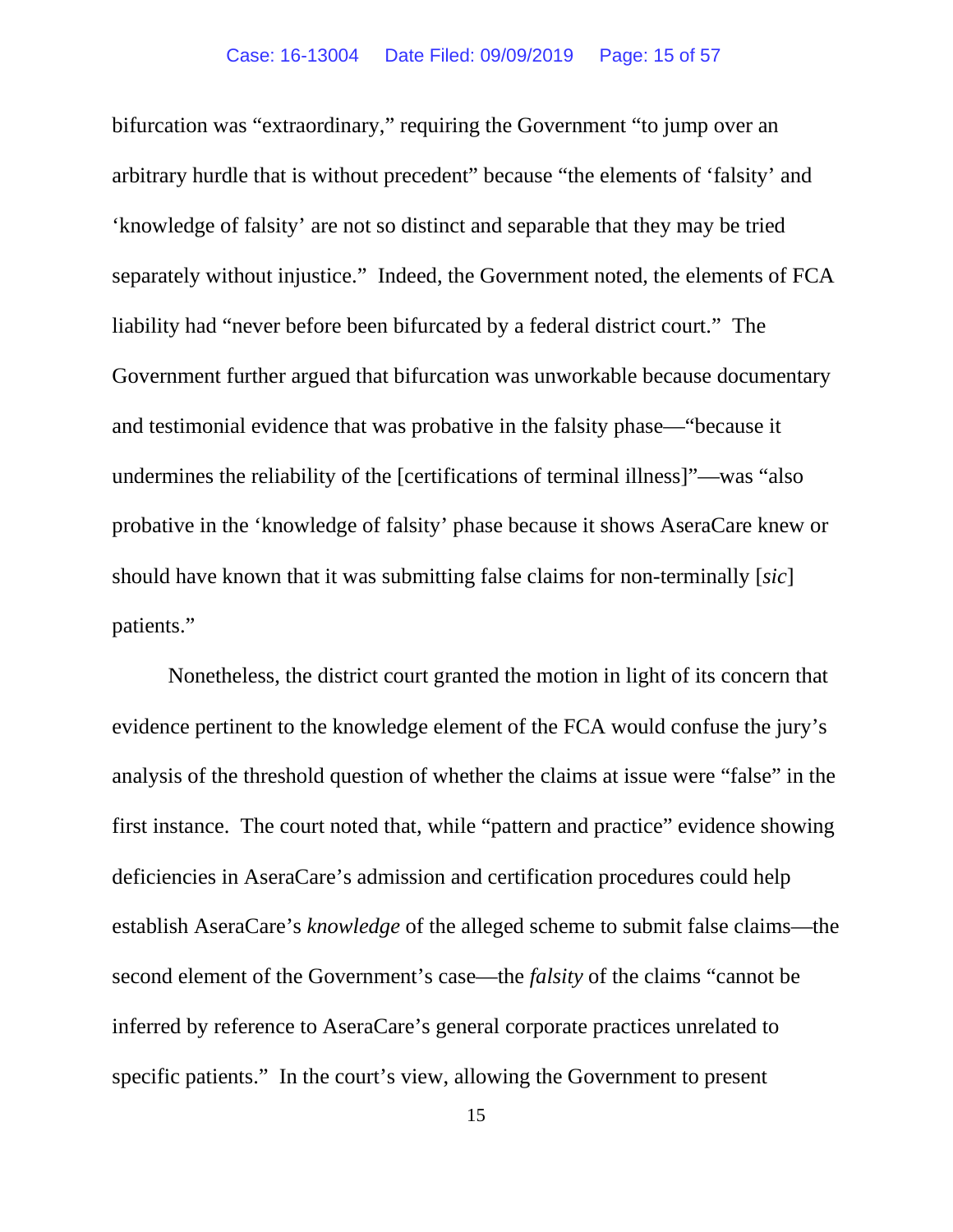knowledge evidence before falsity was determined would be unduly prejudicial to AseraCare, thus warranting separation of the knowledge and falsity elements.

In accordance with this rationale, the district court "drew the line of admissibility" in Phase One of trial "at anecdotal evidence about a specific, but unidentified, patient or event that would be impossible for the Defense to rebut." The court did, however, allow in Phase One anecdotal testimony regarding improper clinical or corporate practices that "had a time and place nexus with the 123 allegedly ineligible patients at issue." Such testimony, in the court's view, would have been "highly probative and admissible in Phase One." Indeed, in bifurcating trial, the court presumed—based on the Government's own representations—that the Government possessed and would present such evidence in Phase One. The court did allow in Phase One general testimony regarding AseraCare's business practices and claim-submission process during the relevant time period, but only to contextualize the falsity analysis and "afford[] the jury an opportunity to more fully understand the hospice process within AseraCare." Such evidence was not, however, admissible to prove the falsity of the claims at issue.<sup>[5](#page-15-0)</sup>

<span id="page-15-0"></span><sup>&</sup>lt;sup>5</sup> The Government continues to complain on appeal that bifurcation of the trial was "fundamentally unfair" and confused the issues, albeit it does not expressly challenge on appeal the district court's decision.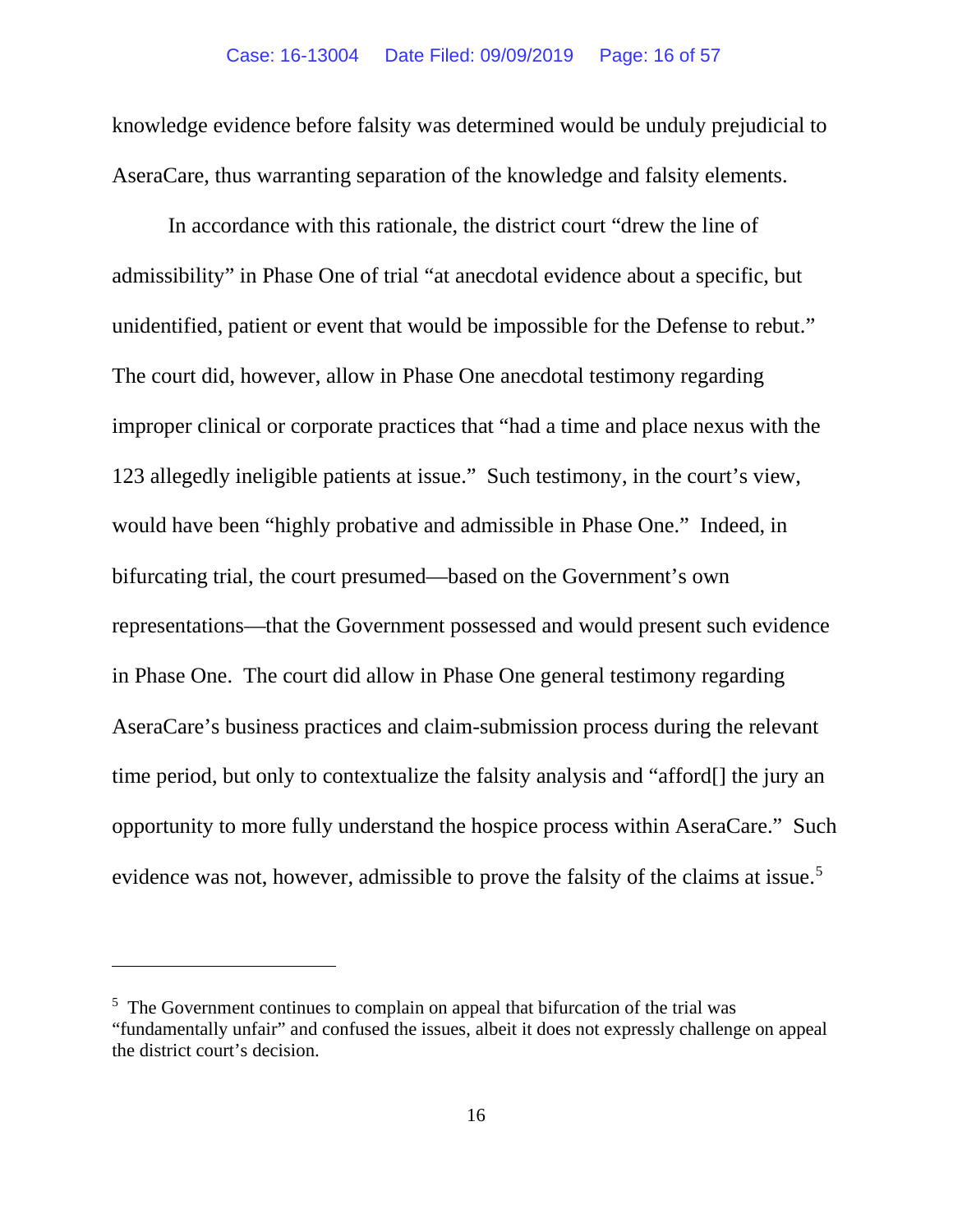### **D. Phase One of Trial**

The first phase of the trial lasted approximately eight weeks and proceeded to a jury verdict largely against AseraCare on the question of falsity. During its case in chief, the Government presented several days of testimony from Dr. Liao, who explained that, in his expert opinion, the medical records of the patients at issue did not support AseraCare's "terminal illness" certifications because they did not reveal a life expectancy of six months or less. Dr. Liao made clear that his testimony was a reflection of only his own clinical judgment based on his after-thefact review of the supporting documentation he had reviewed. He conceded that he was "not in a position to discuss whether another physician [was] wrong about a particular patient's eligibility. Nor could he say that AseraCare's medical expert, who disagreed with him concerning the accuracy of the prognoses at issue, was necessarily "wrong." Notably, Dr. Liao never testified that, in his opinion, no reasonable doctor could have concluded that the identified patients were terminally ill at the time of certification. Instead, he only testified that, in his opinion, the patients were not terminally ill. Even more notable is the fact that Dr. Liao himself changed his opinion concerning the eligibility of certain patients over the course of the proceeding—deciding that some of the patients he had earlier concluded were not terminally ill were in fact terminally ill. Nevertheless, he testified at trial that both sets of contradictory opinions remained "accurate to a reasonable degree of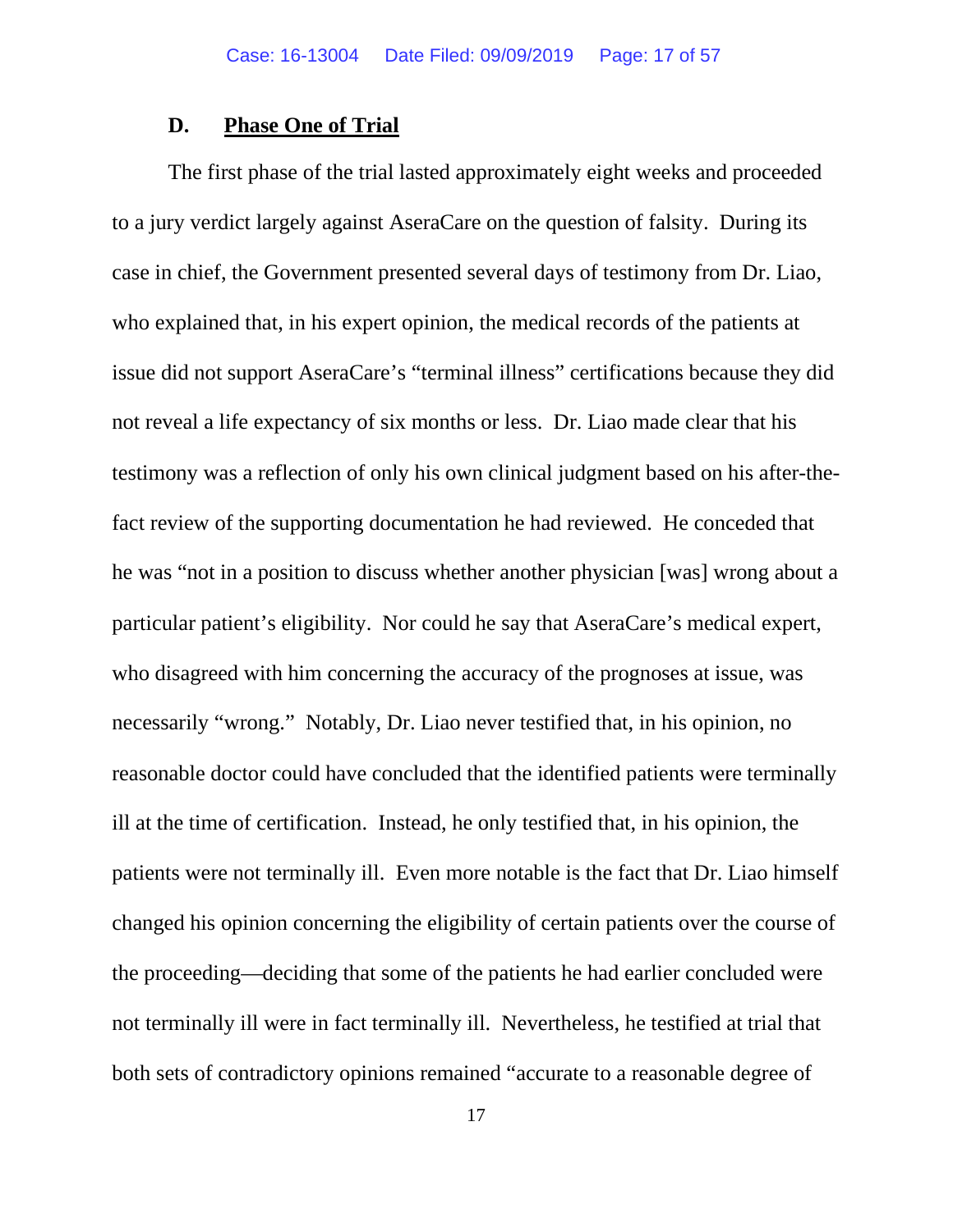certainty." To explain these reversals, Dr. Liao stated that he "was not the same physician in 2013 as [he] was in 2010."

The Government also presented testimony of the relators and other AseraCare employees regarding AseraCare's certification procedures, but, as discussed *supra*, this testimony was characterized as being offered solely to show context, not falsity. In rebuttal, AseraCare offered expert testimony that directly contradicted Dr. Liao's opinions.

The parties' expert witnesses disagreed along two lines. First and foremost, they fundamentally differed as to how a doctor should analyze a patient's life expectancy for Medicare reimbursement purposes. The Government's Dr. Liao applied what might be called a "checkbox approach" to assessing terminal illness: He examined the patients' records and compared them against Palmetto's LCDs (and other, similar medical guidelines) for specific diagnoses, including Alzheimer's, heart disease, cardiopulmonary disease, and "adult failure to thrive." By contrast, AseraCare's experts considered but did not formulaically apply the LCD guidance in making their assessments. Instead, they took a "whole patient" approach, making prognoses based on the entirety of the patient's history, the confluence of ailments from which a patient may be suffering, and their own experience with end-of-life care. AseraCare's experts did not discount the LCD "criteria," but—as the latter instruct— these experts did not consider themselves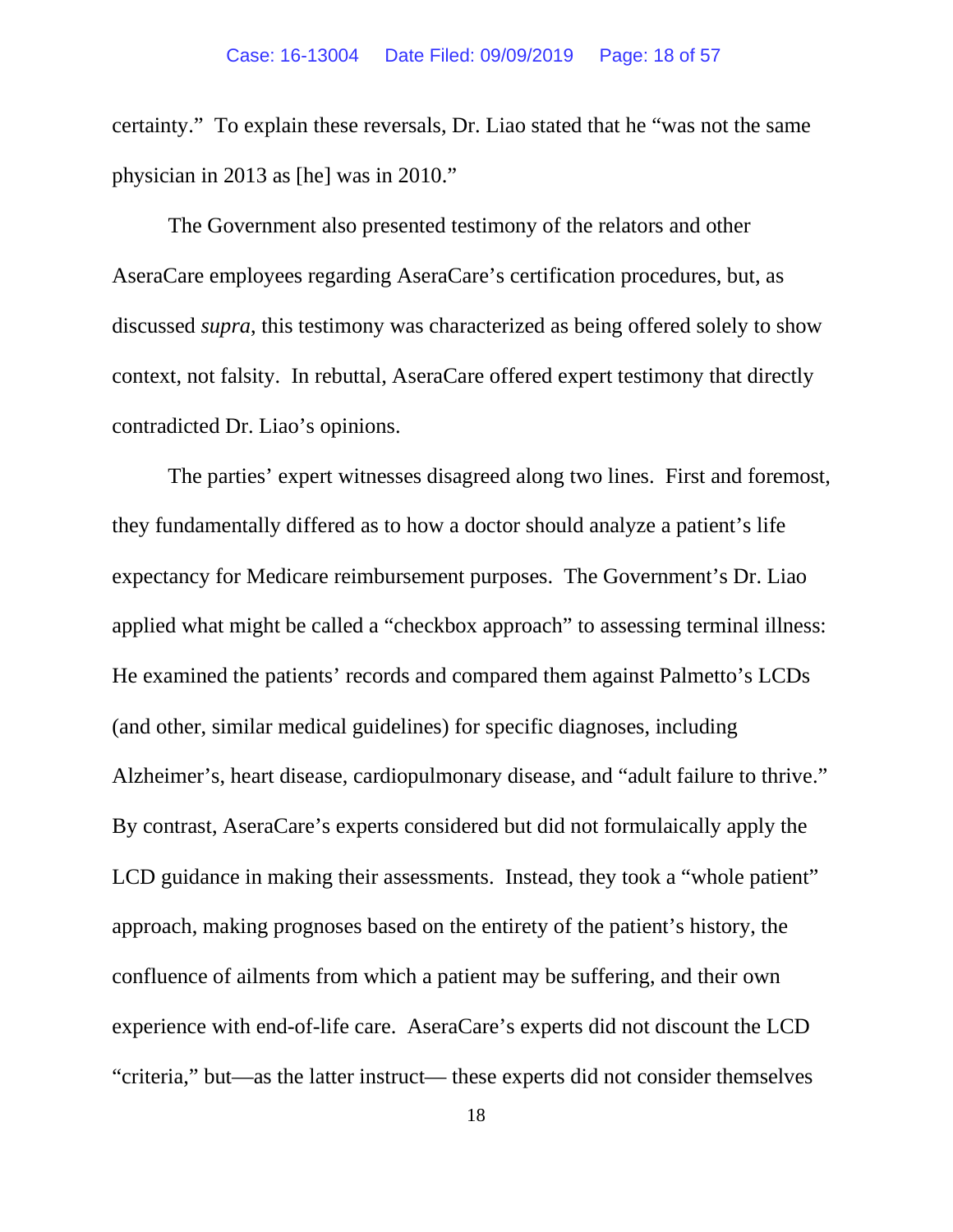#### Case: 16-13004 Date Filed: 09/09/2019 Page: 19 of 57

compelled to conclude that a patient was ineligible merely because the patient had failed to meet one of those indicia.

The district court correctly stated in its instructions to the jury that the LCDs are "eligibility guidelines" that are not binding and should not be considered "the exact criteria used for determining" terminal illness. As such, the jury was not permitted to conclude that Dr. Liao's testimony was more credible because he made reference to the LCD criteria, or that AseraCare's claims were false if they failed to conform to those criteria. Nonetheless, the experts' disagreement as to the proper analytical approach impacted their ultimate judgments as to each patient's terminality.

Because neither the checkbox approach nor the holistic approach to making terminal-illness prognoses is contrary to the law, the jury's sole job at trial was to review the medical records of each patient and decide which experts' testimony seemed more persuasive on the question whether a particular patient should be characterized as "terminally ill" at the time of certification. To be clear, the Government never alleged that AseraCare's doctors relied on medical documentation that was too thin, vague, or lacking in detail to reasonably substantiate their "clinical judgments" of terminal illness. Indeed, there is no dispute that each patient certification was supported by a meaningful set of medical records evidencing various serious and chronic ailments for which the patient was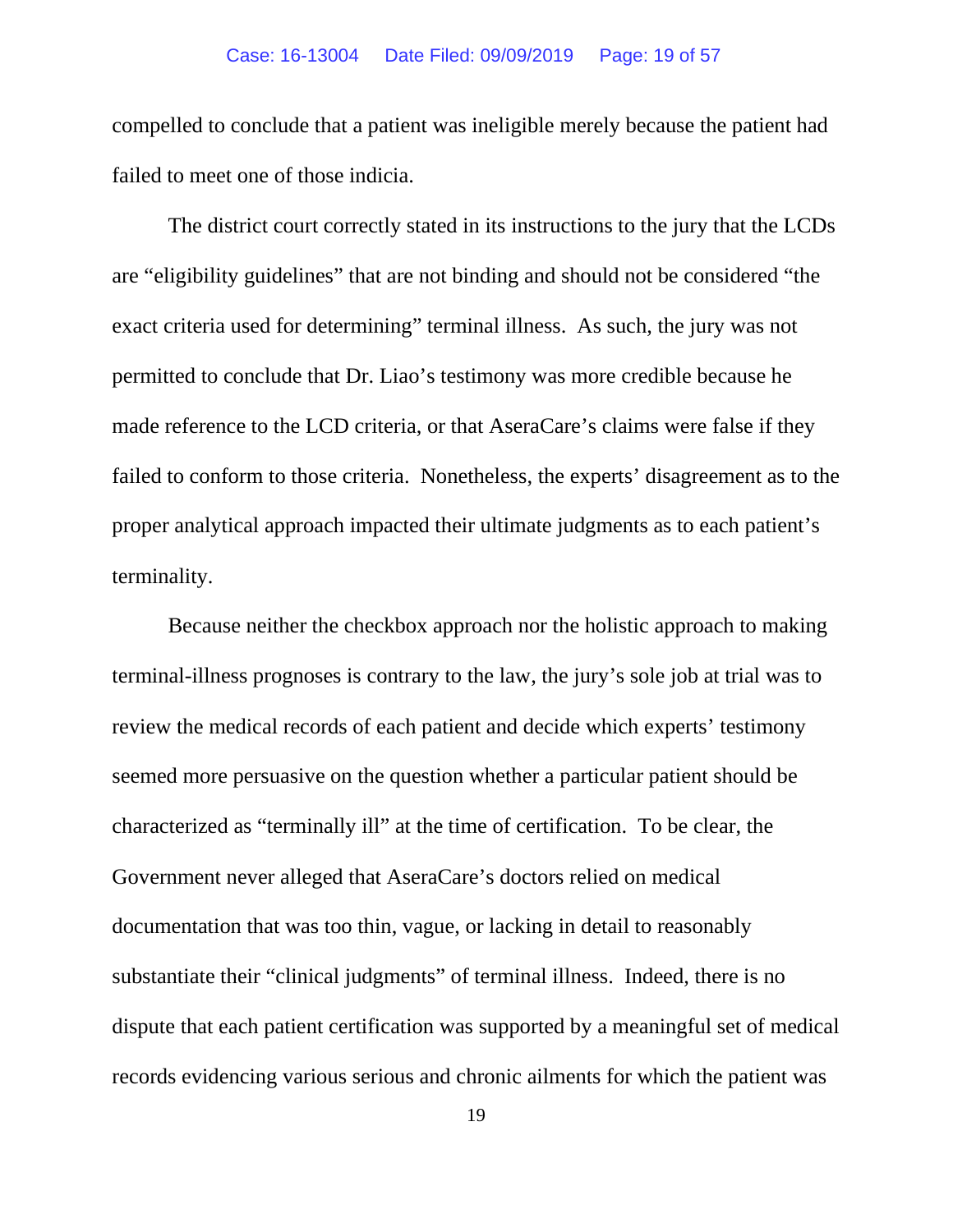entitled to some level of treatment. The question before the jury was instead which doctor's interpretation of those medical records sounded more correct. In other words, in this battle of experts, the jury was to decide which expert it thought to be more persuasive, with the less persuasive opinion being deemed to be false. To guide that assessment, the district court provided the following instruction on falsity: "A claim is 'false' if it is an assertion that is untrue when made or used. Claims to Medicare may be false if the provider seeks payment, or reimbursement, for health care that is not reimbursable."

Ultimately, the expert testimony in this case revealed a fundamental difference of professional opinion regarding the manner in which each patient's complete medical picture contributed to his or her life expectancy at the time he or she received hospice care. Both sets of experts looked at the same medical documentation, considered the same medical standards for the terminal-illness determination (even while differing as to the weight such standards should be given), and relied on their own experience as seasoned physicians specializing in end-of-life care. Dr. Liao testified that, in his professional opinion, the patients at issue were not likely to die within six months of the date on which they were certified for hospice care. AseraCare's experts arrived at opposite conclusions.

As an illustration of this disagreement, consider the testimony of the Government's Dr. Liao and AseraCare's Dr. Gail Cooney regarding the patient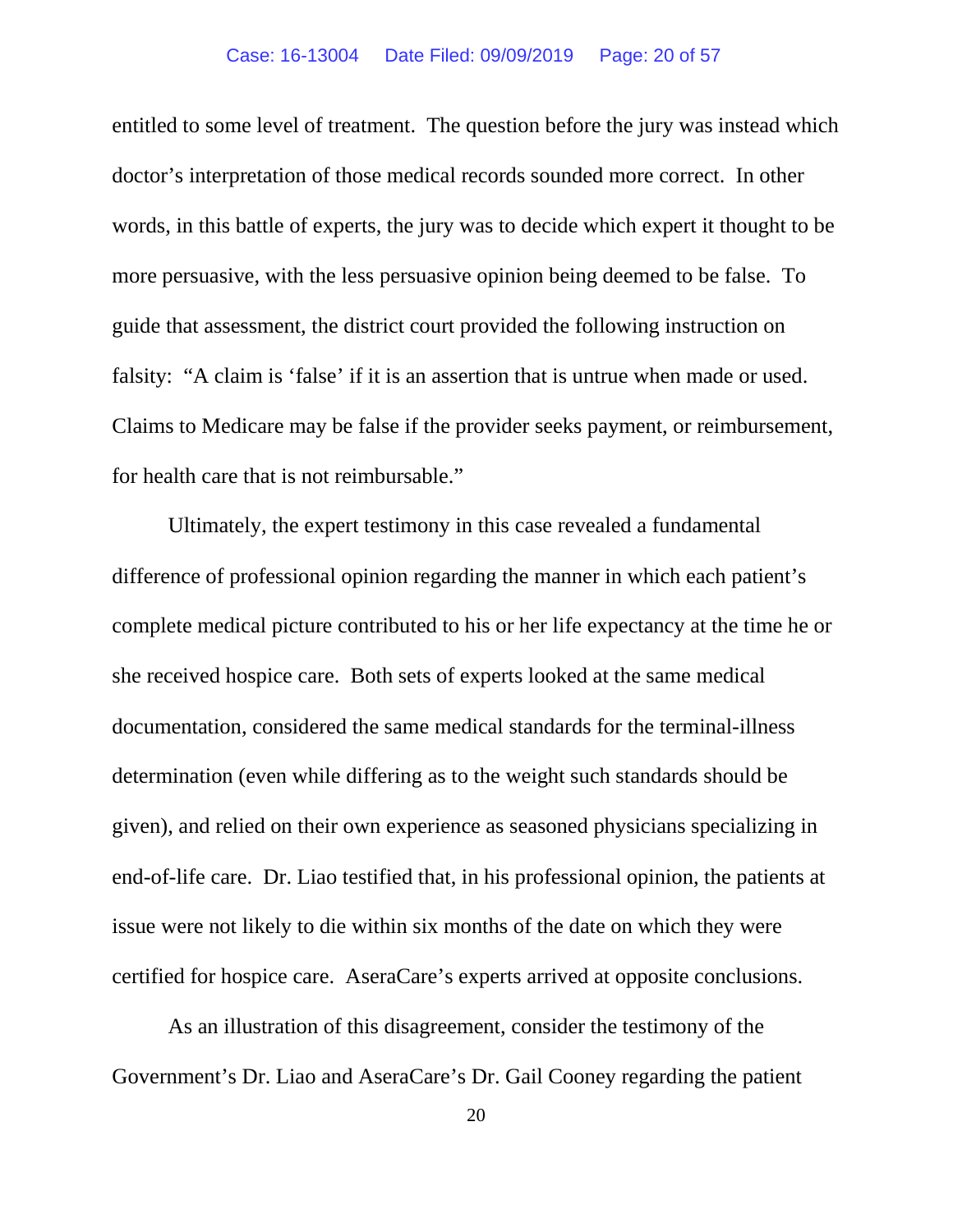Elsin K., who was an AseraCare hospice patient for over a year and who ultimately died in an AseraCare facility. Elsin was first admitted to hospice upon her physician's diagnosis of "debility," also called "adult failure to thrive," in which a patient experiences a general decline in health due to old age. Elsin experienced subsequent periods of improvement and decline; she left hospice care and was recertified on at least two occasions before her death.

As with each patient at issue in this case, Dr. Liao's assessment of Elsin's hospice eligibility contrasted starkly with Dr. Cooney's, even though there was no dispute as to Elsin's underlying diagnoses. Dr. Liao noted that many of Elsin's ailments, including severe infections arising from a joint replacement, were chronic and had recurred for many years. He also noted that she did not demonstrate the level of physical debility that published medical criteria typically associate with terminal patients. On the basis of his medical review, he described Elsin as struggling with chronic illness but "overall rather stable, if not improving," and thus lacking a prognosis of six months or less to live at the time of her certifications and recertifications. Dr. Cooney, the defense expert, also recognized that Elsin "had been sick for a long time," but she saw in the medical records a trend of steady physical and mental decline, decreased mobility, and increasing pain. Elsin's physical and psychological ailments, viewed in combination with one another, complicated the picture of Elsin's overall health and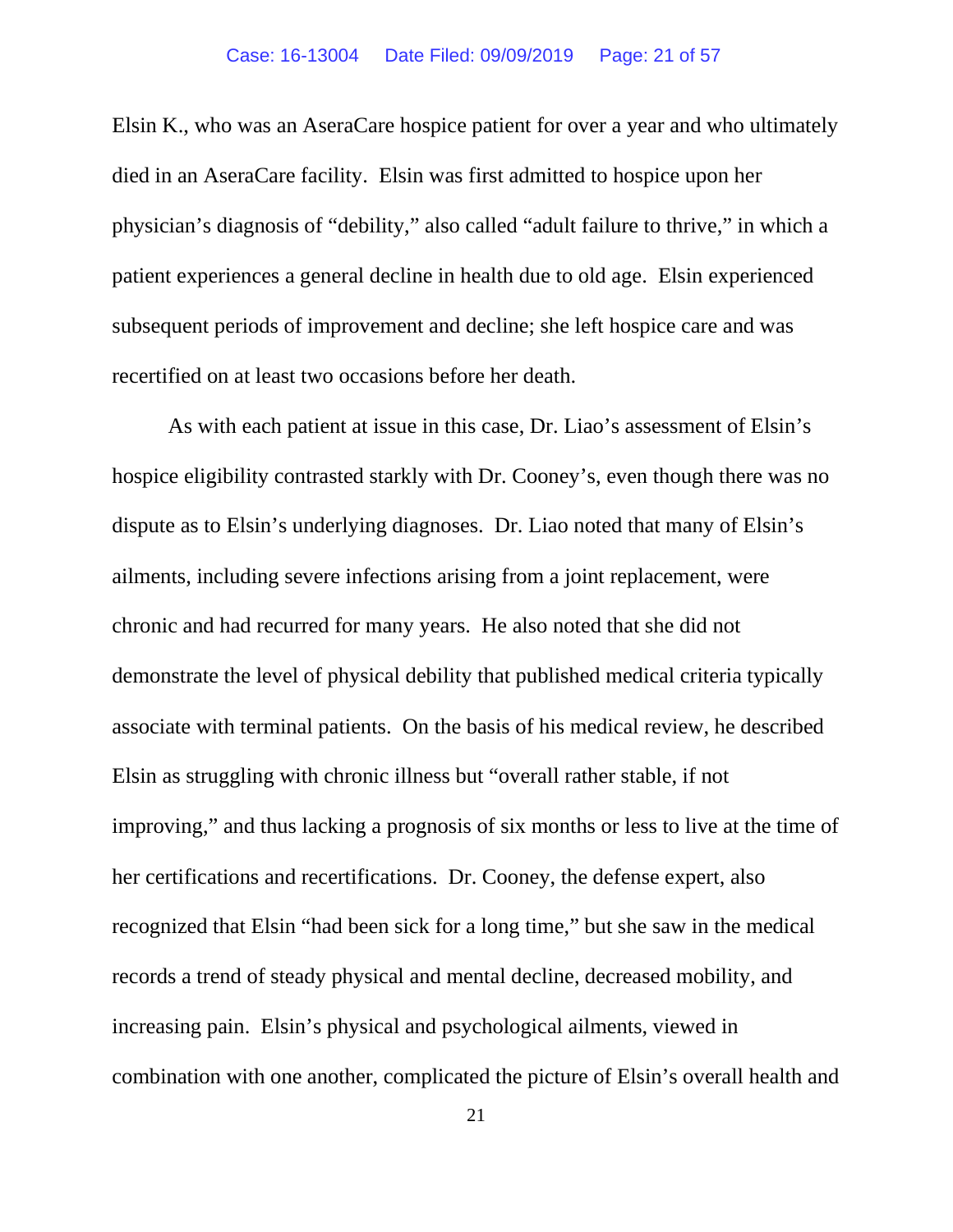contributed to Dr. Cooney's judgment that Elsin was terminally ill during each relevant time period. In the Government's view, it was properly within the purview of the jury to decide which doctor's judgment was correct and, to the extent the jury found Dr. Liao's prognosis to be more persuasive, to find that AseraCare had thereby submitted a false statement when it filed a claim based on a prognosis that differed from Dr. Liao's.

At the conclusion of the parties' cases, the court instructed the jury to answer special interrogatories regarding the prognoses of each of the 123 patients at issue. The jury ultimately found that AseraCare had submitted false claims for 104 patients of the 123 patients at issue during the relevant time periods.

### **E. Grant of New Trial and Second Motion for Summary Judgment**

Following the partial verdict in this first phase of trial, AseraCare moved for judgment as a matter of law, arguing that the court had articulated the wrong legal standard in its instructions to the jury. The district court agreed. In the court's own words, "[a]s the court worked through AseraCare's challenges," it "became convinced that it had committed reversible error in the instructions it provided to the jury." It ultimately concluded that proper jury instructions would have advised the jury of two "key points of law" that the court had not previously acknowledged: (1) that the FCA's falsity element requires proof of an objective falsehood; and (2) that a mere difference of opinion between physicians, *without*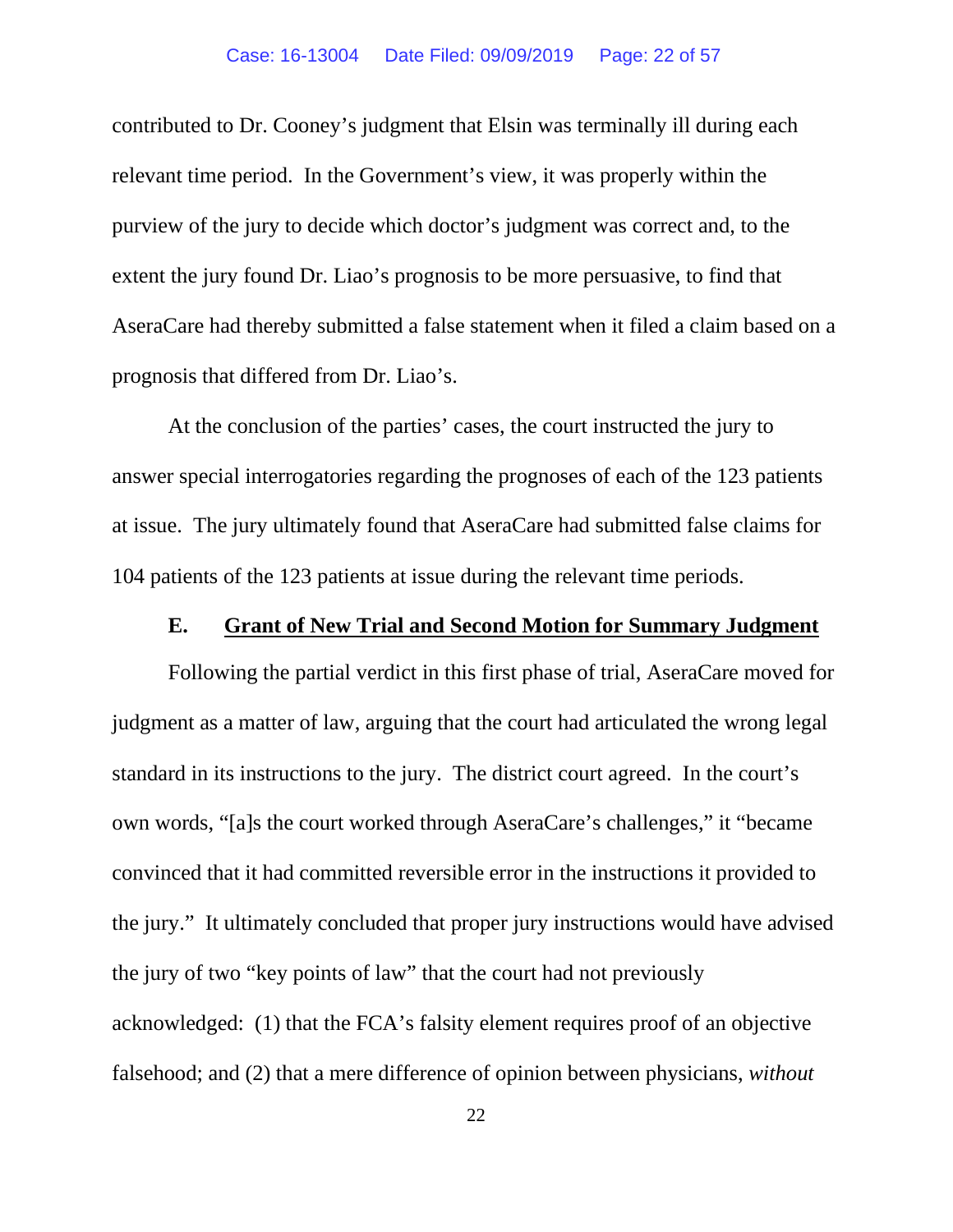*more*, is not enough to show falsity. AseraCare had advocated for this legal standard since the start of trial, but only after hearing all the evidence had the court become "convinced" that "a difference of opinion is not enough." The court ultimately concluded that the failure to instruct the jury on these points was reversible error and that the only way to cure the prejudice caused thereby was to order a new trial.

The court then went one step further, deciding to consider summary judgment *sua sponte* under Federal Rule of Civil Procedure 56(f)(3). Specifically, it informed the parties that it intended to consider "whether the Government, under the correct legal standard, has sufficient admissible evidence of more than just a difference of opinion to show that the claims at issue are objectively false as a matter of law." The court gave the parties an opportunity to brief the issue, advising that:

The Government's proof under the FCA for the falsity element would fail as a matter of law if all the Government has as evidence of falsity in the second trial is Dr. Liao's opinion based on his *clinical judgment* and the medical records that he contends do not support the prognoses for the 123 patients at issue in Phase One.

In its summary-judgment briefing, the Government argued that it was procedurally improper for the court to raise summary judgment *sua sponte* after already deciding to grant a new trial. The district court rejected this argument, and the Government does not revive the challenge on appeal.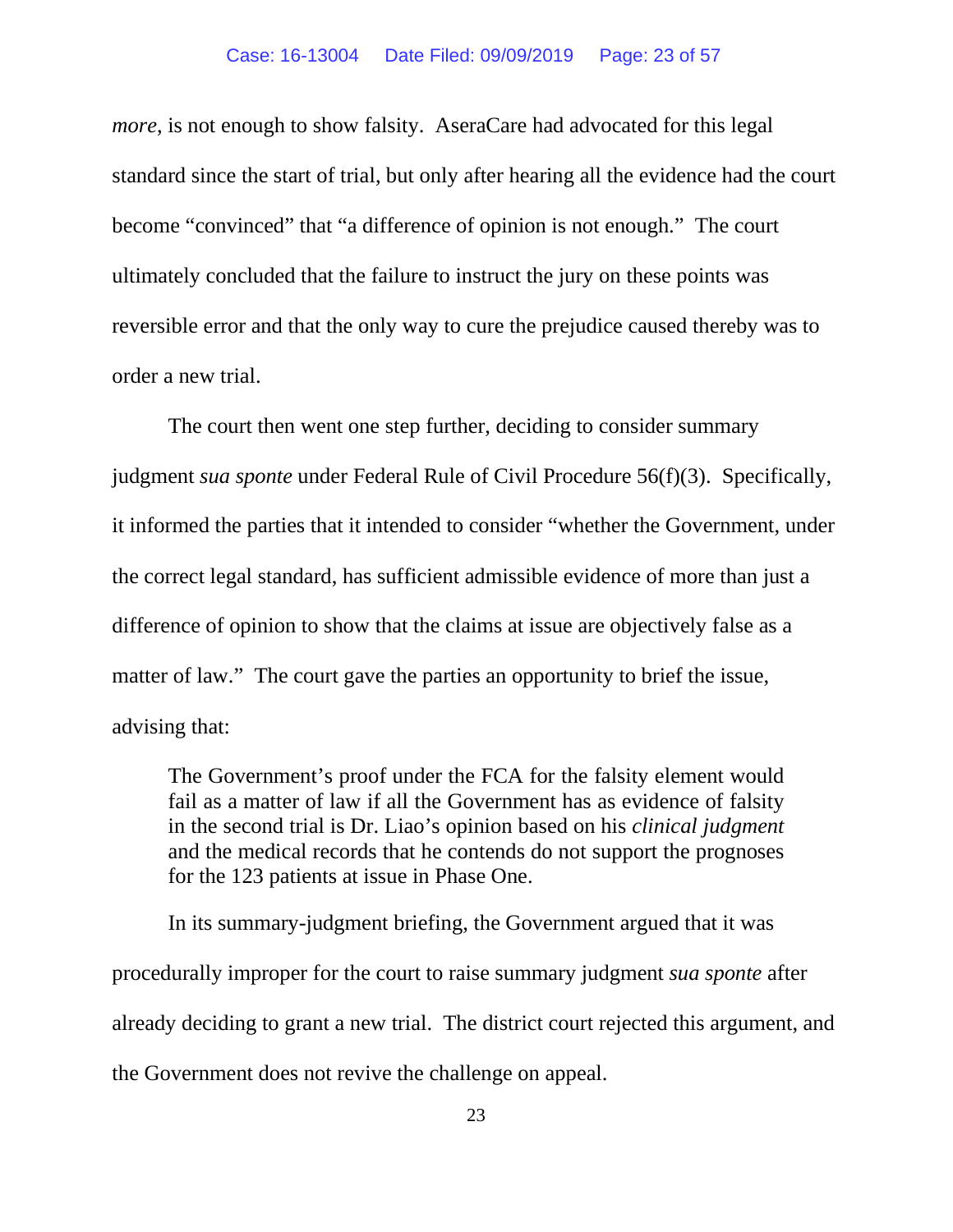Following briefing and a hearing, the court granted summary judgment in AseraCare's favor on the basis of the court's newly adopted legal standard. The court concluded, "[a]fter careful review of all [the parties'] submissions and the Phase One [trial] record, . . . that the Government has failed to point the court to any admissible evidence to prove falsity other than Dr. Liao's opinion that the medical records for the 123 patients at issue did not support the Certifications of Terminal Illness" that were submitted for Medicare reimbursement. Because "[t]he Government [ ] presented no evidence of an objective falsehood for any of the patients at issue," it could not prove the falsity element of its FCA claim as a matter of law. The court thus granted summary judgment in AseraCare's favor.

The Government appeals the district court's summary judgment order and its grant of a new trial, contending that the legal standard the court ultimately adopted reflected a "deeply flawed" understanding of the falsity element of an FCA claim. The Government thus asks this Court to reject the legal standard for falsity that the district court adopted, reverse the district court's grant of summary judgment and order of a new trial, and reinstate the jury's Phase One findings: namely, that the Government successfully proved falsity as to several of the claims at issue.

### **III. STANDARD OF REVIEW**

This Court reviews the district court's grant of summary judgment *de novo*, viewing all the evidence and drawing all reasonable inferences in favor of the non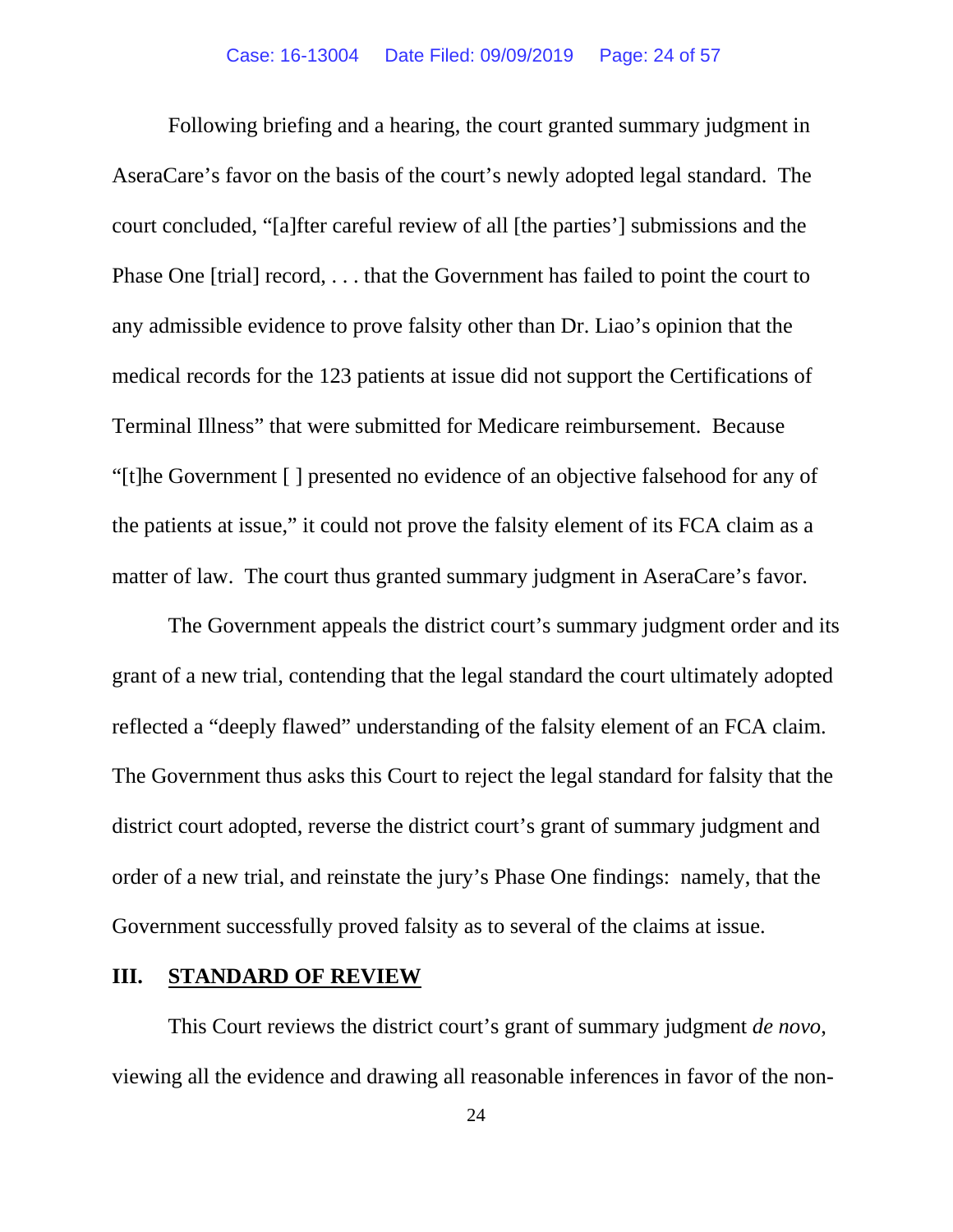moving party. *Vessels v. Atlanta Indep. Sch. Sys.*, 408 F.3d 763, 767 (11th Cir. 2005). By contrast, we review a district court's ruling on a motion for a new trial for abuse of discretion. *Hewitt v. B.F. Goodrich Co.*, 732 F.2d 1554, 1556 (11th Cir. 1984).

#### **IV. DISCUSSION**

This appeal requires us to consider how Medicare's requirements for hospice eligibility—which are centered on the subjective "clinical judgment" of a physician as to a patient's life expectancy—intersect with the FCA's falsity element. Under this Court's precedent, "Medicare claims may be false if they claim reimbursement for services or costs that either are not reimbursable or were not rendered as claimed." *United States ex rel. Walker v. R&F Props. of Lake Cty., Inc.*, 433 F.3d 1349, 1356 (11th Cir. 2005). There is no allegation that the hospice services AseraCare provided were not rendered as claimed. Thus, the sole question is whether the claims AseraCare submitted were reimbursable under the Medicare framework for hospice care—that is, whether AseraCare's certifications that patients were terminally ill satisfied Medicare's statutory and regulatory requirements for reimbursement. If not, the claims are capable of being "false" for FCA purposes.

Thus framed, our primary task on appeal is to clarify the scope of the hospice eligibility requirements, which are set out in the federal Medicare statute,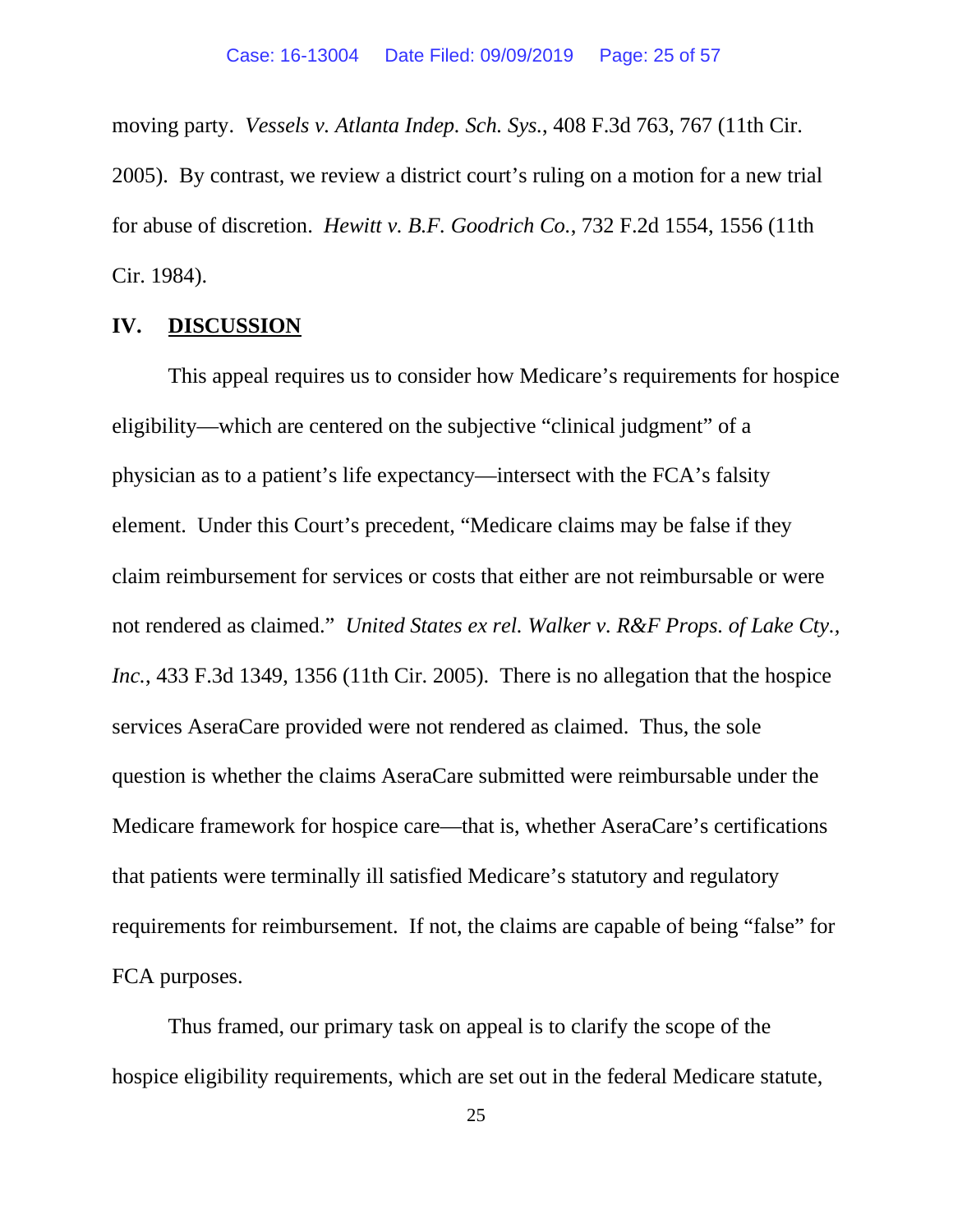42 U.S.C. § 1395f, and its implementing regulation, 42 C.F.R. § 418.22. Our secondary task is to determine whether the district court's formulation of the falsity standard was consistent with the law and properly applied. Neither this Court nor any of our sister circuits has considered the standard for falsity in the context of the Medicare hospice benefit, where the controlling condition of reimbursement is a matter of clinical judgment. After careful review of the relevant law, the underlying record, and the considerations raised by the parties and the amici curiae, we agree that the instruction given to the jury was inadequate and agree with the general sense of the legal standard embraced by the district court after the verdict.

# **A. Legal Standard for Falsity of Hospice Claims**

The Government argues that the district court's initial jury instructions—that "[a] claim is 'false' if it is an assertion that is untrue when made or used" and that "[c]laims to Medicare may be false if the provider seeks payment, or reimbursement, for health care that is not reimbursable"**—**comprised a complete and correct statement of the legal standard for falsity. As applied to this case, the Government argues that it can show falsity by producing expert testimony that a patient's medical records do not support a terminal-illness prognosis as a factual matter. Where the parties present competing expert views on a patient's prognosis, the "falsity" of the defendant's prognosis is put to a jury.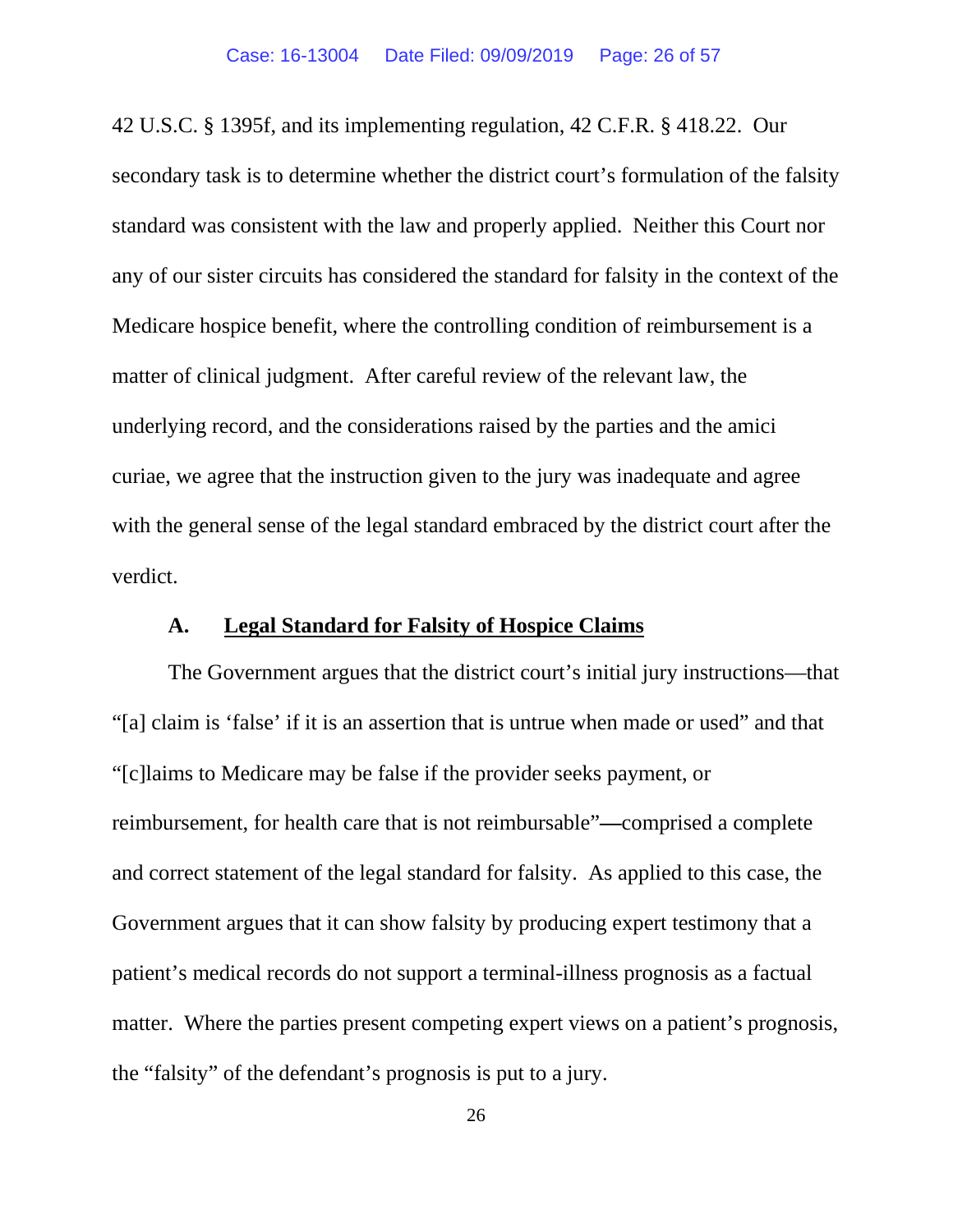#### Case: 16-13004 Date Filed: 09/09/2019 Page: 27 of 57

AseraCare contests the Government's characterization of the statutory and regulatory framework, arguing that the determinative inquiry in an eligibility analysis is whether the certifying physician exercised genuine clinical judgment regarding a patient's prognosis and further arguing that the accuracy of such judgment is not susceptible to being proven true or false as a factual matter.

Given the dearth of controlling case law regarding the intersection of the FCA and the Medicare hospice benefit and the parties' vigorous disagreement on the fundamental points of law, we begin by defining the contours of the hospiceeligibility framework and clarifying the circumstances under which a claim violates the requirements for reimbursement. We then consider the ways in which a hospice claim might be deemed "false" for purposes of the FCA.

## 1. Hospice Eligibility Framework

Our analysis begins with the language of the relevant statute and regulations. *See United States v. Aldrich*, 566 F.3d 976, 978 (11th Cir. 2009) ("[T]he 'starting point' of statutory interpretation is 'the language of the statute itself.'") (citing *Randall v. Loftsgaarden*, 478 U.S. 647, 656 (1986)). "To determine the plain meaning of a statute or regulation, we do not look at one word or term in isolation, but rather look to the entire statutory or regulatory context." *Sec. & Exch. Comm'n v. Levin*, 849 F.3d 995, 1003 (11th Cir. 2017).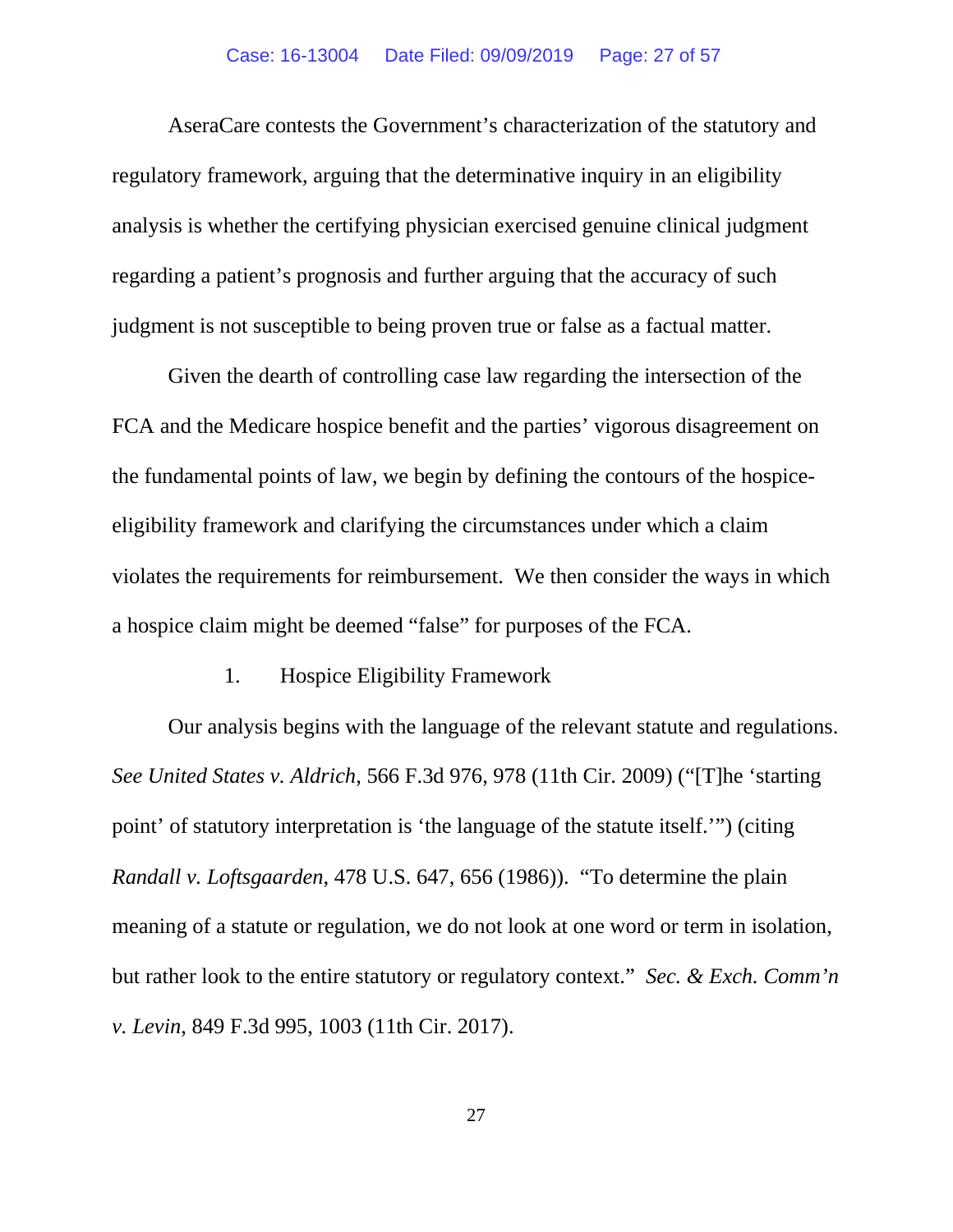In relevant part, the statute states that payment for hospice care provided to

an individual may be made only if:

- (i) in the first 90-day period  $\dots$  (I) the individual's attending physician . . . and (II) the medical director (or physician member of the interdisciplinary group described in [42 U.S.C.  $\S$  1395x(dd)(2)(B)]) of the hospice program providing ... the care, *each certify in writing at the beginning of the period, that the individual is terminally ill* (as defined in [42 U.S.C. § 1395x(dd)(3)(A)]) *based on the physician's or medical director's clinical judgment regarding the normal course of the individual's illness*, [and]
- (ii) in a subsequent 90- or 60-day period, the medical director or physician . . . recertifies at the beginning of the period that the individual is terminally ill based on such clinical judgment.

42 U.S.C. § 1395 $f(a)(7)(A)$  (emphasis added).<sup>[6](#page-27-0)</sup> "Terminally ill" means that the

individual "has a medical prognosis that the individual's life expectancy is 6

- (B) a written plan for providing hospice care with respect to such individual has been established . . . and is periodically reviewed by the individual's attending physician and by the medical director (and the interdisciplinary group described in 42 U.S.C.  $§$  1395x(dd)(2)(B)]) of the hospice program;
- (C) such care is being or was provided pursuant to such plan of care; [and]
- (D) on and after January 1, 2011 . . . a hospice physician or nurse practitioner has a faceto-face encounter with the individual to determine continued eligibility . . . prior to the 180th-day recertification and each subsequent recertification . . . and attests that such visit took place . . . .

42 U.S.C. § 1395f(a)(7). The Government does not allege that AseraCare failed to meet any of these additional requirements.

<span id="page-27-0"></span><sup>&</sup>lt;sup>6</sup> The statute contains three additional requirements, each of which was in place during the relevant time period of 2007 through 2012: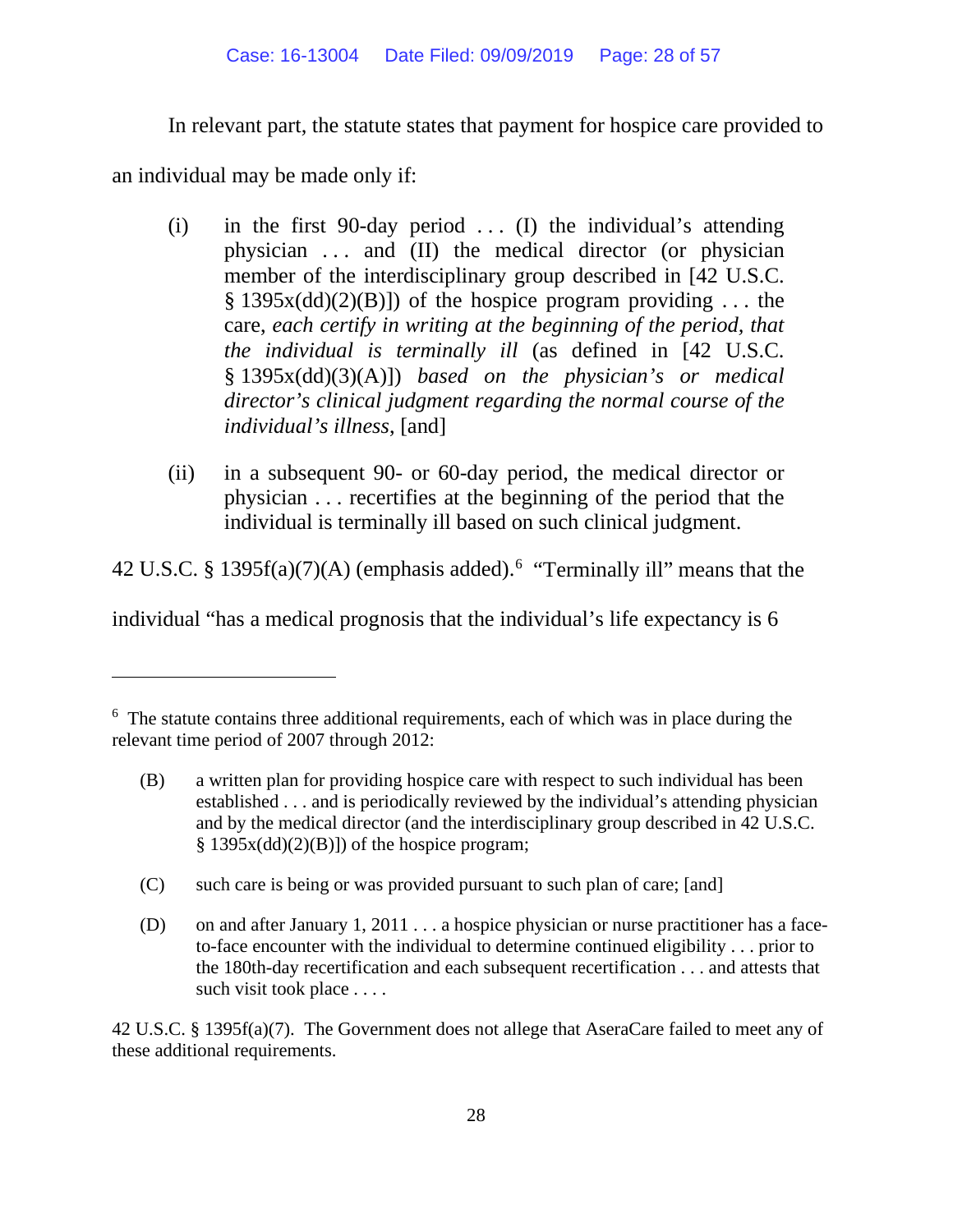months or less." 42 U.S.C. § 1395x(dd)(3)(A). In any case, "no payment may be made . . . for any expenses incurred . . . which are not reasonable and necessary for the palliation or management of terminal illness."  $42 \text{ U.S.C.}$  §  $1395y(a)(1)(C)$ .

The implementing regulations echo the language of the statute, reiterating that each written certification of terminal illness "will be based on the physician's or medical director's clinical judgment regarding the normal course of the individual's illness." 42 C.F.R. § 418.22(b). *See also* 42 C.F.R. § 418.22(a)(1) (stating "general rule" that hospice provider "must obtain written certification of terminal illness" for each claimed period of care).

The regulations go on to identify several requirements for the submission of claims. First, and most significant to this appeal, "[c]linical information and other documentation that support the medical prognosis must accompany the certification and must be filed in the medical record with the written certification." 42 C.F.R. § 418.22(b)(2). Second, the certifying physician must include with the certification "a brief narrative explanation of the clinical findings that supports a life expectancy of 6 months or less." 42 C.F.R. § 418.22(b)(3). This narrative explanation "must reflect the patient's individual clinical circumstances and cannot contain check boxes or standard language used for all patients." 42 C.F.R.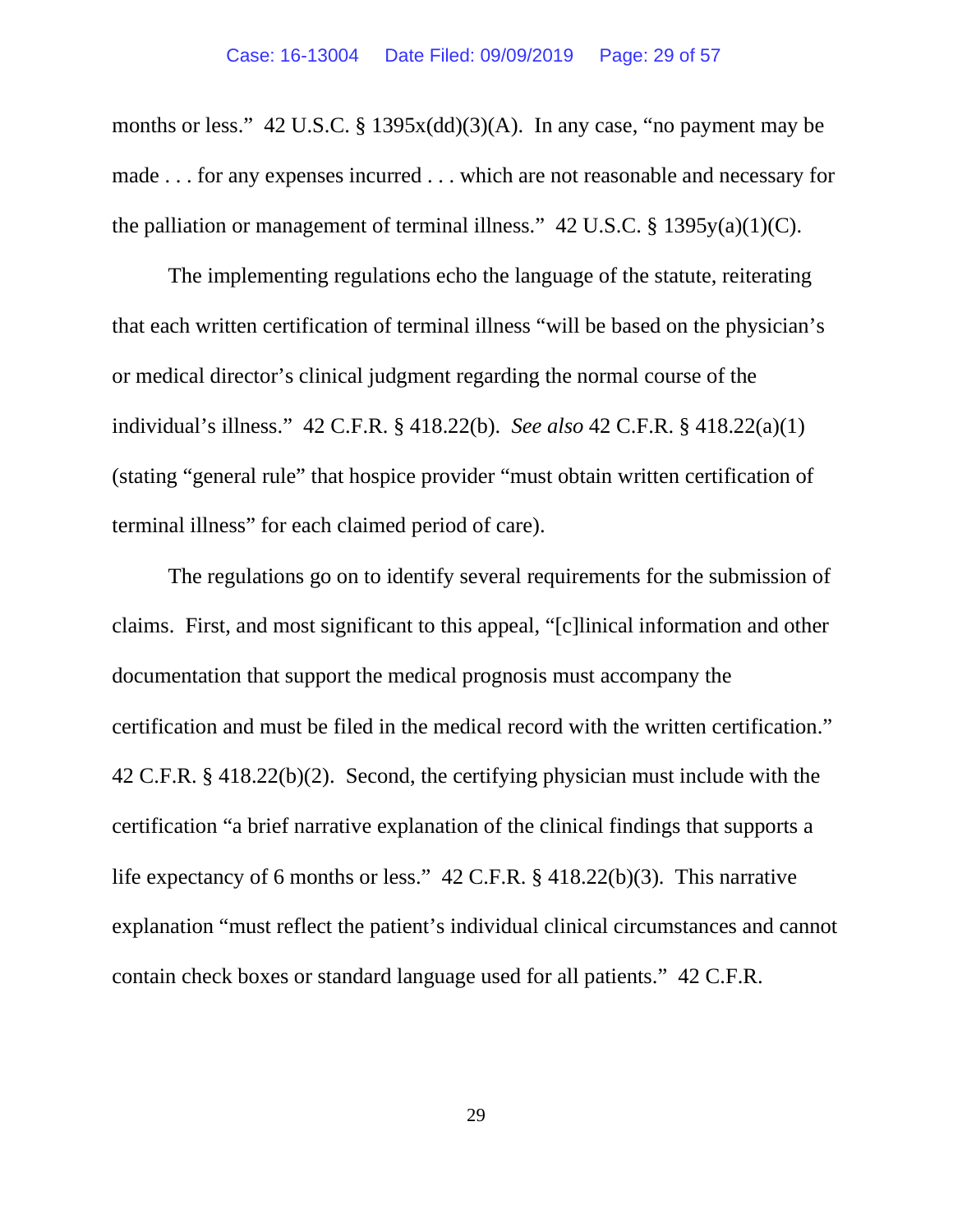$§$  418.22(b)(3)(iv).<sup>[7](#page-29-0)</sup> And third, in deciding whether to certify a patient as terminally ill, a physician is obligated to consider several factors: the patient's primary terminal condition and related diagnoses; current subjective and objective medical findings; current medication and treatment orders; and information about the medical management of any conditions unrelated to the terminal illness. 42 C.F.R. § 418.102(b); 42 C.F.R. § 418.25(b) (establishing that, "[i]n reaching a decision to certify that the patient is terminally ill, the hospice medical direct must consider at least" the diagnosis of the patient, other health conditions, and "[c]urrent clinically relevant information supporting all diagnoses"). *See also* 78 Fed. Reg. 48234, 48247 (Aug. 7, 2013) ("[T]he certification of terminal illness is based in the unique clinical picture of the individual that is reflected in the comprehensive assessment and other clinical records and documentation . . . ."); 79 Fed. Reg. 50452, 50471 (Aug. 22, 2014) (noting that, in deciding whether to recertify a patient who has not shown measurable decline, the physician "must assess and evaluate the full clinical picture" of the patient).

The language of the statute and implementing regulations makes plain that the clinical judgment of the patient's attending physician (or the provider's medical

<span id="page-29-0"></span> $7$  The requirement of a brief narrative explanation accompanying the certification was added to the regulations on October 1, 2009. *See* 74 Fed. Reg. 39384, 39398–400, 39413 (Aug. 6, 2009).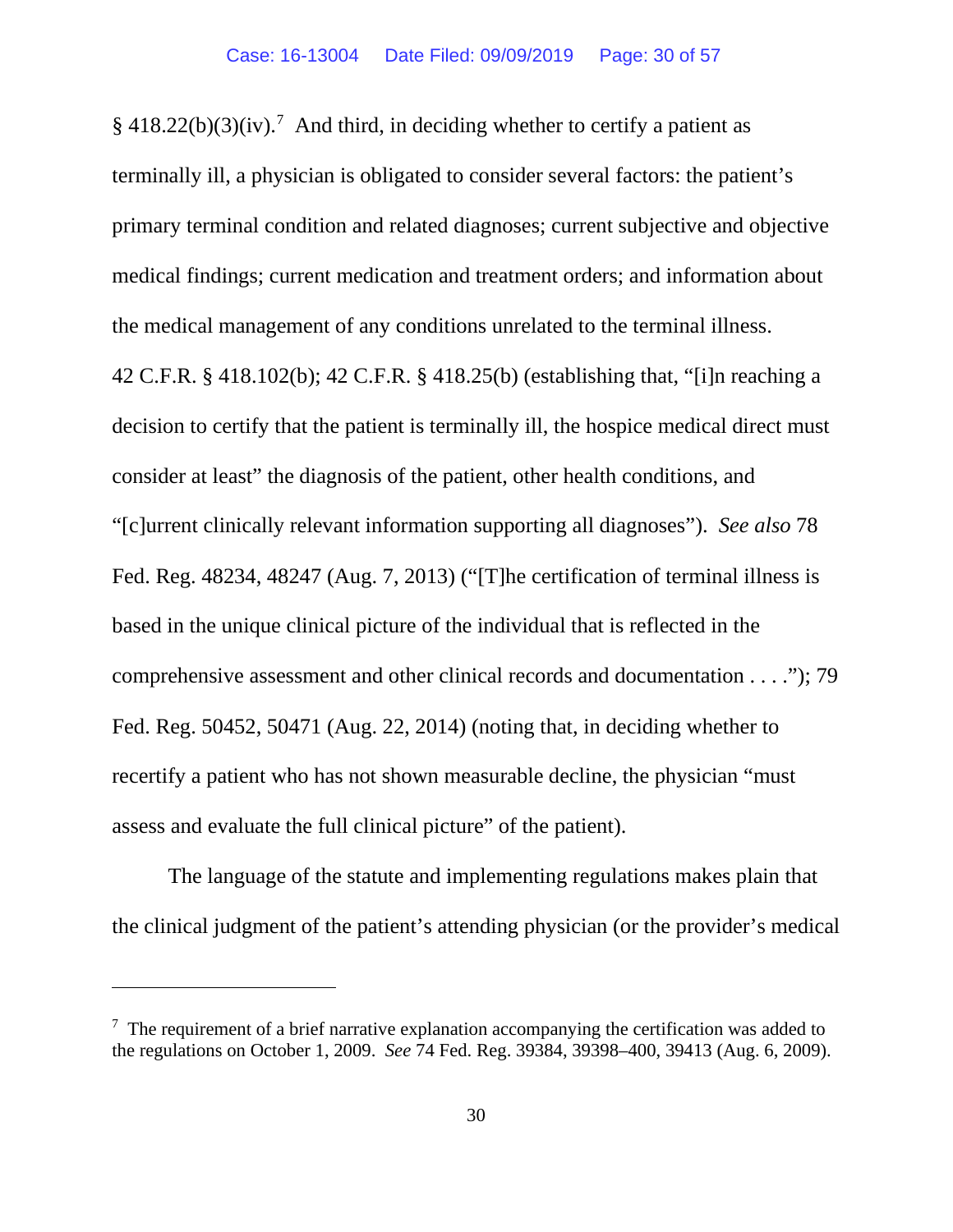director, as the case may be) lies at the center of the eligibility inquiry. Under this language, a patient is eligible for the Medicare hospice benefit if the appropriate physician makes a clinical judgment that the patient is terminally ill in light of the patient's complete medical picture, as evidenced by the patient's medical records.

Importantly, none of the relevant language states that the documentary record underpinning a physician's clinical judgment must prove the prognosis as a matter of medical fact. Indeed, CMS has recognized in crafting the implementing regulations that "[p]redicting life expectancy is not an exact science." 75 Fed. Reg. 70372, 70448 (Nov. 17, 2010). *See also* 79 Fed. Reg. at 50470 ("[W]e also have recognized the challenges in prognostication" and therefore expect "that the certifying physicians will use their best clinical judgment.").<sup>[8](#page-30-0)</sup> Nor does this framework state or imply that the patient's medical records must unequivocally demonstrate to an unaffiliated physician, reviewing the records after the fact, that the patient was likely to die within six months of the time the certifying physician's clinical judgment was made. Rather, the framework asks a physician

<span id="page-30-0"></span><sup>&</sup>lt;sup>8</sup> We have held in the context of FCA proceedings that "guidance issued by the governmental agency charged with administrating the regulatory scheme," including the Medicare regulatory scheme, "can be consulted to understand the meaning of that regulation." *United States ex rel. Walker v. R&F Props. of Lake Cty., Inc.*, 433 F.3d 1349, 1357 (11th Cir. 2005).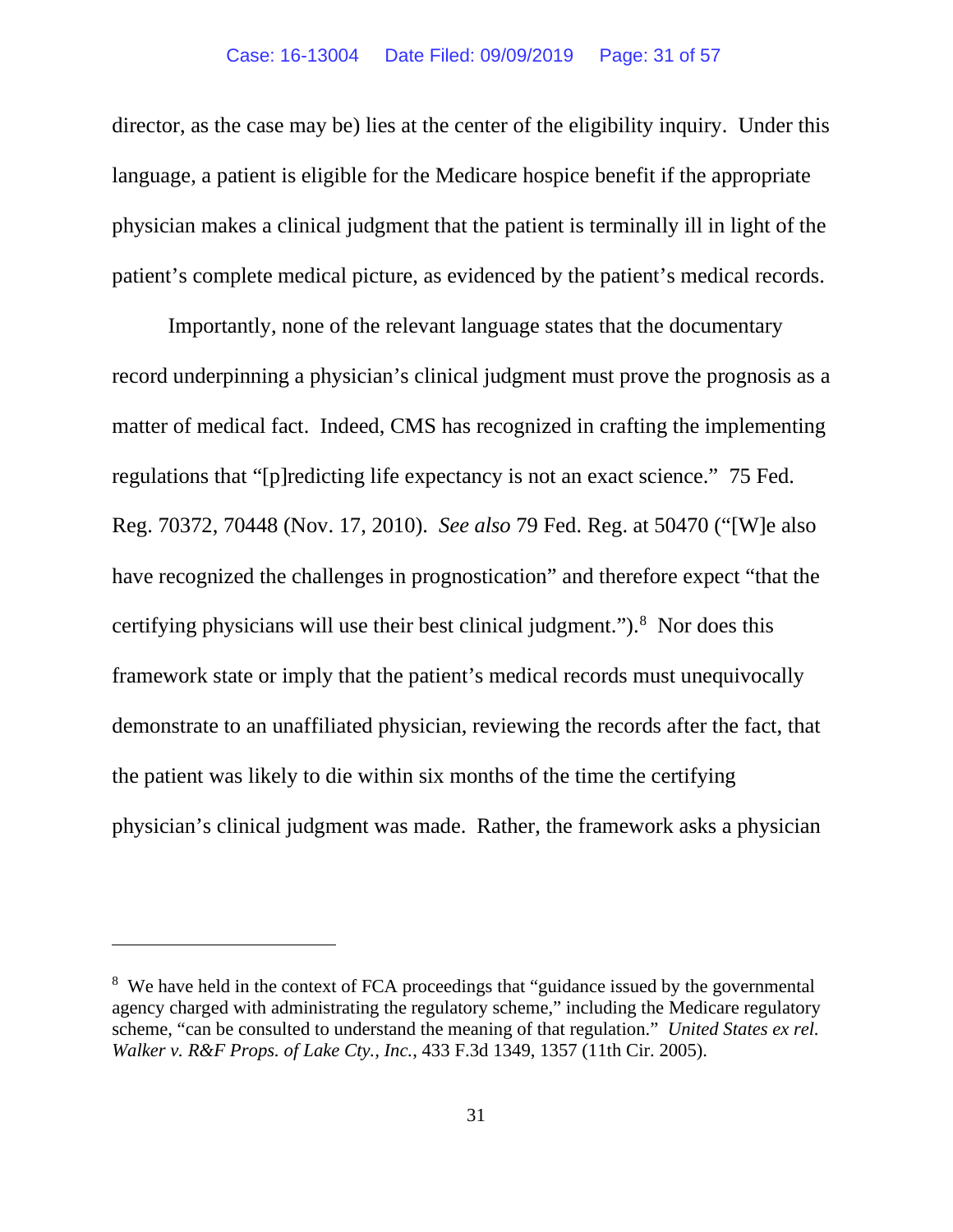responsible for the patient's care to exercise his or her judgment as to the proper interpretation of the patient's medical records.

The Government seeks to elevate the significance of the regulation's supporting-documentation requirement, asserting that eligibility "turns on" whether the clinical information and other documentation accompanying a certification of terminal illness support, as a factual matter, the physician's certification. Specifically, the Government maintains that the testimony of Dr. Liao, which "was designed to assist the jury in understanding the medical records" for each patient, created "a factual dispute as to whether '[c]linical information and other documentation' in the medical record 'support[ed] the medical prognosis' of a life expectancy of six months or less." (Citing 42 C.F.R. § 418.22(b)(2).)

We conclude that the Government's framing of the eligibility inquiry is not consistent with the text or design of the law. The relevant regulation requires only that "clinical information and other documentation that support the medical prognosis . . . *accompany the certification*" and "*be filed in the medical record*." 42 C.F.R. § 418.22(b)(2) (emphases added). This "medical prognosis" is, itself, "based on the physician's ... clinical judgment." 42 C.F.R. § 418.22(b). To conclude that the supporting documentation must, standing alone, prove the validity of the physician's initial clinical judgment would read more into the legal framework than its language allows. Read in the context of the statute and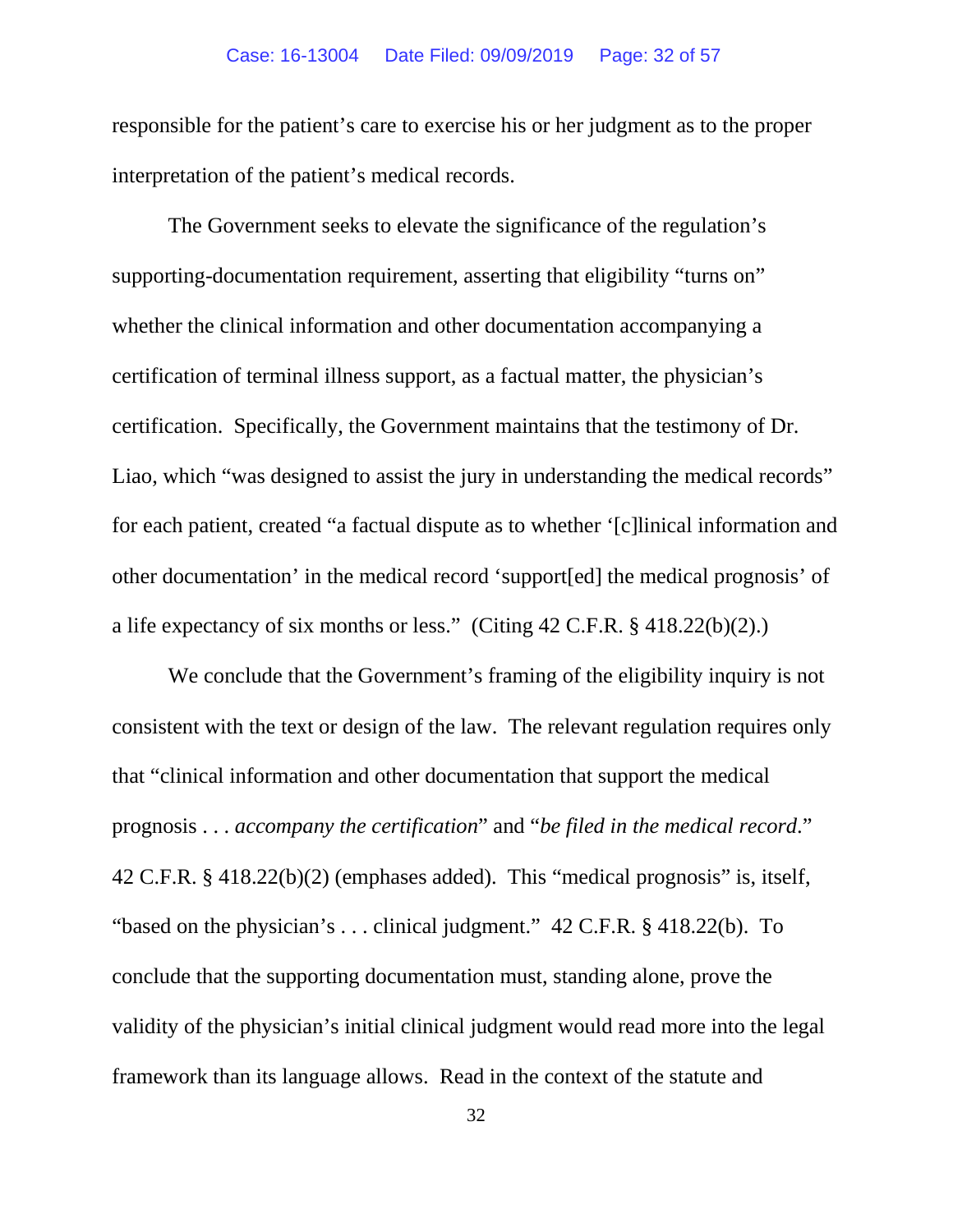regulations, the requirement that supporting documentation "accompany" the claim is designed to address CMS's mandate that "there must be a clinical basis for a certification." 79 Fed. Reg. at 50470 (noting that, although "certification is based on a clinical judgment," this "does not negate the fact that there must be a clinical basis for a certification"). That is, the physician's clinical judgment dictates eligibility as long as it represents a reasonable interpretation of the relevant medical records.

We also note that, had Congress or CMS intended the patient's medical records to objectively demonstrate terminal illness, it could have said so. Yet, Congress said nothing to indicate that the medical documentation presented with a claim must prove the veracity of the clinical judgment on an after-the-fact review. And CMS's own choice of the word "support"—instead of, for example, "demonstrate" or "prove"—does not imply the level of certitude the Government wishes to attribute to it. *Cf. Davidson v. Capital One Bank (USA), N.A.*, 797 F.3d 1309, 1316 (11th Cir. 2015) (We "presume that Congress said what it meant and meant what it said.") (quotation marks omitted).

More broadly, CMS's rulemaking commentary signals that well-founded clinical judgments should be granted deference. As noted *supra*, CMS has repeatedly emphasized that "[p]redicting life expectancy is not an exact science." 75 Fed. Reg. at 70448. *See also* 79 Fed. Reg. at 50470 (same). And in clarifying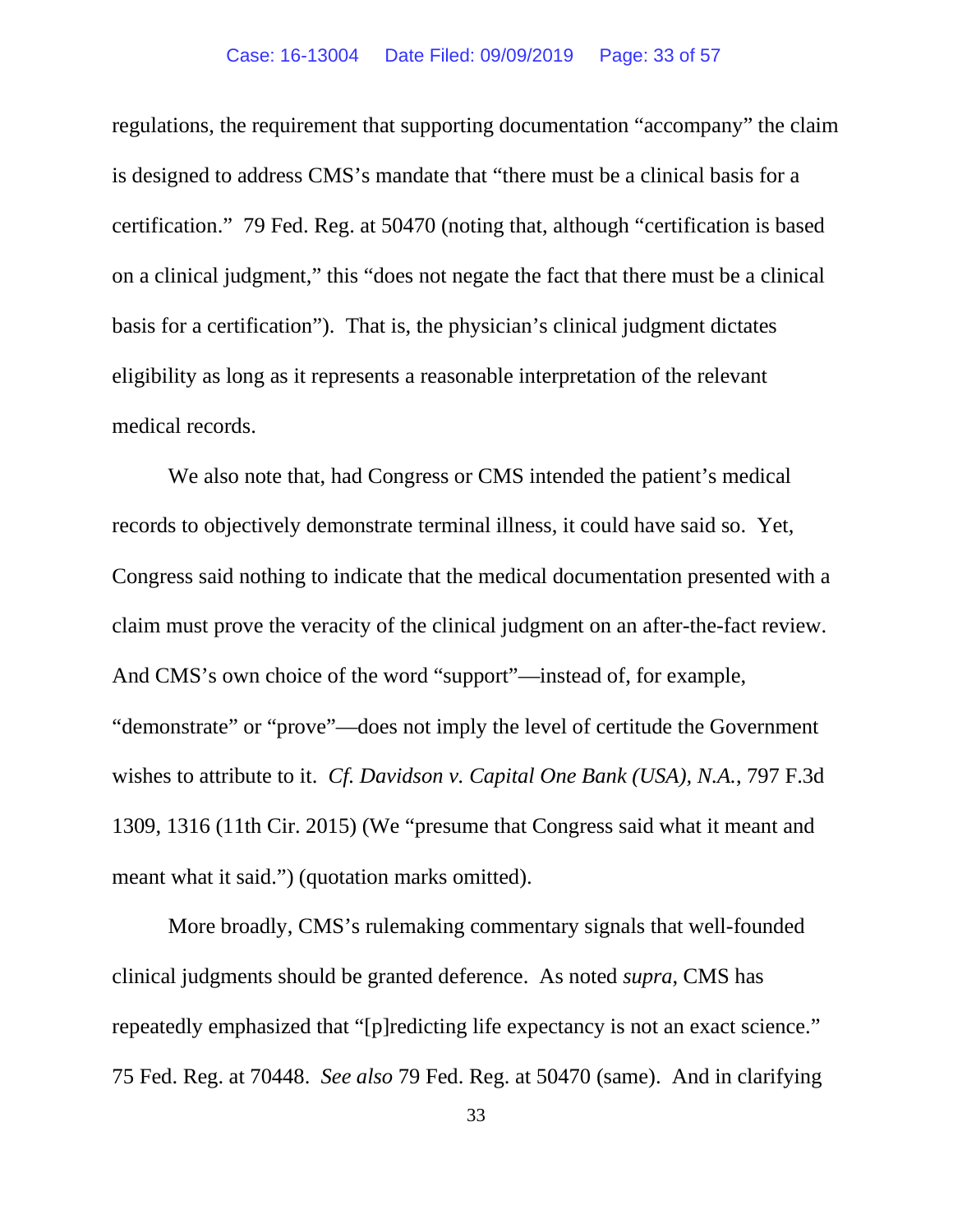the process for reporting a patient's "principal hospice diagnosis" on a hospice claim, CMS stated: "We believe that the certifying physicians have the best clinical experience, competence and judgment to make the determination that an individual is terminally ill." 78 Fed. Reg. at 48247. Furthermore, in response to public comment, CMS removed the term "criteria" from a proposed regulation defining the certification requirements, wishing "to remove any implication that there are specific CMS clinical benchmarks in this rule that must be met in order to certify terminal illness." 73 Fed. Reg. 32088, 32138 (June 5, 2008). While there is no question that clinical judgments must be tethered to a patient's valid medical records, it is equally clear that the law is designed to give physicians meaningful latitude to make informed judgments without fear that those judgments will be second-guessed after the fact by laymen in a liability proceeding.

The Government cautions that a narrow reading of the eligibility framework "would entitle hospice providers to reimbursement for services provided to *any*  individual, regardless of medical condition, assuming the provider could find a physician willing to sign the certification." This point again ignores that the physician's clinical judgment, informed by the patient's medical records, is the threshold requirement for eligibility. A physician cannot, as the Government suggests, hold a clinical judgment under the eligibility framework that disregards the patient's underlying medical condition. *See, e.g.*, 42 C.F.R. § 418.102(b)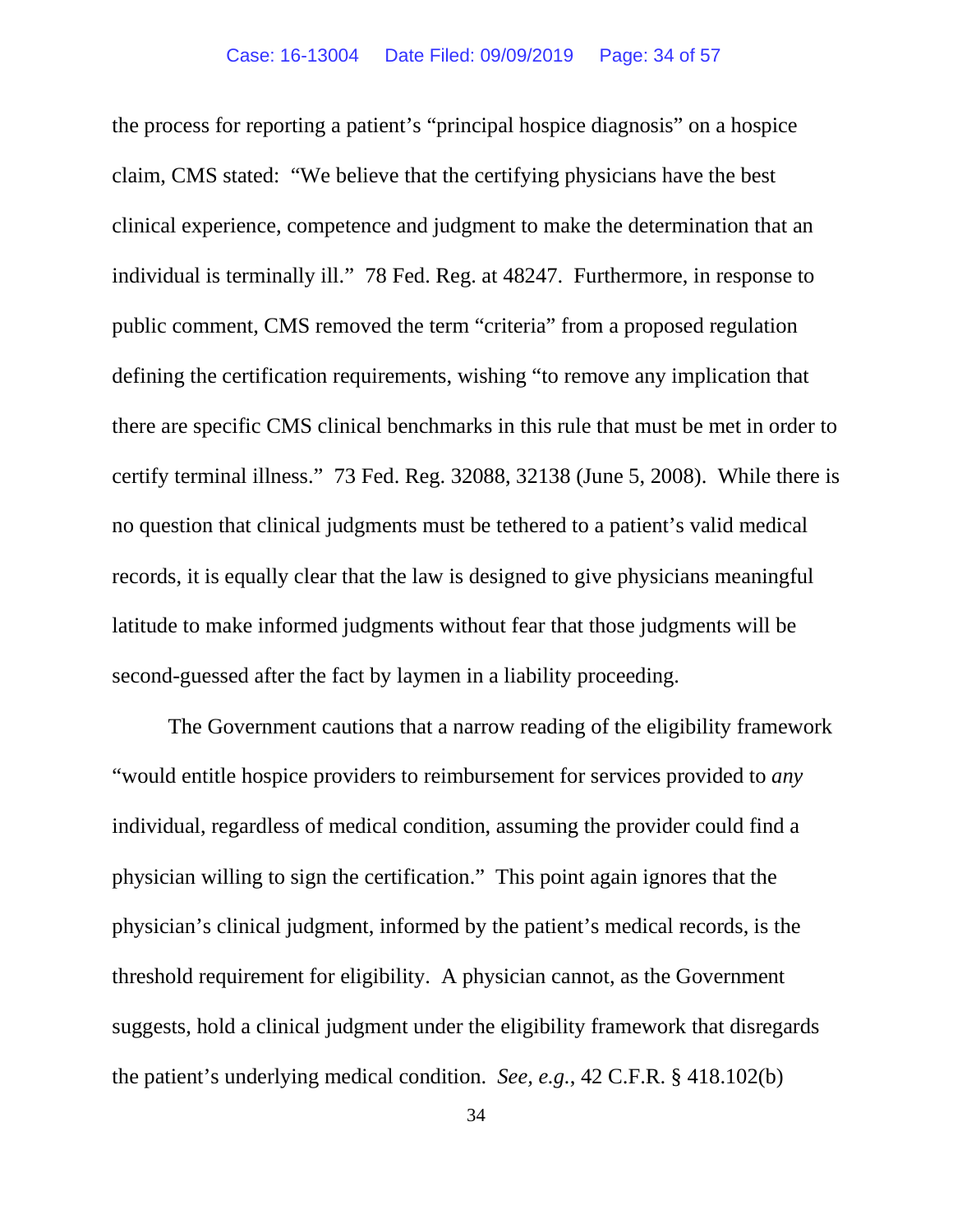(identifying factors physicians must consider when arriving at clinical judgments regarding terminal illness, including "subjective and objective medical findings" regarding the patient's condition). Such a clinical judgment would clearly be illegitimate under the law.

The Government further warns that, under our reading of the framework, "if a physician certifies a patient as terminally ill, CMS is *required* to reimburse the hospice care provider unless it can determine that *no* other reviewer of the patient's medical records could possibly conclude the patient was terminally ill." But, as the Government elsewhere notes, CMS is statutorily prohibited from reimbursing providers for services "which are not reasonable and necessary for the palliation or management of terminal illness." 42 U.S.C. § 1395y(a)(1)(C). *See also* 79 Fed Reg. 50452, 50470 (Aug. 22, 2014) (explaining that CMS retains a wellestablished right to review claims for hospice reimbursement and to deny claims that it does not consider to be "reasonable and necessary" under the statutory standard). The Government's argument that our reading of the eligibility framework would "tie CMS's hands" and "requir[e] improper reimbursements" is contrary to the plain design of the law.

## 2. Falsity in this case under the FCA

Having identified the contours of the Medicare framework, it becomes clear that there are two separate representations embedded in each claim for hospice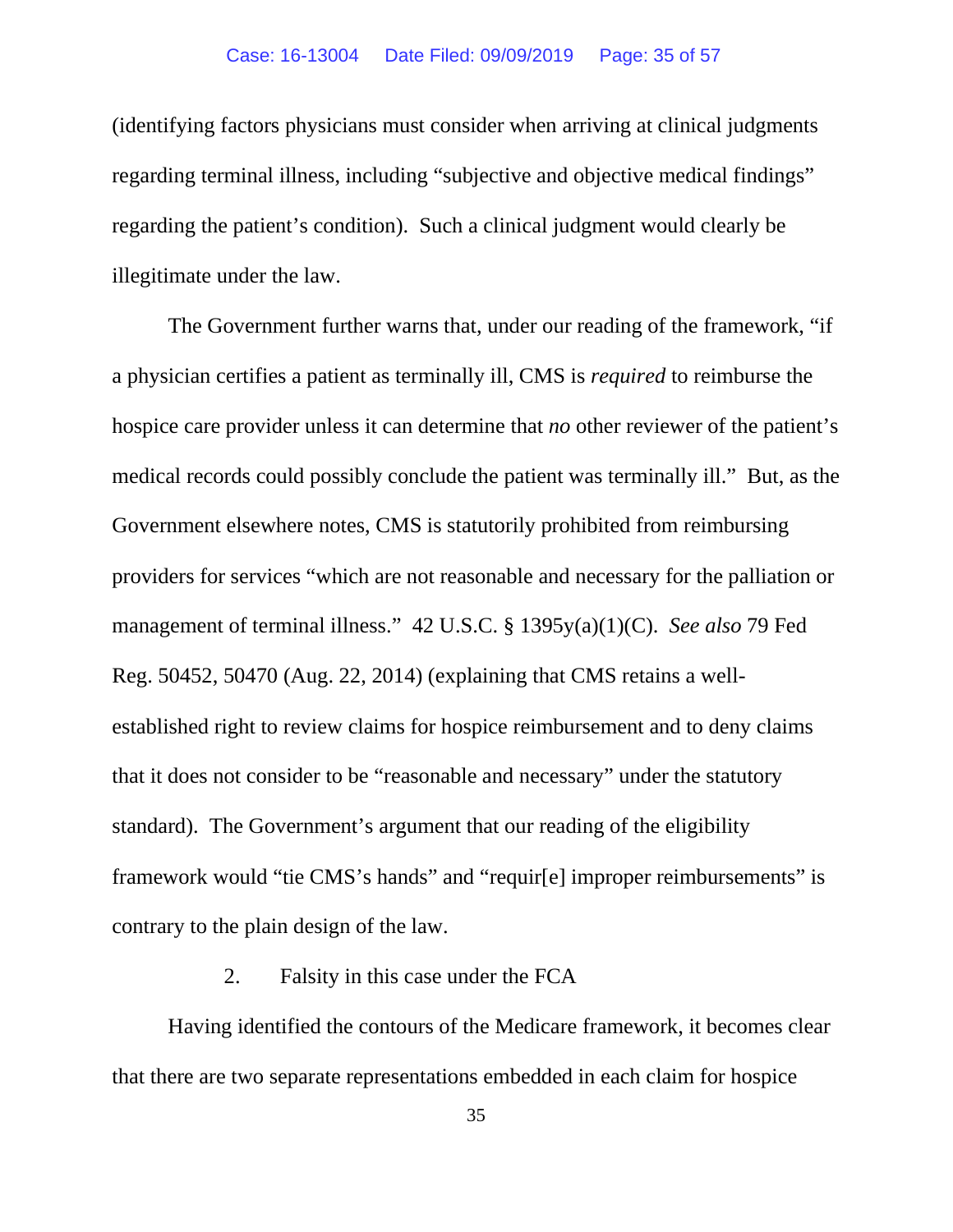#### Case: 16-13004 Date Filed: 09/09/2019 Page: 36 of 57

reimbursement: a representation by a physician to AseraCare that the patient is terminally ill in the physician's clinical judgment and a representation by AseraCare to Medicare that such clinical judgment has been obtained and that the patient is therefore eligible. As such, this case requires us to distinguish between two possible species of "falsity." The first relates to the legitimacy of a physician's clinical judgment. The second relates to the legitimacy of AseraCare's statement that a clinical judgment has been properly made.

Under the Government's false-certification theory in this case, AseraCare "submitted documentation that falsely represented that certain Medicare recipients were 'terminally ill'" when, in the Government's view, they were not. There is no allegation that AseraCare submitted claims that were not, in fact, based on a physician's properly formed clinical judgment, nor is there an allegation that AseraCare failed to abide by each component of the claim requirements. [9](#page-35-0) The Government's allegations focus solely on the accuracy of the physician's clinical judgment regarding terminality. If, the theory goes, AseraCare represented to Medicare that a patient was "terminally ill" based on a physician's clinical

<span id="page-35-0"></span><sup>&</sup>lt;sup>9</sup> We might, for instance, envision a viable FCA suit alleging that a hospice provider failed to obtain any clinical judgment at all, or obtained a clinical judgment from someone other than the patient's attending physician or the provider's medical director, or fabricated the certification itself. No such facts are alleged here.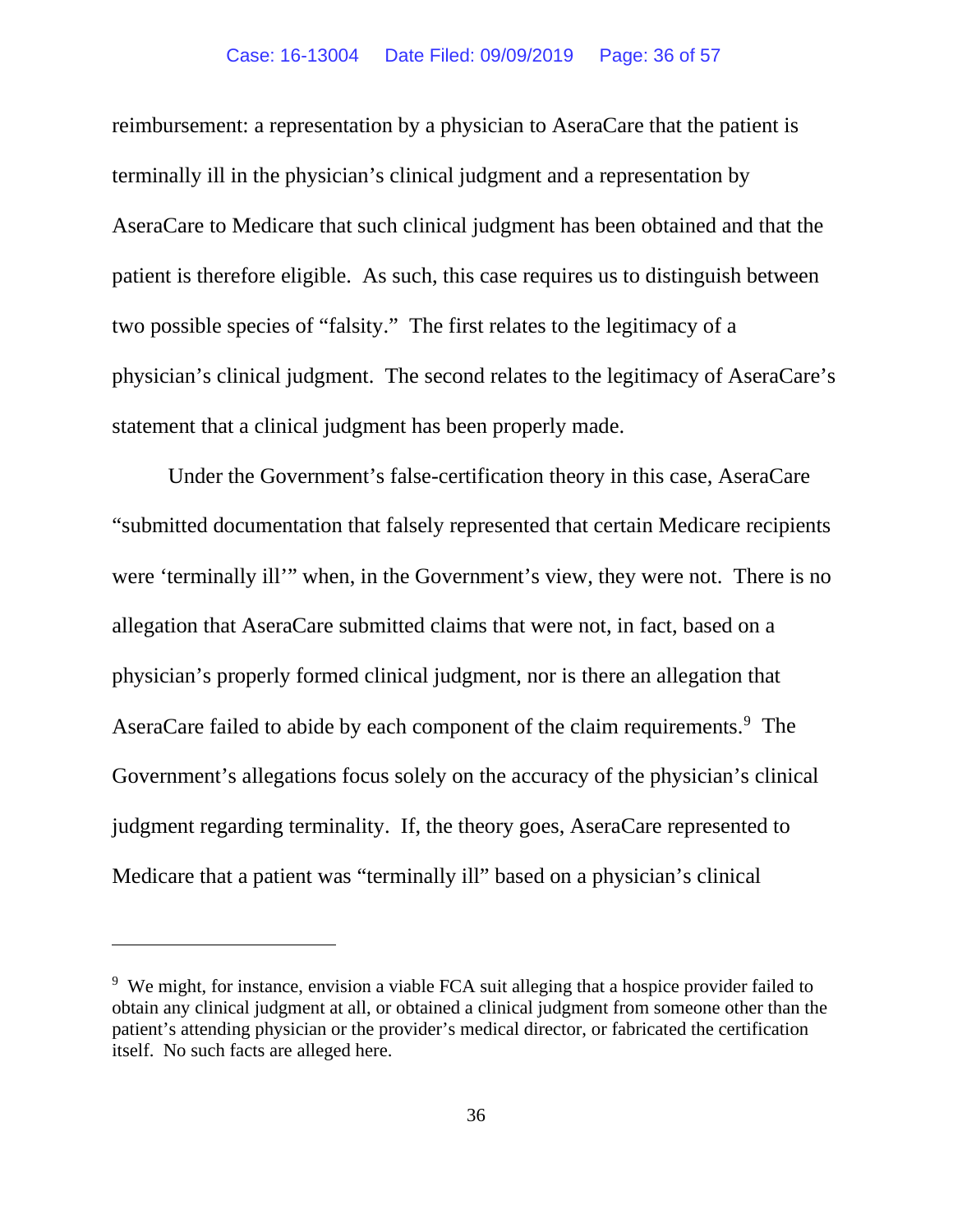judgment, and the Government later persuades a jury that this clinical judgment was wrong, then AseraCare's representation was, in turn, "false." This "falsity" opens the door to FCA liability. Thus, the Government's FCA case hangs entirely on the following question: When can a physician's clinical judgment regarding a patient's prognosis be deemed "false"?

In light of our foregoing discussion, we concur with the district court's postverdict conclusion that "physicians applying their clinical judgment about a patient's projected life expectancy could disagree, and neither physician [ ] be wrong." Indeed, the Government's own witness—Mary Jane Schultz, the former head of Palmetto's medical review department—conceded at trial that "two doctors using their clinical judgment could come to different conclusions about a patient's prognosis and neither be right or wrong." Nothing in the statutory or regulatory framework suggests that a clinical judgment regarding a patient's prognosis is invalid or illegitimate merely because an unaffiliated physician reviewing the relevant records after the fact disagrees with that clinical judgment. Nor does the law suggest that a hospice provider has failed to comply with Medicare's requirements for hospice reimbursement if the only flaw in its claim is an absence of certitude that, in light of the relevant medical records, the patient will die within six months. The legal framework signals, and CMS itself has acknowledged, that no such certitude can be expected of physicians in the practice of treating end-of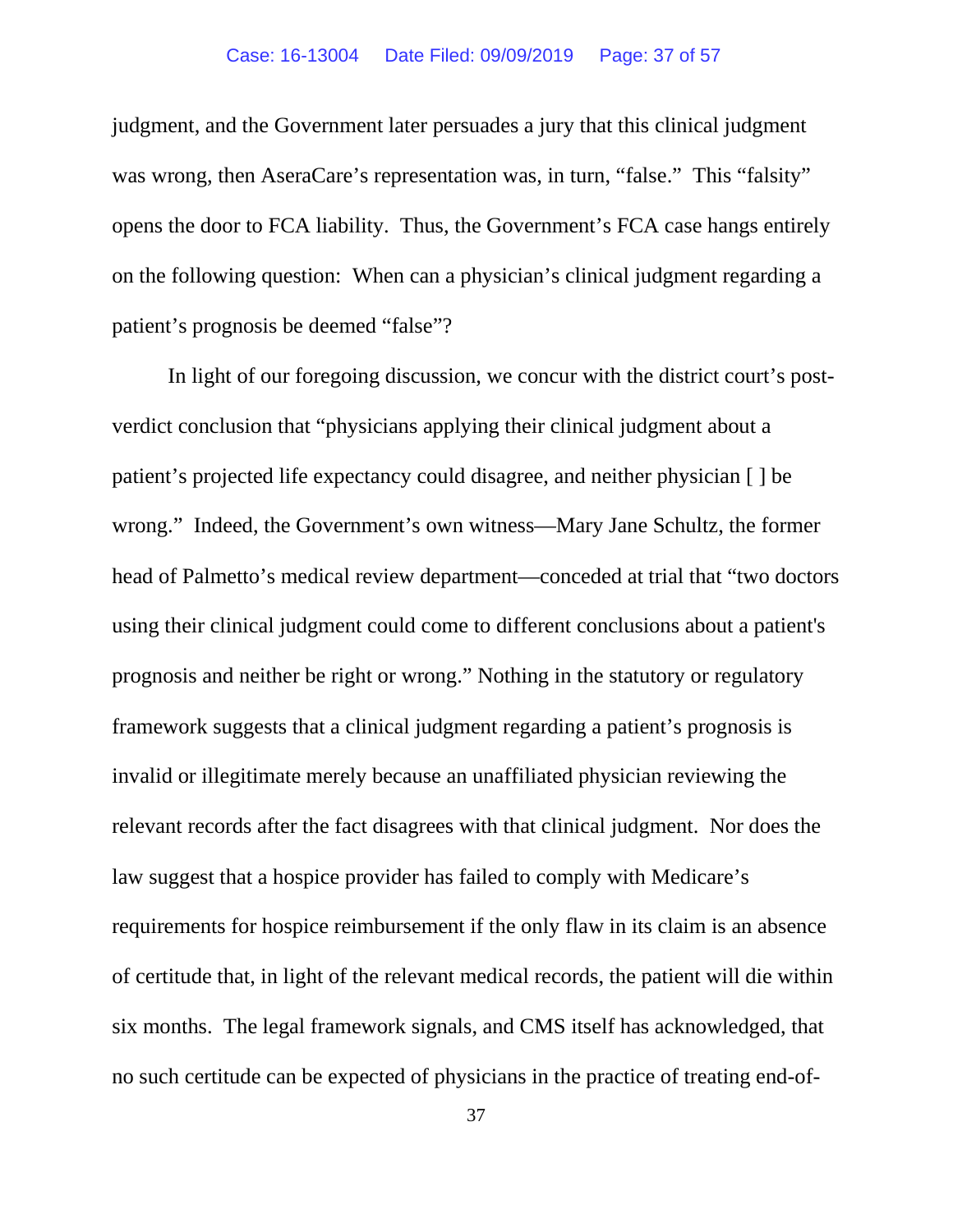life illness. All the legal framework asks is that physicians exercise their best judgment in light of the facts at hand and that they document their rationale.

It follows that when a hospice provider submits a claim that certifies that a patient is terminally ill "based on the physician's or medical director's clinical judgment regarding the normal course of the individual's illness," 42 U.S.C. § 1395f(7), 42 C.F.R. § 418.22(b), the claim cannot be "false"—and thus cannot trigger FCA liability—if the underlying clinical judgment does not reflect an objective falsehood.

Objective falsehood can be shown in a variety of ways. Where, for instance, a certifying physician fails to review a patient's medical records or otherwise familiarize himself with the patient's condition before asserting that the patient is terminal, his ill-formed "clinical judgment" reflects an objective falsehood. The same is true where a plaintiff proves that a physician did not, in fact, subjectively believe that his patient was terminally ill at the time of certification. A claim may also reflect an objective falsehood when expert evidence proves that no reasonable physician could have concluded that a patient was terminally ill given the relevant medical records. In each of these examples, the clinical judgment on which the claim is based contains a flaw that can be demonstrated through verifiable facts.

By contrast, a reasonable difference of opinion among physicians reviewing medical documentation *ex post* is not sufficient on its own to suggest that those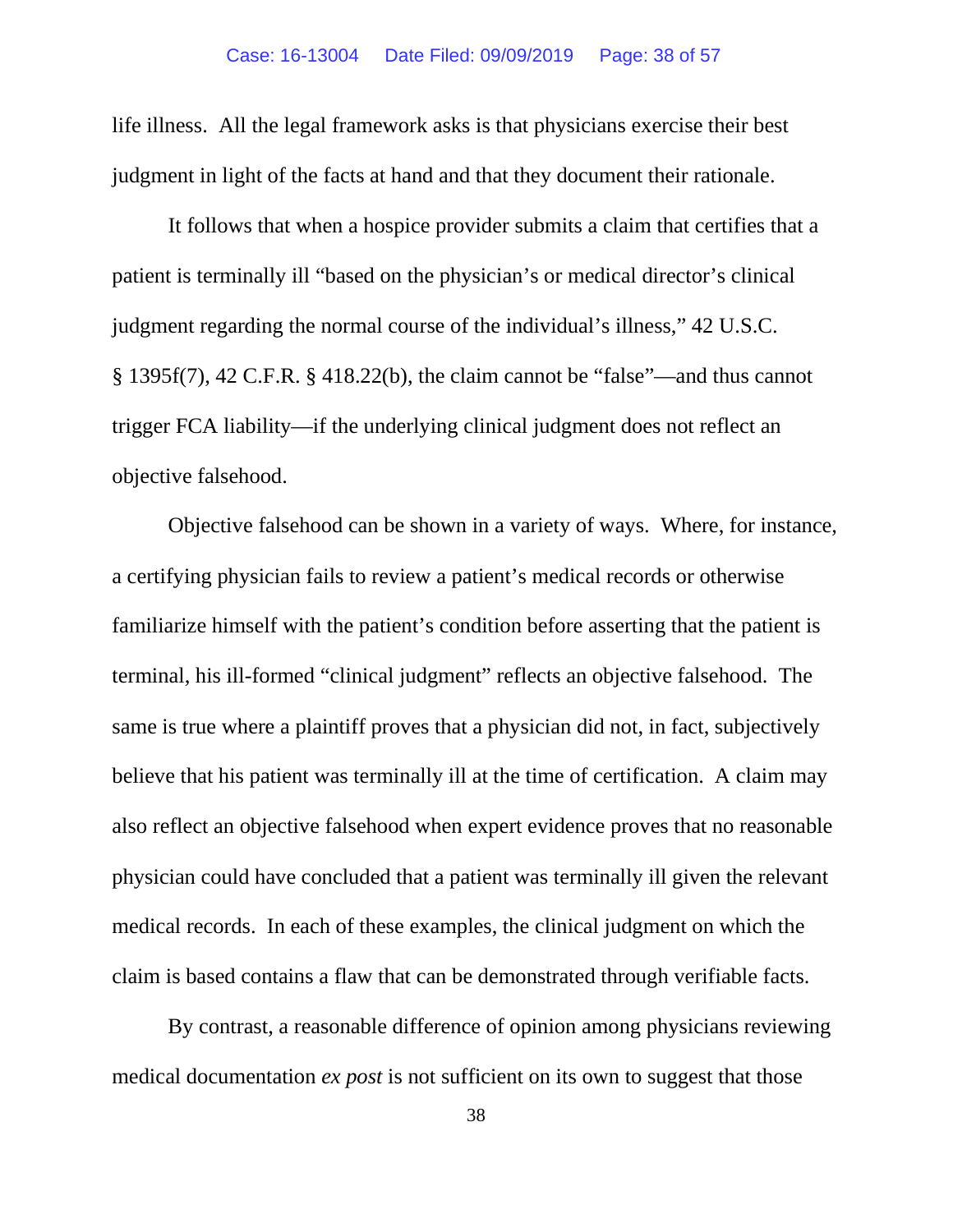judgments—or any claims based on them—are false under the FCA. A properly formed and sincerely held clinical judgment is not untrue even if a different physician later contends that the judgment is wrong. *Cf. Omnicare, Inc. v. Laborers Dist. Council Const. Indus. Pension Fund*, 135 S. Ct. 1318, 1327 (2015) (holding that "a sincere statement of pure opinion is not an 'untrue statement of material fact'" under the Securities Act of 1933, "regardless whether an investor can ultimately prove the belief wrong").

Accordingly, in order to properly state a claim under the FCA in the context of hospice reimbursement, a plaintiff alleging that a patient was falsely certified for hospice care must identify facts and circumstances surrounding the patient's certification that are inconsistent with the proper exercise of a physician's clinical judgment. Where no such facts or circumstances are shown, the FCA claim fails as a matter of law.

In so holding, we agree with the district court's conclusion that, in order to show objective falsity as to a claim for hospice benefits, the Government must show something more than the mere difference of reasonable opinion concerning the prognosis of a patient's likely longevity.<sup>[10](#page-38-0)</sup> And although we appear to be the

<span id="page-38-0"></span> $10$  Several district courts within and outside the Eleventh Circuit have embraced comparable reasoning in cases alleging FCA liability on the basis of clinical judgments of terminal illness. *See, e.g.*, *United States ex rel. Wall v. Vista Hospice Care, Inc.*, 2016 WL 3449833, at \*17 (N.D.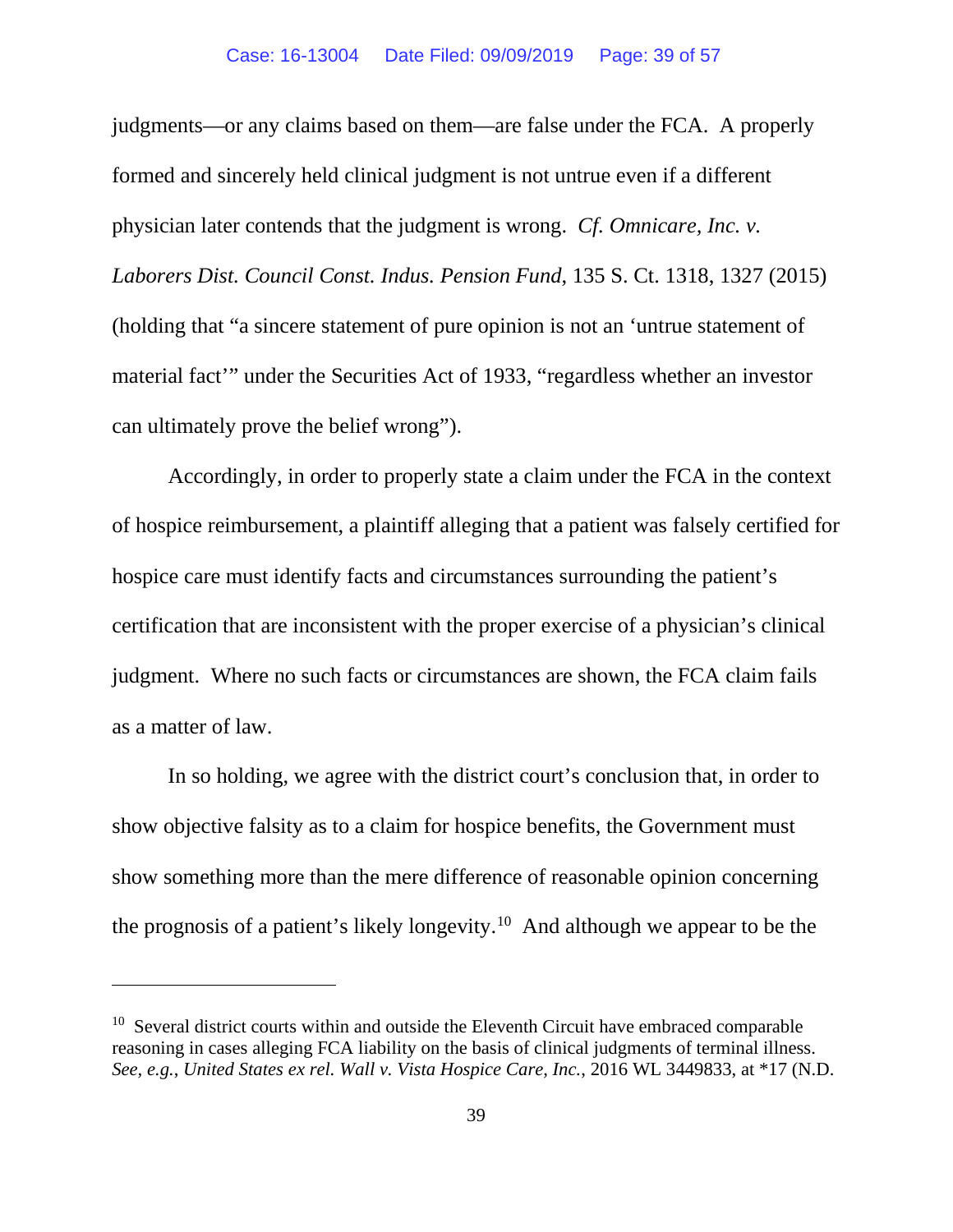first circuit court to consider the precise question at issue here, a number of

opinions from our sister circuits lends support to our conclusion that the

Government must show an objective falsity.<sup>11</sup>

Tex. June 20, 2016) ("Because a physician must use his or her clinical judgment to determine hospice eligibility, an FCA claim about the exercise of that judgment must be predicated on the presence of an objectively verifiable fact at odds with the exercise of that judgment, not a matter of questioning subjective clinical analysis."); *United States ex rel. Fowler v. Evercare Hospice, Inc.*, 2015 WL 5568614, at \*9 (D. Colo. Sept. 21, 2015) (observing that, if Government's complaint had been "based entirely on disagreements with [the provider's] certifying physicians," the complaint "would be insufficient to state a claim"); *United States ex rel. Geschrey v. Generations Healthcare, LLC*, 922 F. Supp. 2d 695, 703 (N.D. Ill. 2012) (dismissing FCA claims because "[r]elators have not alleged facts demonstrating that the certifying physician did not or could not have believed, based on his or her clinical judgment, that the patient was eligible for hospice care"). *But see Druding v. Care Alternatives, Inc.*, 164 F. Supp. 3d 621, 623 (D.N.J. 2016) (holding that where plaintiffs alleged that patients were ineligible for hospice because they did not meet LCD criteria, claims were "legally false . . . because the claim[s] did not include sufficient clinical facts in the patient's medical records to justify a terminal prognosis").

<span id="page-39-0"></span><sup>11</sup> See United States ex rel. Yannacopoulos v. General Dynamics, 652 F.3d 818, 836 (7th Cir. 2011) (stating that "[a] statement may be deemed 'false' for purposes of the False Claims Act only if the statement presents 'an objective falsehood'") (citing *United States ex rel. Wilson v. Kellogg Brown & Root, Inc.*, 525 F.3d 370, 376 (4th Cir. 2008)); *United States ex rel. Loughren v. Unum Grp.*, 613 F.3d 300, 310 (1st Cir. 2010), (explaining that an opinion may qualify as a false statement for purposes of the FCA where the speaker "knows facts 'which would preclude such an opinion'") (quoting *United States ex rel. Siewick v. Jamieson Science and Engineering, Inc.*, 214 F.3d 1372, 1378 (D.C. Cir. 2000)); *Wilson*, 525 F.3d at 376–77 (holding that "[t]o satisfy [the] first element of an FCA claim, the statement or conduct alleged must represent an objective falsehood" and "imprecise statements or differences in interpretation growing out of a disputed legal question are [ ] not false under the FCA") (quotation omitted); *United States ex rel. Burlbaw v. Orenduff*, 548 F.3d 931, 959 (10th Cir. 2008) ("At a minimum the FCA requires proof of an objective falsehood."); *Harrison v. Westinghouse Savannah River Co.*, 176 F.3d 776, 792 (4th Cir. 1999) (noting that opinions or estimates can be "false" under the FCA if their speaker knows they are not supported by the facts); *Hooper v. Lockheed Martin Corp.*, 688 F.3d 1037, 1047–49 (9th Cir. 2012) (same). *Cf. Omnicare, Inc. v. Laborers Dist. Council Const. Indus. Pension Fund*, 135 S. Ct. 1318, 1323, 1326–27 (2015) (holding in the context of securities fraud statutes that a statement of opinion can be "false" if the opinion did not reflect the speaker's actual belief at the time it was given).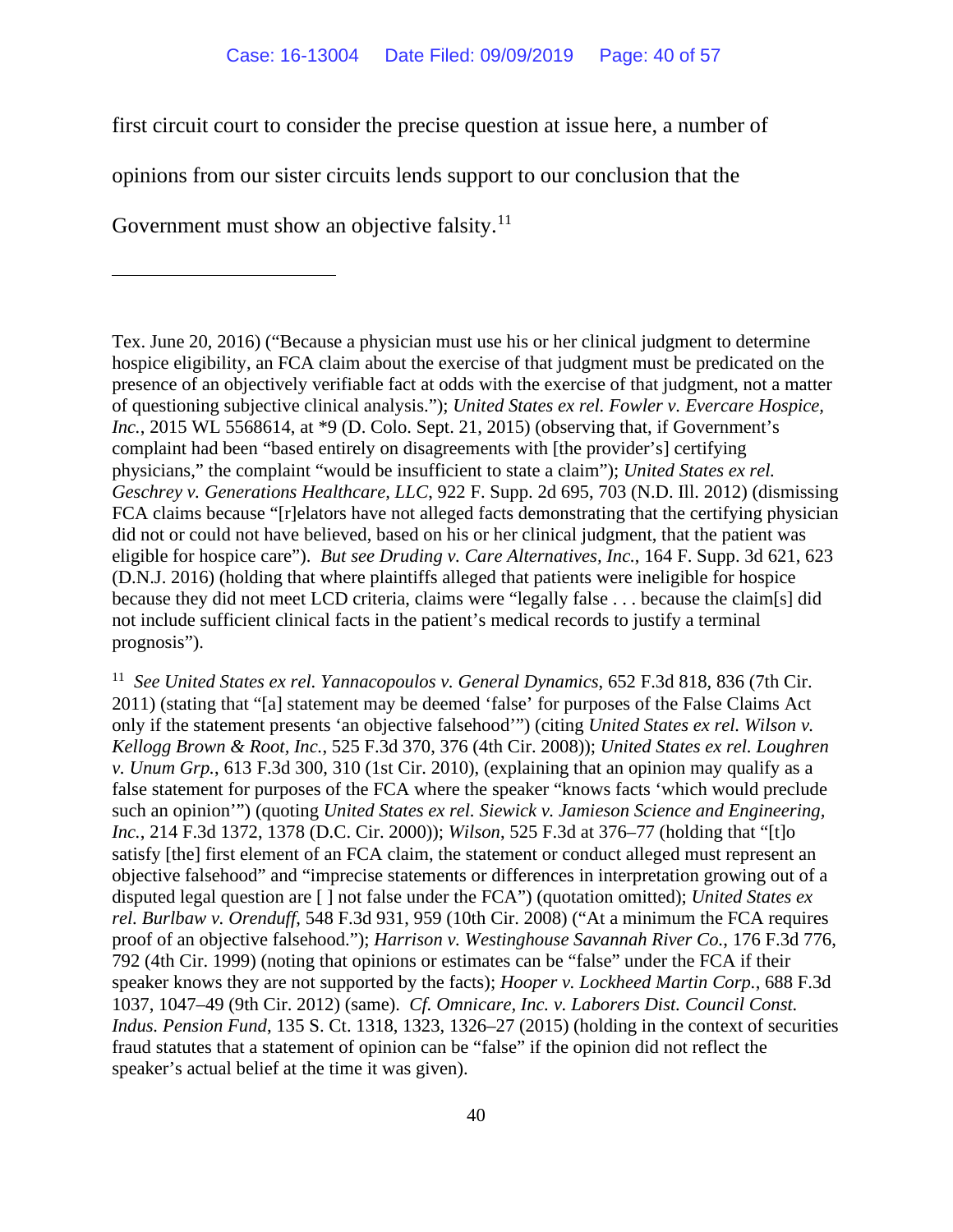#### Case: 16-13004 Date Filed: 09/09/2019 Page: 41 of 57

The Government urges that the standard we adopt today improperly "usurp[s] the role of the jury" by precluding the jury from determining, based on expert testimony, the accuracy of the clinical judgments at issue. In support of this contention, the Government relies heavily on this Court's reasoning in *United States ex rel. Walker v. R&F Properties of Lake County, Inc.*, 433 F.3d 1349 (11th Cir. 2005). But *Walker* is clearly distinguishable and does not control our analysis.

In *Walker*, an FCA relator contended that her employer, a medical-clinic operator, billed Medicare for services rendered by non-physicians as if those services had been rendered "incident to the service of a physician," as the relevant statute required. *See id*. at 1353. In reality, the relator alleged, services had been provided by nurse practitioners or physician assistants without any physician involvement. *Id*. The defendant-clinic did not dispute that physicians were not present in the clinic when services were rendered. *Id*. at 1354. It argued instead that these claims could not have been false as a matter of law because the meaning of "incident to the service of a physician" was "vague and subject to reasonable interpretations other than that championed by Walker." *Id*. Specifically, the clinic argued that it interpreted "incident to the service of a physician" to cover services that were rendered by non-physicians as long as a physician was available by pager or telephone, even if not actually physically present in the office. *Id*. The district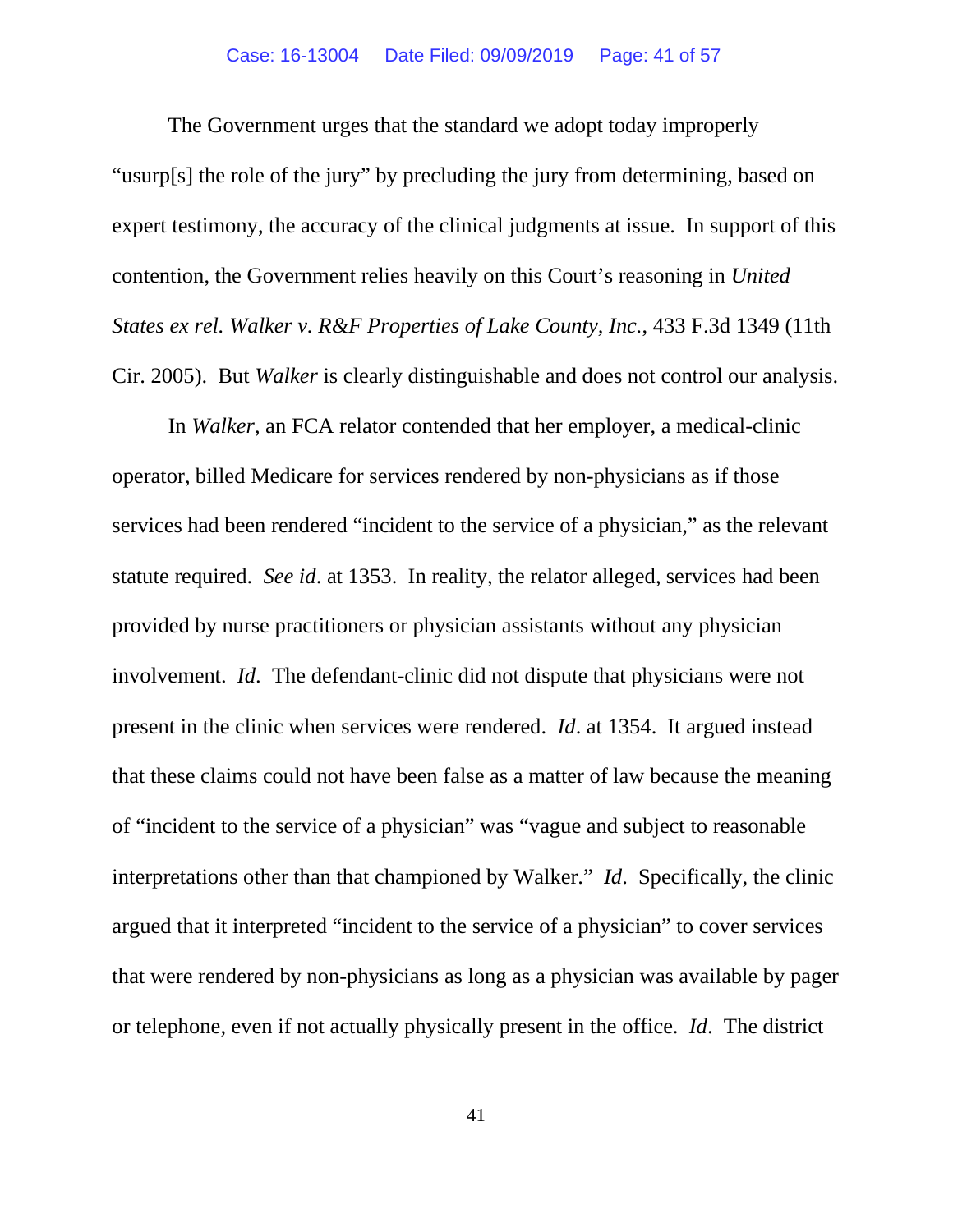court agreed, finding the statute ambiguous and defendant's interpretation of the statute reasonable. *Id*.

This Court reversed. *Walker*, 433 F.3d at 1356. The question presented was whether a claim based on a reasonable interpretation of an ambiguous statutory term could never be deemed "false," or whether instead the meaning of the ambiguous term—and the corresponding falsity of the claims made thereunder could potentially pose factual questions that should be put to a factfinder. *Id*. Given the particular facts of the case before us, our Court adopted the latter approach. Specifically, the relator presented evidence from the Medicare Carrier's manual, Medicare bulletins, and seminar programs to "support a finding that, in the Medicare community, the language of the statute was understood to mean that a physician had to be physically present in the office suite" in order to justify reimbursement for the medical service provided by a non-physician. *Id.* at 1356– 57. We concluded that this evidence created a jury question as to both whether the Medicare regulation required more physician involvement with a patient than the defendant clinic had provided and whether the defendant knew of this requirement. *Id.* at 1358.

In *Walker*, the eligibility criterion at issue was subject to multiple interpretations because its language was ambiguous, yet ultimately only one of the two possible interpretations could be deemed correct. By contrast, the key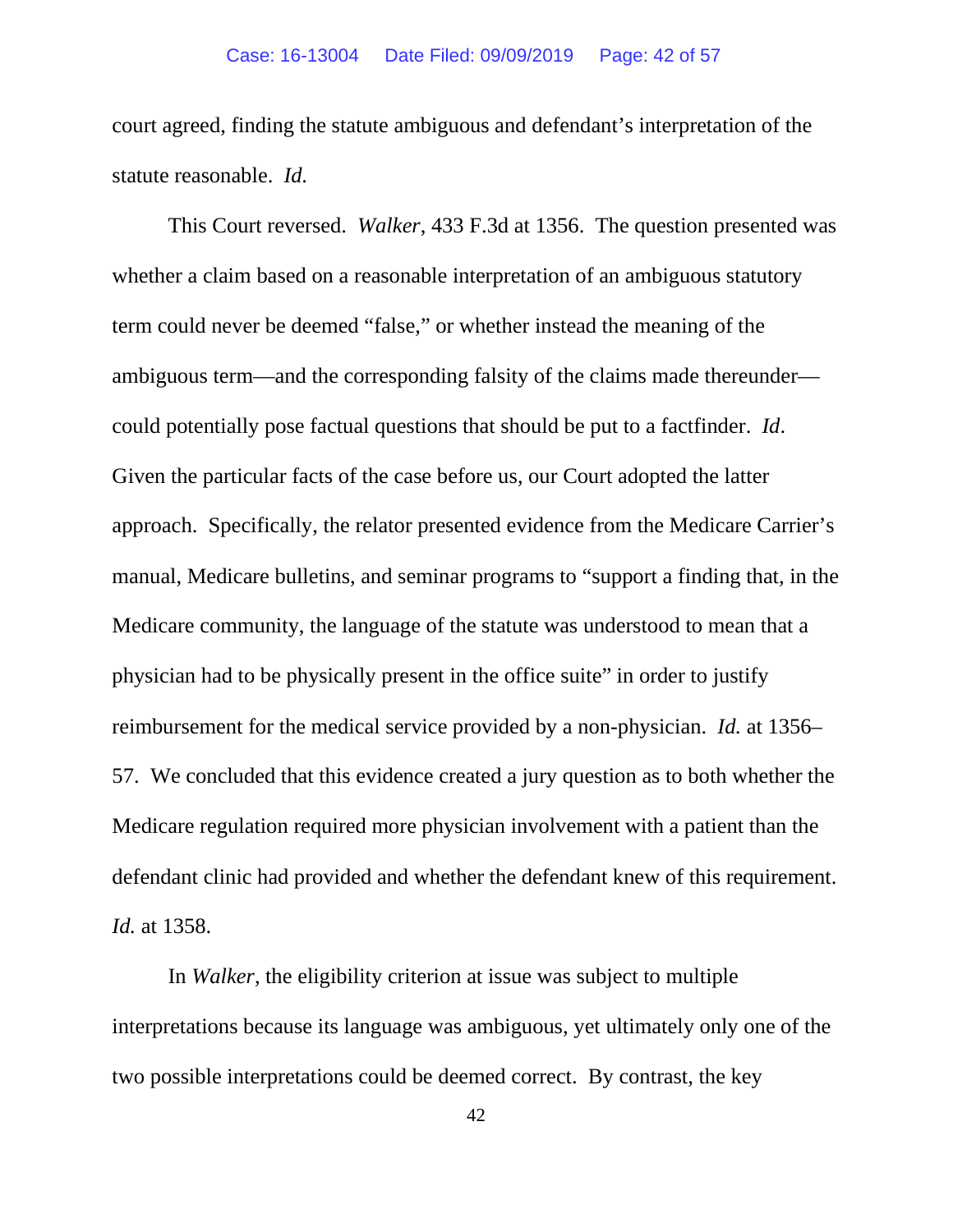eligibility criterion at issue here—"terminally ill"—presents, by design, a question of debatable clinical judgment that may not, in all circumstances, lend itself to just one determination as to the proper exercise of that judgment. As the district court noted below, asking the jury to decide whether medical records supported a finding of "terminal illness" put the jury in the position of evaluating, and secondguessing, the clinical judgment of the certifying physician. This is not the role the factfinder was playing in *Walker*; indeed, it is a role requiring medical knowledge and expertise that Congress has clearly reserved for physicians in the hospicebenefit context. *Walker* therefore does not compel the conclusion that eligibility requirements that hinge on clinical judgment present jury questions simply because they are susceptible to differing opinions, each of which could be reasonable.

The Government has also filed supplemental authority, citing to out-ofcircuit appellate cases that it says establish that a mere difference of medical opinion can be sufficient to show that a statement is false. We find these cases distinguishable. In *United States v. Paulus*, 894 F.3d 267 (6th Cir. 2018), the physician-defendant had been convicted of healthcare fraud based on his performance of allegedly unnecessary coronary stent procedures. In arguing for reversal of his conviction, the defendant contended that he based his decision to perform the procedures on his interpretation of angiogram tests showing a high degree of blockage in the patients' arteries, and thus his medical judgment on this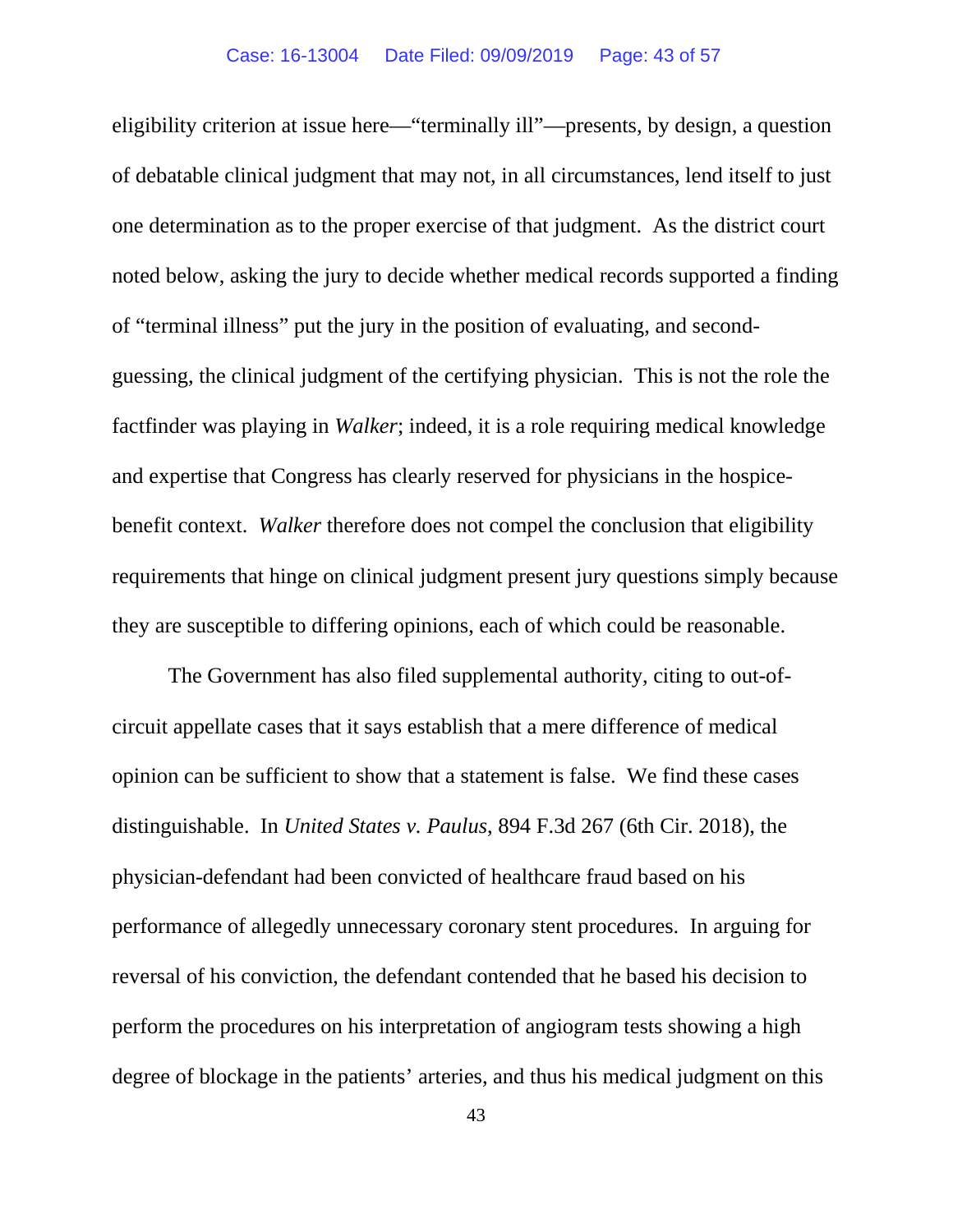point represented merely an opinion that could neither be truthful nor false. The Government contended that, to the contrary, the defendant had lied when he said that he interpreted the angiograms as showing a level of coronary blockage that would warrant inserting a stent into the heart, and it offered substantial expert testimony disputing that the level of blockage shown on the angiogram test was at the level the defendant asserted it was.

The Sixth Circuit<sup>[12](#page-43-0)</sup> agreed with the defendant that "[o]rdinarily, facts are the only item that fits in [the false statement] category; opinions—when given honestly—are almost never false . . . .There is no such thing as a false idea." *Id*. at 275 (citations and internal quotation marks omitted). Nevertheless, the court continued, opinions have "never been completely insulated from scrutiny. At the very least, opinions may trigger liability for fraud when they are not honestly held by their maker, or when the speaker knows of facts that are fundamentally incompatible with his opinion." *Id.* The court then cited with apparent approval the district court opinion in the present case for the proposition that "certain good-

<span id="page-43-0"></span><sup>&</sup>lt;sup>12</sup> The *Paulus* court indicated its intention to clarify the standard underlying its earlier decision in *United States v. Persaud*, 866 F.3d 371 (6th Cir. 2017), which the Government has also cited in the present case. *Paulus*, 894 F.3d at 275.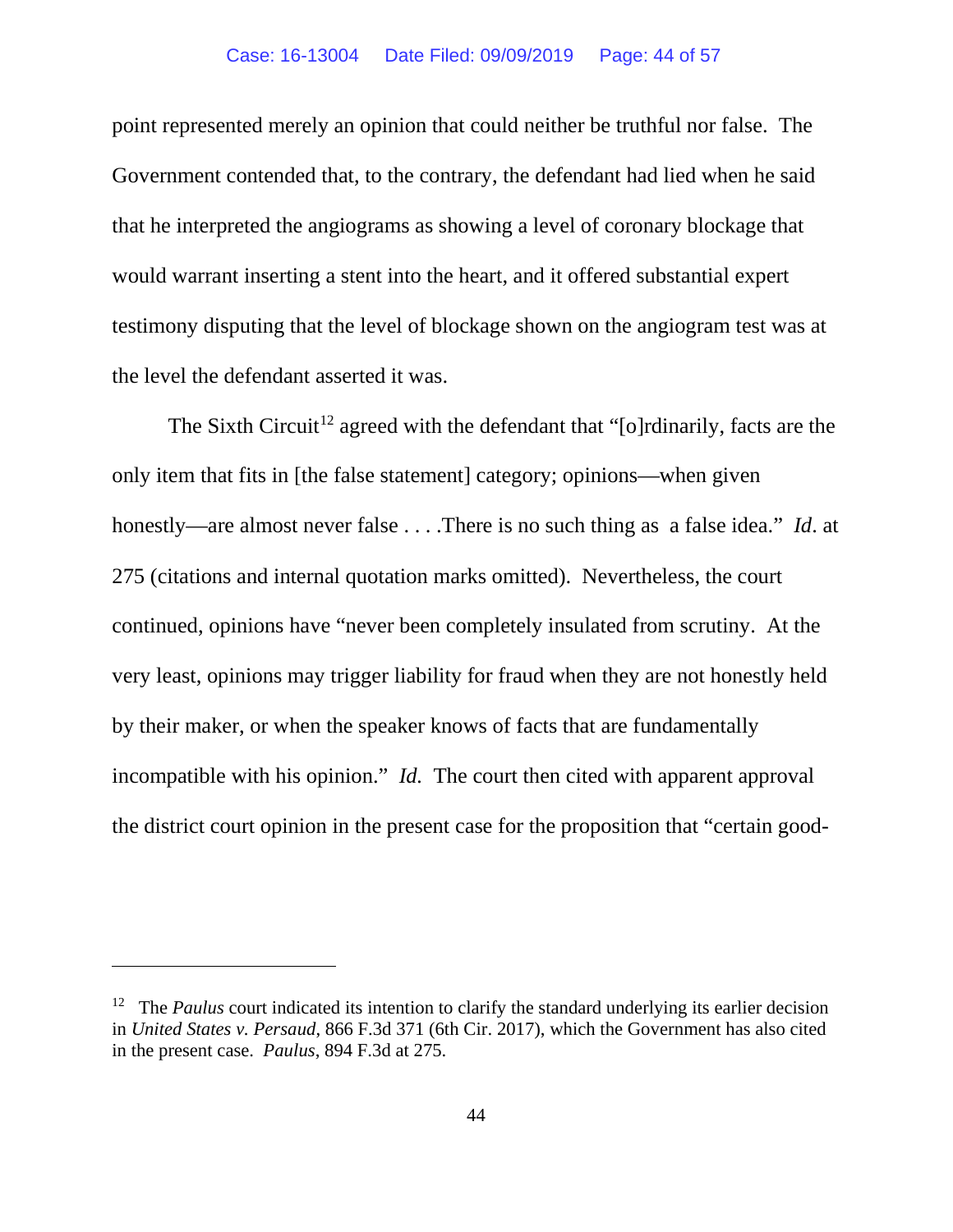faith medical diagnoses by a doctor cannot be false." [13](#page-44-0) *Id*. In the case before it, however, the *Paulus* court noted that "coronary artery blockage actually exists as an aspect of reality," meaning that an assertion about the degree of blockage can be objectively true or false. *Id.* at 276 (quotation marks omitted). And it concluded that the Government's expert testimony was sufficient to support an inference that the defendant had lied when he reported readings of the angiograms that the experts said were simply not true: "[W]e think it is clear that Paulus was convicted for misrepresenting facts, not giving opinions." *Id.* 

Moreover, whereas in the present case the Government's expert witness declined to conclude that Asercare's physicians had lied about their clinical judgment or even that their judgments were unreasonable or wrong<sup>14</sup>—as opposed to just different from what the Government's expert opined—in *Paulus*, it appears clear that the Government's experts there were not so charitable. The *Paulus* court noted that the Government had claimed that "Paulus repeatedly and systematically saw one thing on the angiogram and consciously wrote down another, and then

<span id="page-44-0"></span><sup>13</sup> The court stated, "*see also United States v. AseraCare, Inc.*, 176 F. Supp. 3d 1282 (N.D. Ala. 2016) (holding that certain good-faith medical diagnoses by a doctor cannot be false.") *Paulus*, 894 F.3d at 275.

<span id="page-44-1"></span><sup>&</sup>lt;sup>14</sup> As noted *supra*, the former head of the Palmetto medical review team, called as a Government witness, also conceded at trial that "two doctors using their clinical judgment could come to different conclusions about a patient's prognosis and neither be right or wrong."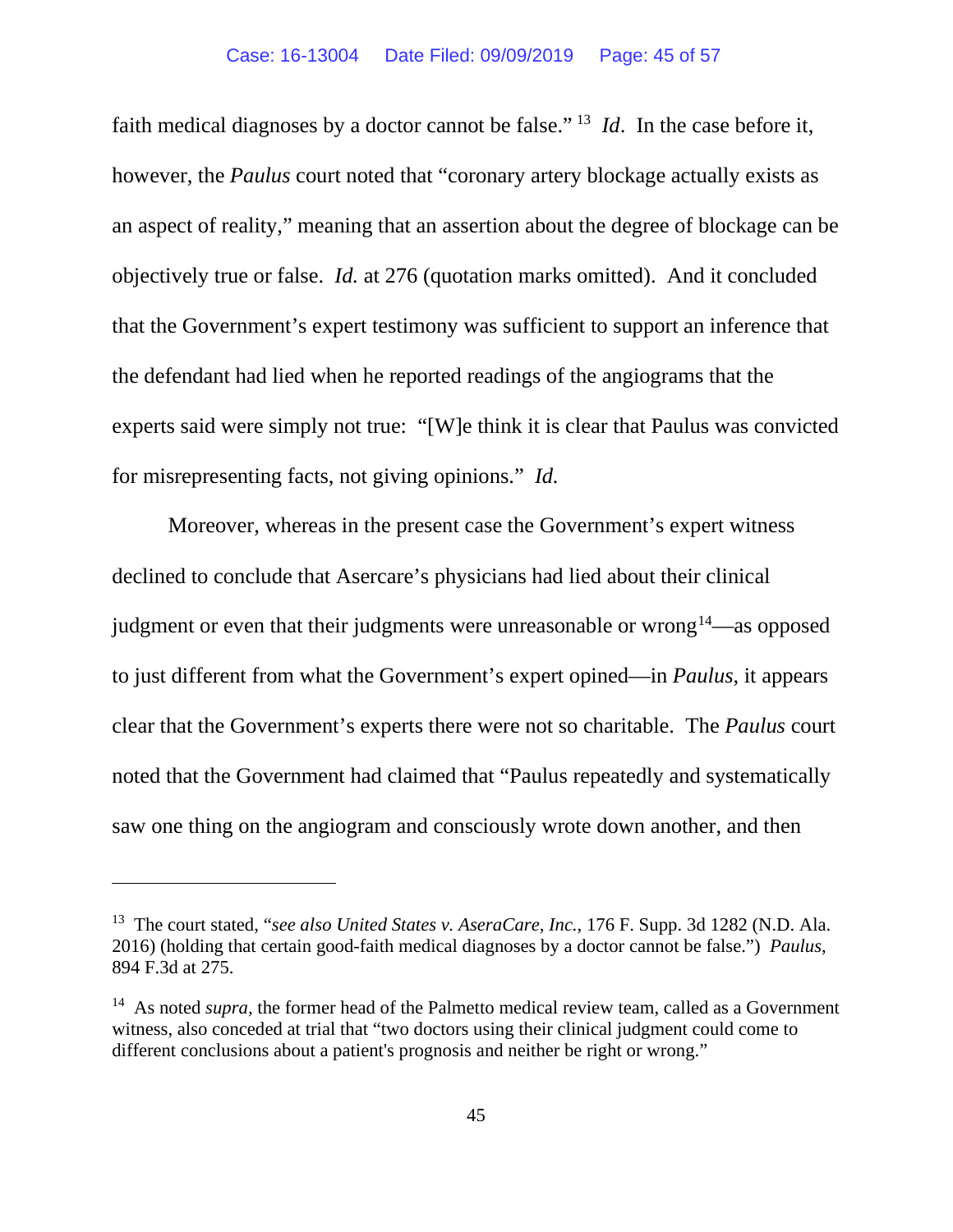used that misinformation to perform and bill unnecessary procedures," and it explained that "[h]owever difficult it might be for a cardiology expert to prove that his colleague was lying about what he saw on a scan," it was up to the jury to decide the reliability of that testimony. *Id*. at 267–77. In short, the Government's expert testimony in *Paulus* appeared to suggest that no reasonable doctor could interpret the scan as had Paulus and that Paulus was actually lying. Thus, *Paulus* is not supportive of the Government's contentions here.[15](#page-45-0)

<span id="page-45-0"></span><sup>15</sup> The Government here also cites *United States ex rel. Polukoff v. St. Mark's Hospital*, 895 F.3d 730 (10th Cir. 2018), an FCA case in which the district court had granted the defendant's motion to dismiss on the ground that his medical judgment about the need for cardiac PFO closure procedures to prevent future strokes in his patients was an opinion that was not subject to being deemed true or false. The Tenth Circuit reversed, found a plausible allegation of falsity, and directed that the case proceed to discovery. The circuit court noted that the Government had alleged that the applicable Medicare statute authorized reimbursement only when the he PFO procedure was reasonable and necessary for the treatment of an illness; that there is agreement in the medical community that a PFO closure is not medically necessary except where there is a confirmed diagnosis of a recurrent stroke; that the applicable guidelines allow for consideration of the procedure only when the patient has had two or more strokes and that the guidelines do not "contemplate the potential for PFO closures" if the patient has not had a prior stroke; that the defendant claimed to believe that the procedure should be performed prophylactically to cure migraine headaches or to prevent strokes even if the patient had never before had a stroke; and, knowing that Medicare would not pay on that basis, the defendant falsely represented that the procedure was being performed based on the indications set forth in the guidelines. *Id.* at 736, 737. In addition, a fellow physician alleged that he had witnessed the defendant perform an unnecessary procedure and actually *create* the problem the surgery was intended to remedy by puncturing intact septa in the patients. *Id.* at 738.

Obviously, the above facts are quite different from those alleged in this case. It is true that the Tenth Circuit opinion held that regardless of the physician's opinion to the contrary, he will be deemed to have made a false statement when claiming reimbursement if the medical procedure is determined to have not been reasonable or necessary. "We thus hold that a doctor's certification to the government that a procedure is 'reasonable and necessary' is 'false' under the FCA if the procedure was not reasonable and necessary under the government's definition of the phrase."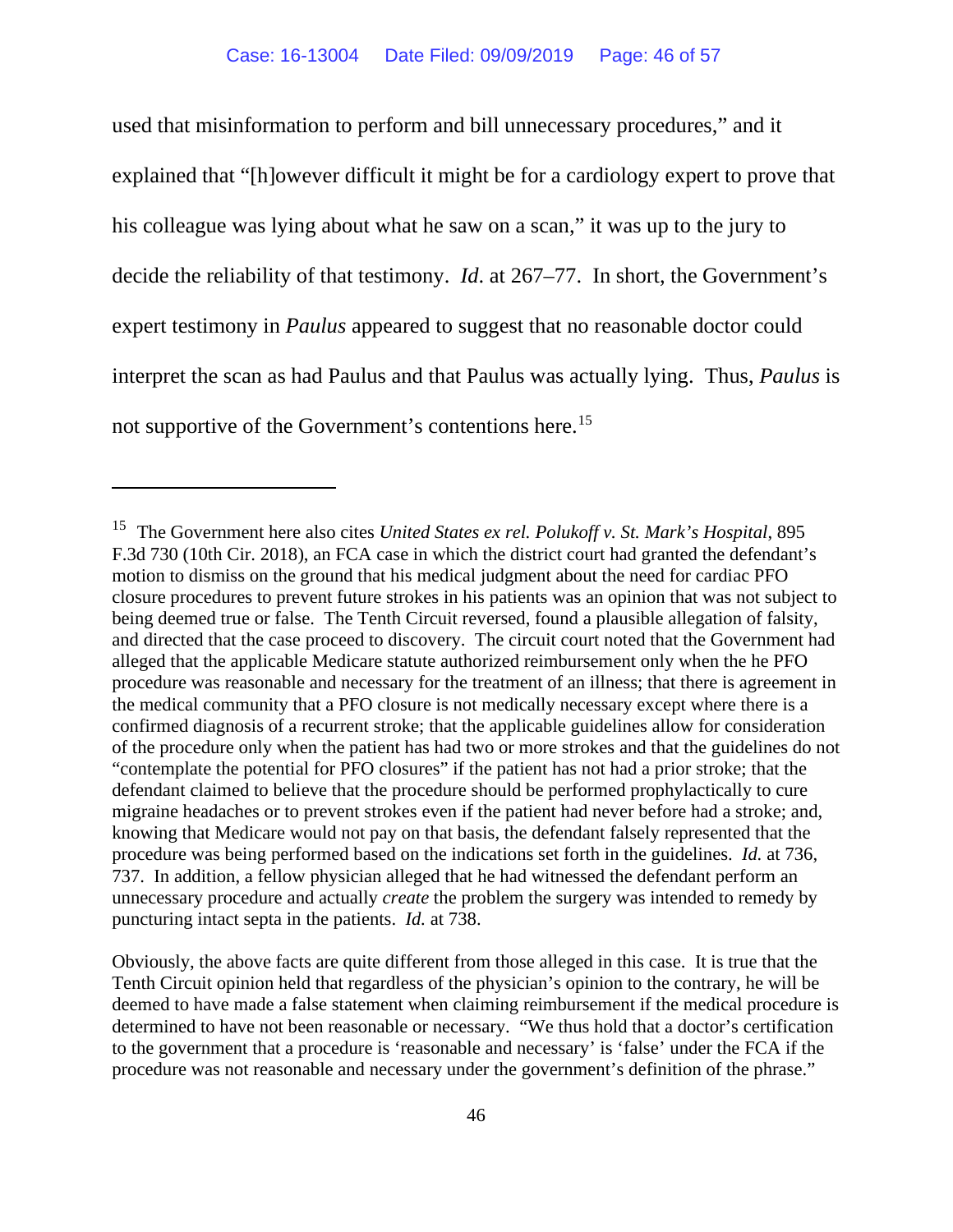The Government expresses concern that a requirement of objective falsehood will produce a troubling under-inclusion problem: that is, by holding that an FCA claim fails as a matter of law if the plaintiff proves nothing more than a reasonable difference of opinion as to the patient's prognosis, hospice providers with sloppy or improper admission practices may evade FCA liability so long as they can argue after the fact that their physicians' clinical judgments were justifiable. That may well be. To be sure, it will likely prove more challenging for an FCA plaintiff to present evidence of an objective falsehood than to find an expert witness willing to testify to a contrasting clinical judgment regarding cold medical records.

But if this is a problem, it is one for Congress or CMS to solve. In deciding how to craft the hospice eligibility requirements, Congress and CMS could have imposed a more rigid set of criteria for eligibility determinations that would have minimized the role of clinical judgment. Instead, they were careful to place the physician's clinical judgment at the center of the inquiry. Indeed, CMS has considered and expressly declined to impose defined criteria that would govern the physician's exercise of judgment. *See* 73 Fed. Reg. 32088, 32138 (June 5, 2008).

*Id.* at 742. As set out in text, however, the hospice-benefit provision at issue here, by design, looks to whether a physician has based a recommendation for hospice treatment on a genuinelyheld clinical opinion as to a patient's likely longevity.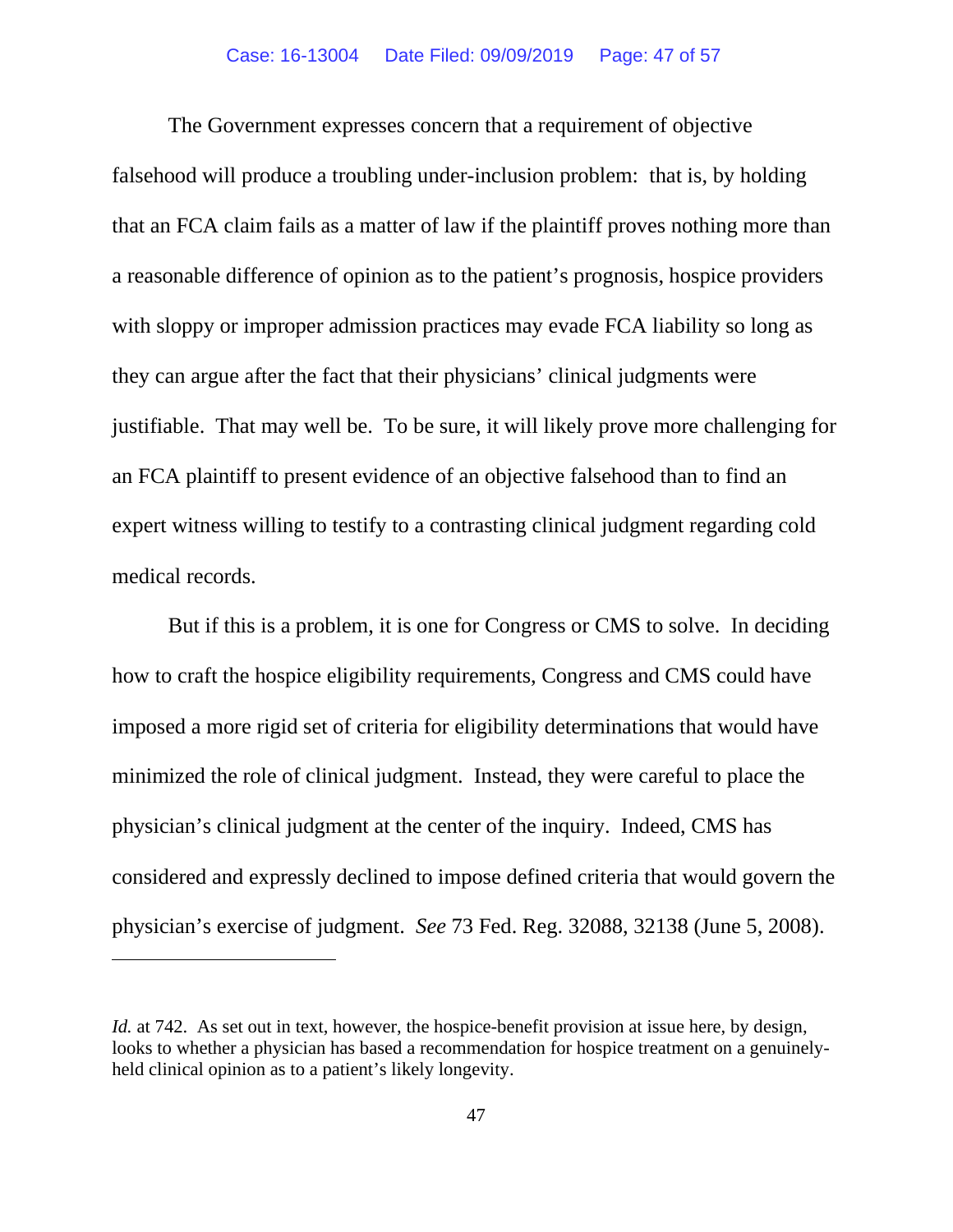In any event, absent a showing of an objective and knowing falsehood, the FCA is an inappropriate instrument to serve as the Government's primary line of defense against questionable claims for reimbursement of hospice benefits. For the above reasons, we agree that the district court's jury instruction concerning falsity was lacking and that a new trial was warranted to allow the giving of a more complete charge: specifically, a charge that would convey that the mere difference of reasonable opinion between physicians, without more,<sup>[16](#page-47-0)</sup> as to the prognosis for a patient seeking hospice benefits does not constitute an objective falsehood. We therefore AFFIRM the district court's grant of a new trial.

# **B. Grant of Summary Judgment**

Deciding that the district court acted correctly in determining that a new trial was warranted—with a revised instruction to the jury concerning falsity—does not end our review of this case. Instead, as noted in the procedural discussion above, the district court went further and, after granting a new trial, it then *sua sponte* granted summary judgment to AseraCare. The court reasoned as follows. Given its new position on the standard for determining falsity—that falsity cannot be established based merely on a reasonable disagreement between experts as to

<span id="page-47-0"></span><sup>&</sup>lt;sup>16</sup> Should there be another trial on this matter, we leave to the district court and the parties the task of fleshing out just what that "more" needs to include.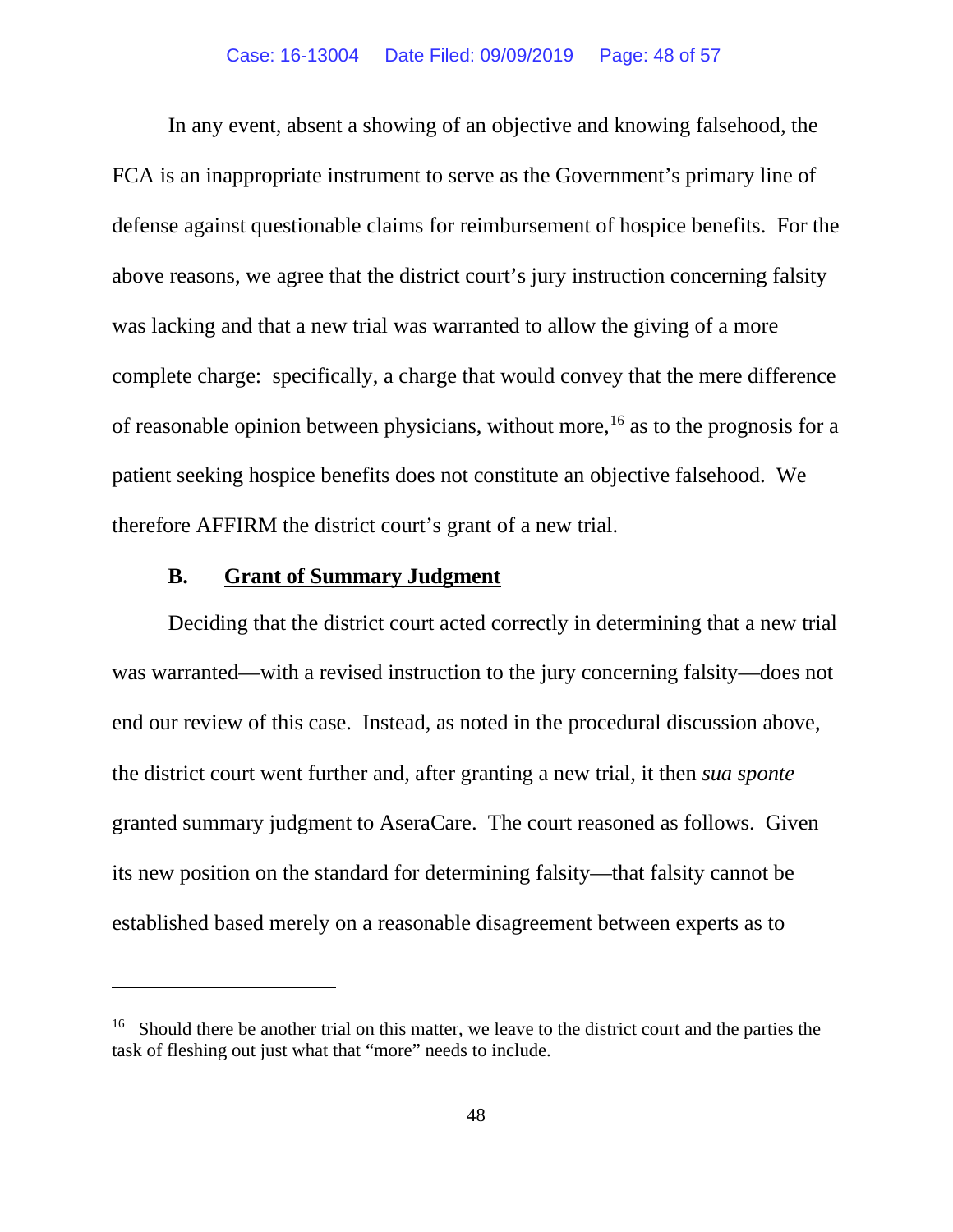whether clinical records in a patient's file warranted a prognosis of a terminal illness that would likely result in the patient's death within six months—the district court indicated that it would hear from the Government whether the court record contained any other evidence sufficient to create a jury question as to whether AseraCare had made an objectively false representation when claiming reimbursement for hospice benefits it had provided. Following that response and concluding that the Government's evidence of falsity consisted only of Dr. Liao's testimony indicating his disagreement with the prognosis arrived at by AseraCare for most of the patient files he reviewed, the district court found that the Government's evidence of falsity was insufficient to allow it to proceed further. For that reason, the court granted summary judgment.

Leaving aside the question whether the substance of an opinion, by itself, can ever be deemed to constitute an objective falsity, the parties agree that an opinion can be considered objectively false if the speaker does not actually hold that opinion. *See Omnicare, Inc. v. Laborers Dist. Council Const. Indus. Pension Fund*, 135 S. Ct. 1318, 1323, 1326–27 (2015) (holding in the context of securities fraud statutes that a statement of opinion can be "false" if the opinion did not reflect the speaker's actual belief at the time it was given). Further, in examining whether a physician's clinical judgment was truly communicated, the latter must first have actually exercised such judgment. If it can be shown that the physician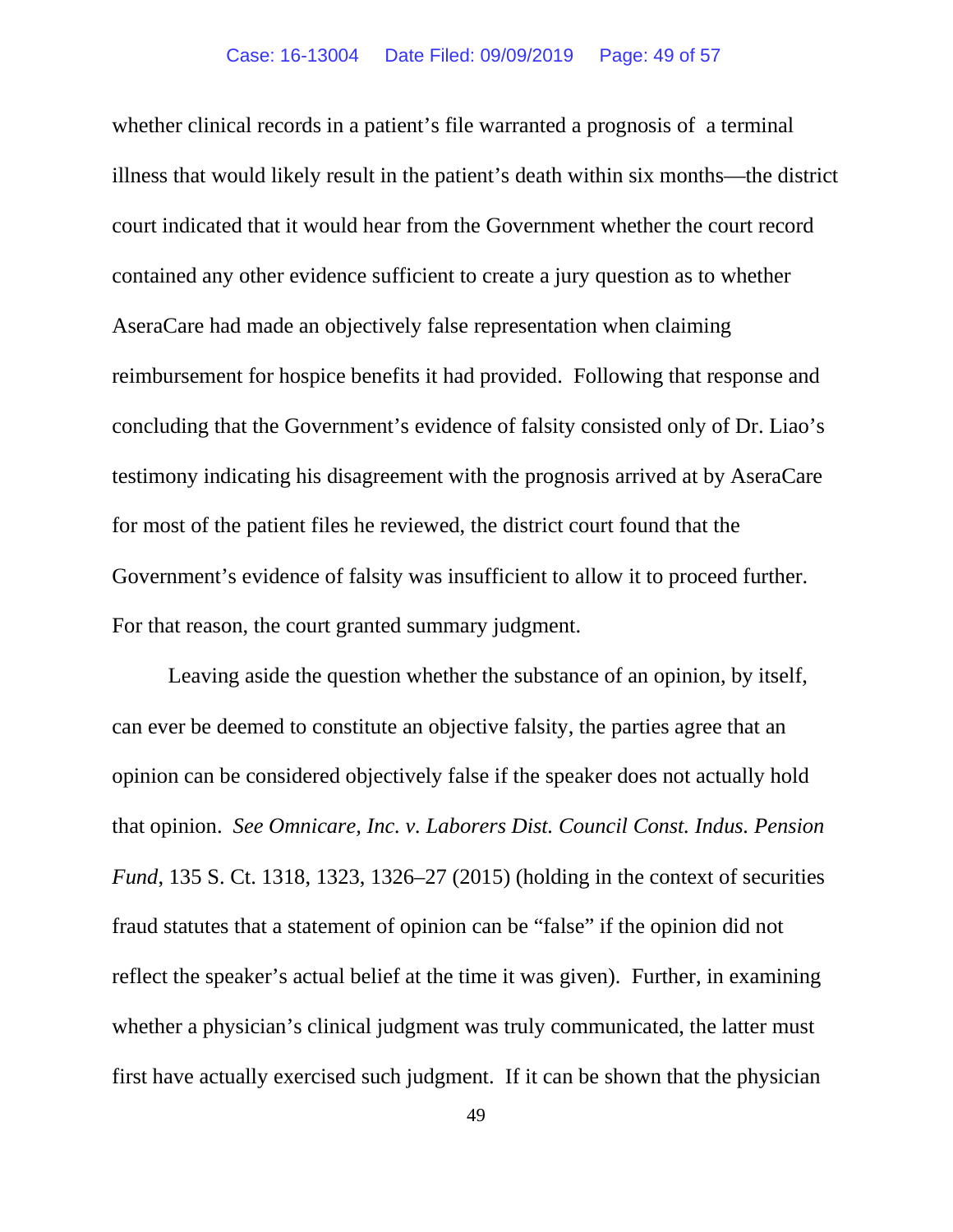never considered the underlying records supporting the prognosis at issue, but instead rubber-stamped whatever file was put in front of him, then the physician has offered no clinical judgment. Moreover, an opinion can enter falsifiable territory when it is based on information that the physician knew, or had reason to know, was incorrect. Finally, if no reasonable physician would think that a patient had a terminal illness based on the evidence before that physician, then falsity can be inferred, as well as the existence of a knowing violation.

With the above thoughts in mind, the Government argues that the district court took too constricted a view of the evidence upon which a determination of falsity could be made by a jury when it refused to consider other evidence from the first phase of the trial that the Government asserts tended to show knowledge of the falsity of the claim, as well as evidence that the Government intended to present in the second phase of the trial to further show AseraCare's alleged awareness<sup>[17](#page-49-0)</sup> that it was submitting claims that did not reflect a physician's good faith clinical judgment and prognosis for each patient. In its opposition to the *sua sponte* grant of summary judgment, the Government stated:

<span id="page-49-0"></span><sup>&</sup>lt;sup>17</sup> For purposes of the FCA, "the terms 'knowing' and 'knowingly' (A) mean that a person, with respect to information—(i) has actual knowledge of the information; (ii) acts in deliberate ignorance of the truth or falsity of the information; or (iii) acts in in reckless disregard of the truth or falsity of the information, and (B) no proof of specific intent to defraud is required." 31 U.S.C. § 3729(b).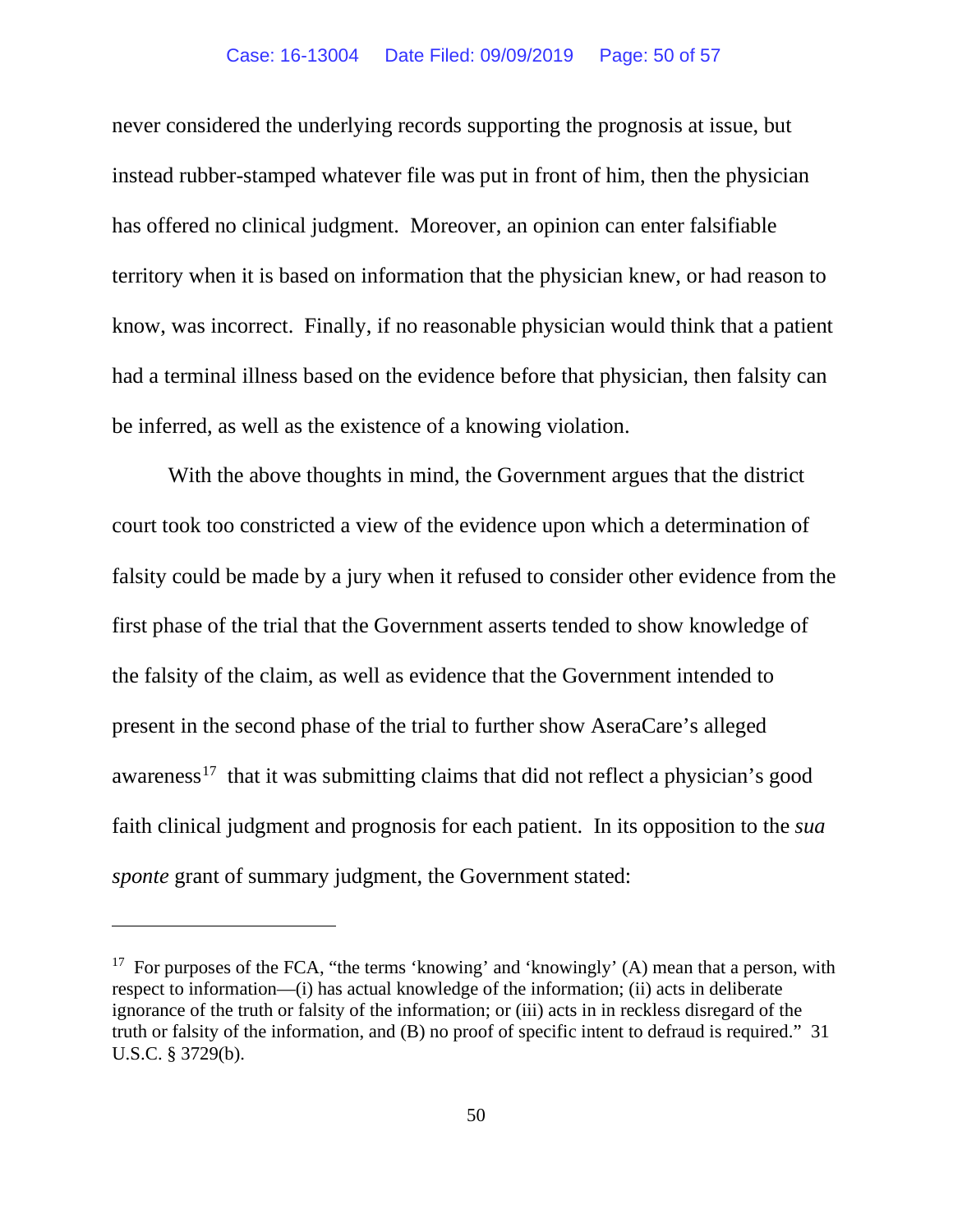It is indefensible for the Court to grant summary judgment on the grounds that this case is just about a good faith disagreement between experts—and that the United States failed to present evidence that AseraCare knew or recklessly disregarded that its claims were false when the Court bifurcated the trial and expressly excluded from Phase One any evidence of AseraCare's knowledge of falsity.

We agree with the Government that before granting summary judgment, the district court should have considered all the evidence, both in the trial record and the summary judgment record, to determine whether a triable issue existed regarding falsity. Here is why we reach that conclusion.

The Government had been prepared to introduce evidence to show AseraCare's knowledge at trial, but was prevented from doing so by the district court's decision, over the Government's strong objections, to bifurcate the trial and preclude introduction of any evidence showing knowledge of falsity in Phase I. The Government did, however, introduce evidence in that first phase that seems to offer some potential basis for inferring knowledge. Specifically, nine witnesses, whose testimony was purportedly connected in time and location to the patients at issue, testified that AseraCare had a deliberate practice of not giving physicians relevant, accurate, and complete information about patients whose certifications for hospice the doctors were being asked to sign. For example, one former director of clinical services in Decatur, Alabama, testified that when she declined to admit ineligible patients to hospice, she was instructed to go back and find whatever she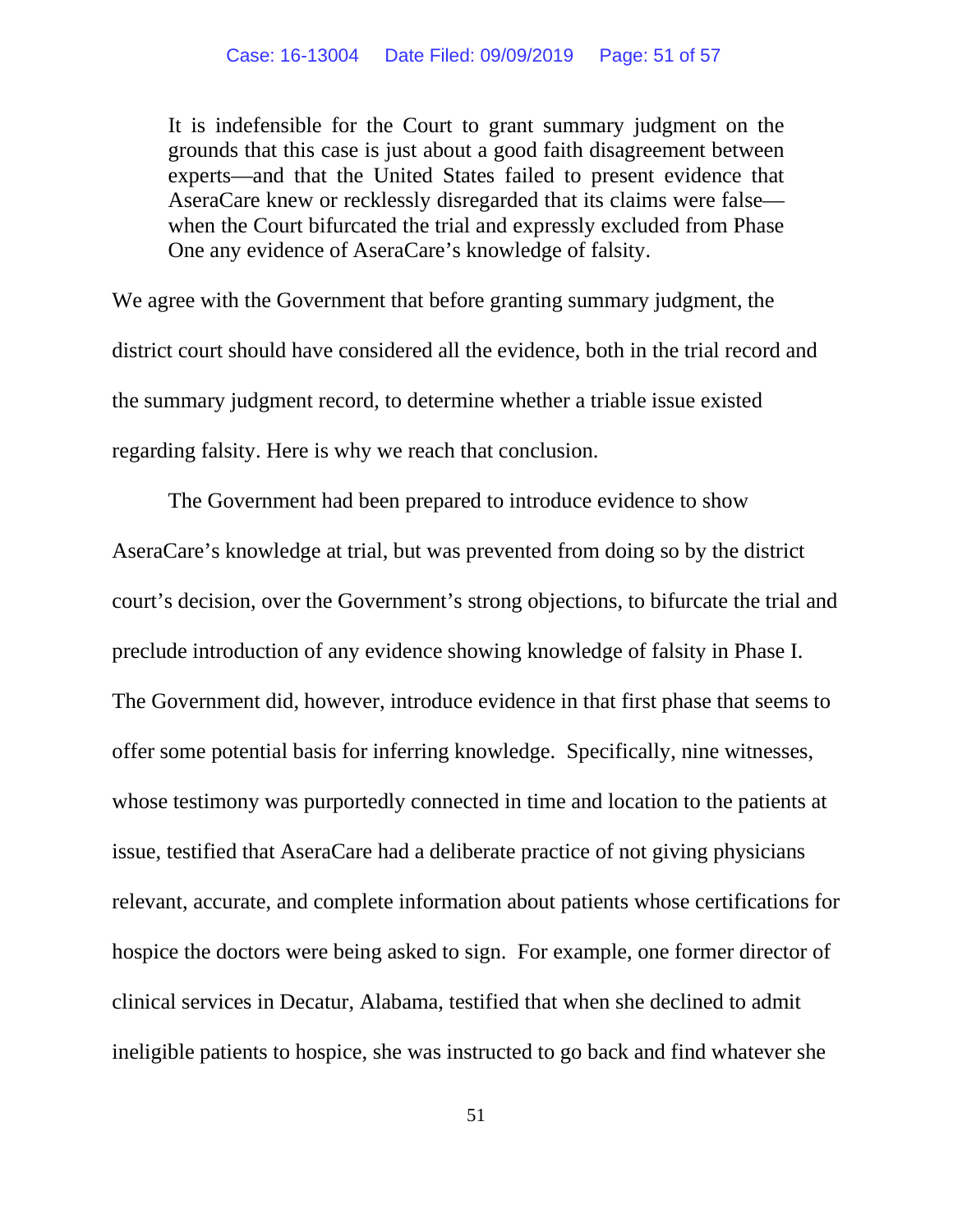needed to admit the patient. Further, she typically did not provide the certifying physician with any clinical information, but usually just gave him a stack of papers to sign. Indeed, each of the nine former-employee witnesses reiterated these themes in their testimony. In large part, because the Government had not denominated this evidence as proof of falsity during this first phase—but instead as evidence of context—the district court refused to consider it as evidence of falsity in this post-verdict summary judgment phase.

The Government also intended to offer at the second phase evidence from AseraCare's internal and external auditors criticizing the company because the certifying medical directors were not adequately involved in making initial eligibility determinations and did not consistently receive medical information prior to the initial certification. In addition to the testimony of other former employees, the Government also planned to offer testimony from a former AseraCare physician that employees did not defer to his clinical judgment that certain patients were unentitled to hospice benefits, but instead proceeded to file the claims. The district court declined to factor the above evidence into its evaluation of whether a jury question still remained concerning AseraCare's knowledge that it was submitting claims that did not warrant the reimbursement of hospice benefits.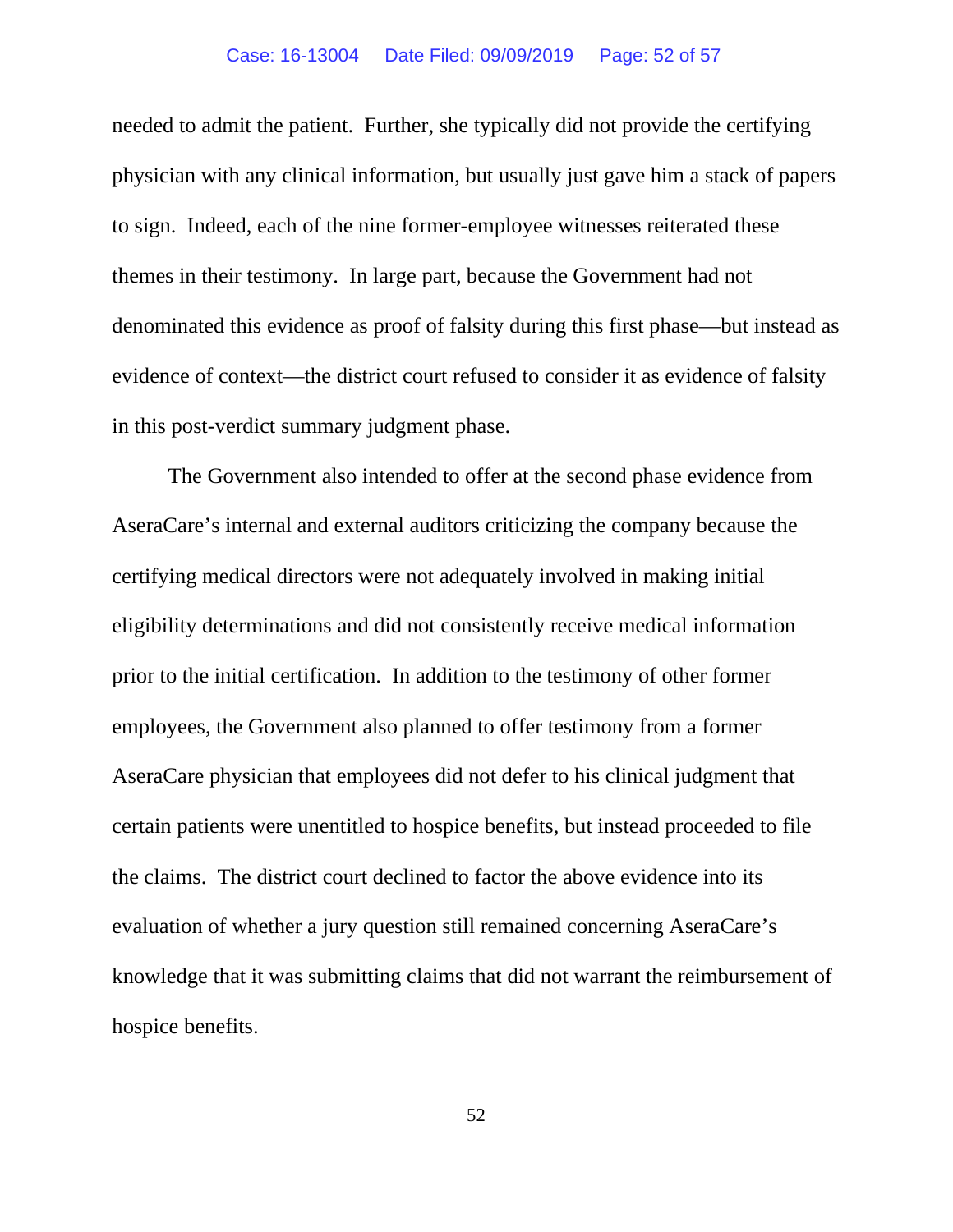The district court's refusal to consider any of the above-described additional evidence on the question of falsity was largely based on the Government's response to AseraCare's discovery interrogatories inquiring what evidence the Government would offer on that issue. The district court emphasized that the Government had "painted itself into a corner by failing to disclose during discovery that it would use anything other than the testimony of Dr. Liao and medical records to prove the falsity of the claims."

It is true that the Government denominated only the Liao testimony as evidence of falsity during the discovery period. But, in fairness to the Government, it disclosed all the above evidence in question during discovery, including the evidence that the district court declined to consider for post-verdict summary judgment purposes. At the time of disclosure, the Government had no idea that the district court would later order the bifurcation of trial between falsity and knowledge phases, and it clearly assumed that all of its evidence would be heard by the jury in one proceeding, with no need to so starkly pigeon-hole the category into which a given piece of evidence might fit. As the Government noted in its opposition to bifurcation, with no contradiction by AseraCare, the elements of an FCA liability claim had "never been before been bifurcated by a federal district court." Nor had the Government ever anticipated such a decision, because, according to it, such an order was "extraordinary, requiring the United States to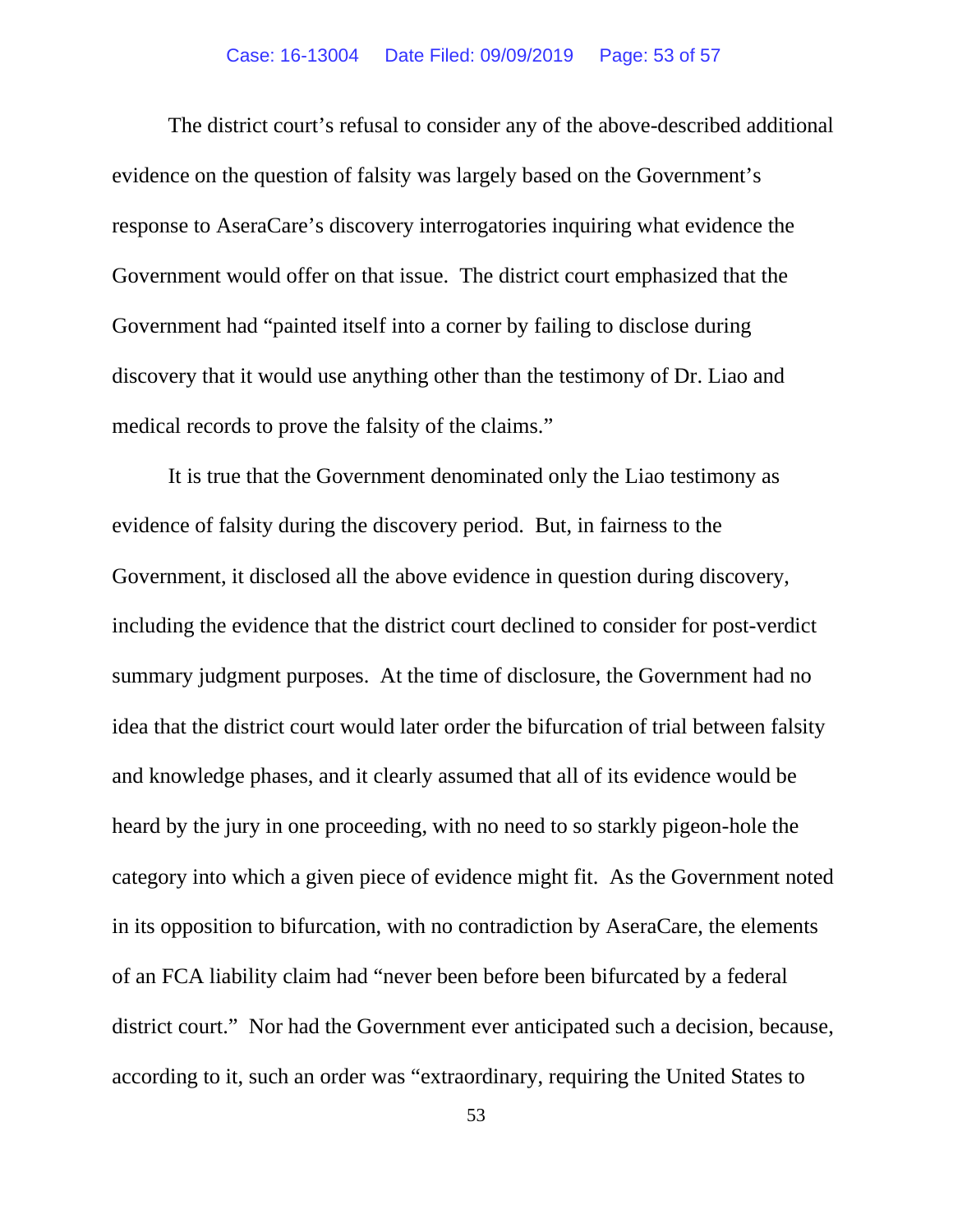#### Case: 16-13004 Date Filed: 09/09/2019 Page: 54 of 57

jump over an arbitrary hurdle that is without precedent . . . [because] [t]he elements of 'falsity' and 'knowledge of falsity' are not so distinct and separable that they may be tried separately without injustice."

Moreover, the district court had rejected AseraCare's initial motion for summary judgment based on the latter's argument that the mere disagreement of experts is insufficient to imply falsity. At the time of trial, the court had already declined to apply this "reasonable physician" standard to the falsity analysis, despite granting AseraCare's § 1292(b) motion for review. As such, the Government's failure to present its case in a manner consistent with such a standard is understandable. Moreover, the court declined to give the instructions requested by AseraCare to that effect and instead gave only the charge requested by the Government: "Claims to Medicare may be false if the provider seeks payment, or reimbursement, for health care that is not reimbursable. For a hospice provider's claims to Medicare to be reimbursable, the patient must be eligible for the Medicare hospice benefit."

Accordingly, the Government, which had prepared and presented its case based on all the above information, was never alerted to the possibility that the conceptual underpinnings of its case would shift so dramatically once it had won a jury verdict on that theory. We emphasize that we do not criticize the district court for its post-verdict change of mind about the appropriate standard for proving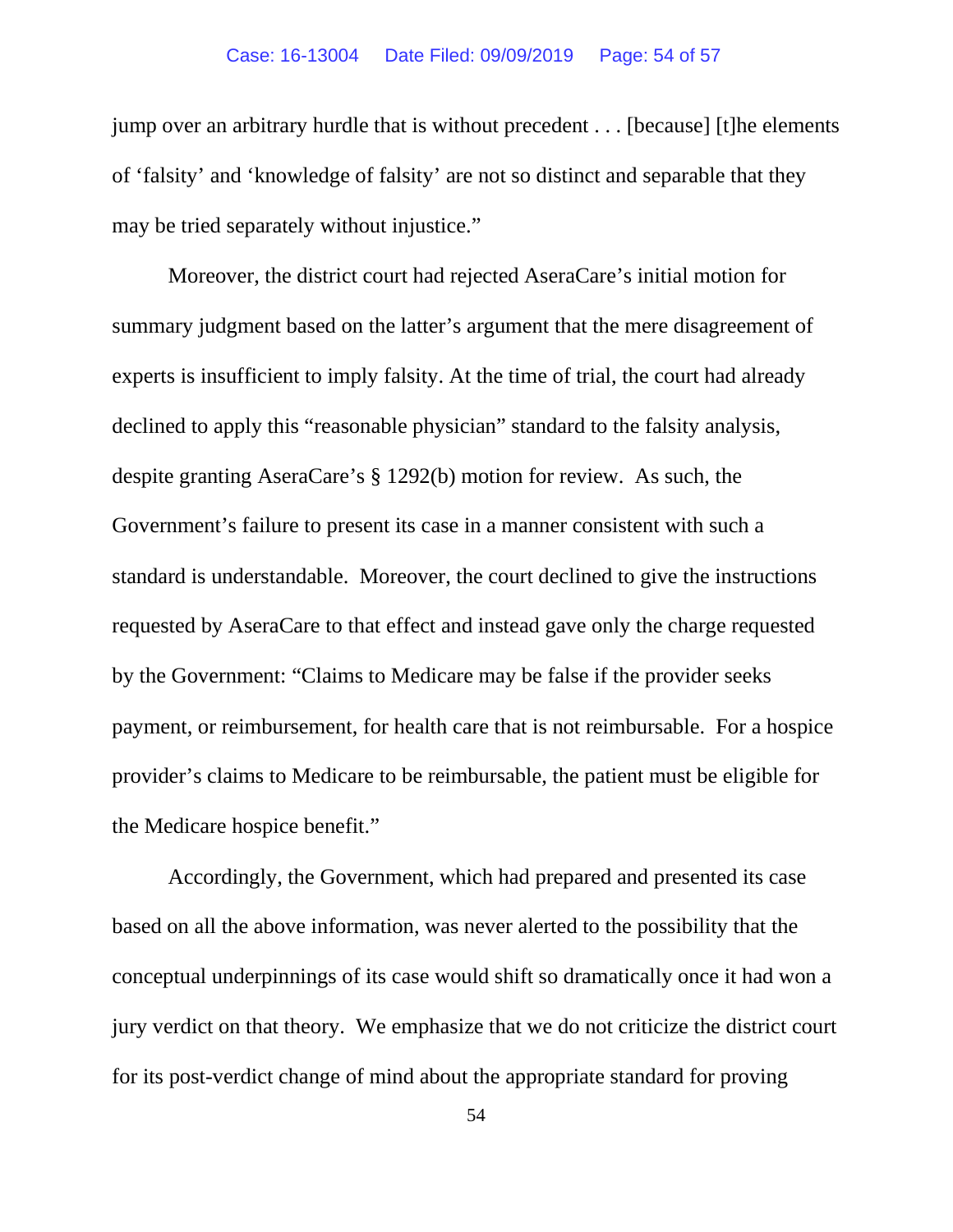falsity. To the contrary, this district court judge was diligent, conscientious, and thoughtful throughout the long and complex pre-trial proceedings and the eightweek trial whose verdict she ultimately vacated. Given that expenditure of time and energy, it is commendable that the district court would consider starting over once she became convinced that she had made a legal error.

Nonetheless, under all these unusual circumstances, it is only fair that the Government be allowed to have summary judgment considered based on all the evidence presented at both the summary judgment and trial stages, and we direct that this occur. When the goalpost gets moved in the final seconds of a game, the team with the ball should, at the least, have one more opportunity to punch it into the endzone.

Having given the Government the green light to once again try to persuade the district court that a triable issue exists on both falsity and knowledge, we emphasize that we do not know that this effort will succeed. For sure, to the extent that a reasonable jury might credit the Government's proffered evidence regarding AseraCare's practices, that evidence suggests that AseraCare's certification procedures were seriously flawed. As noted, a former Director of Clinical Services testified that one physician she worked with was in the habit of signing certifications before reviewing any medical documentation whatsoever; clinical staff typically "just gave him . . . a stack of papers to sign, [and] he just signed the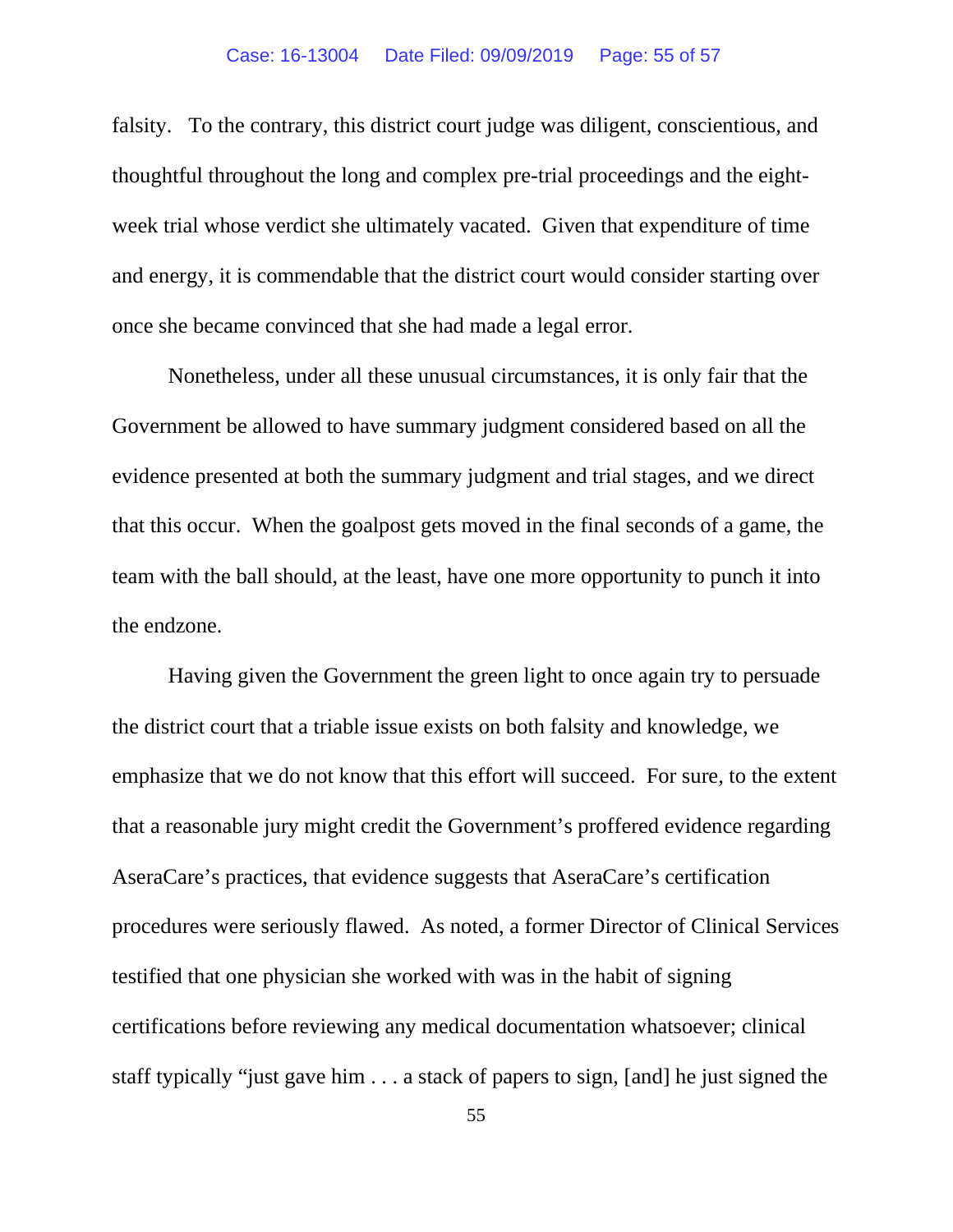papers." Another former employee testified that signing certifications had become so rote for one physician that he "would nod off" while signing. This testimony certainly raises questions regarding AseraCare's certification process writ large. But crucially, on remand the Government must be able to link this evidence of improper certification practices to the specific 123 claims at issue in its case. Such linkage is necessary to demonstrate both falsehood and knowledge.[18](#page-55-0) *See Urquilla-Diaz v. Kaplan Univ.*, 780 F.3d 1039, 1045 (11th Cir. 2015) ("disregard of government regulations or failure to maintain proper internal procedures" are not sufficient to demonstrate FCA violation); *Carrel v. AIDS Healthcare Foundation, Inc*., 898 F.3d 1267, 1277–78 (11th Cir. 2018) (a relator cannot prove that an actual false claim was filed based only on a showing of general practices untethered to that claim).

<span id="page-55-0"></span><sup>&</sup>lt;sup>18</sup> Alternatively, the Government could meet its burden under the falsity standard now adopted by the district court, and endorsed by this Court, if it could establish through expert testimony that no reasonable physician reviewing the medical records at issue could have concluded that a particular patient was terminally ill. The Court, however, is unaware that any such evidence exists. Indeed, as noted, Mary Jane Schultz, the former head of Palmetto's medical review department, testified that "two doctors using their clinical judgment could come to different conclusions about a patient's prognosis and neither be right or wrong." Also, as noted, Dr. Liao himself changed his opinion concerning the eligibility of certain patients over the course of the proceeding but testified at trial that both sets of opinions remained "accurate to a reasonable degree of certainty." To explain these reversals, Dr. Liao stated that he "was not the same physician in 2013 as [he] was in 2010." As the district court observed, if Dr. Liao can form contradictory opinions based on the same medical records and yet claim not to have been wrong on either occasion, then it is difficult to explain how his difference of opinion with AseraCare's physicians concerning other patients would demonstrate that no reasonable physician could agree with AseraCare, absent some additional evidence to warrant that inference.